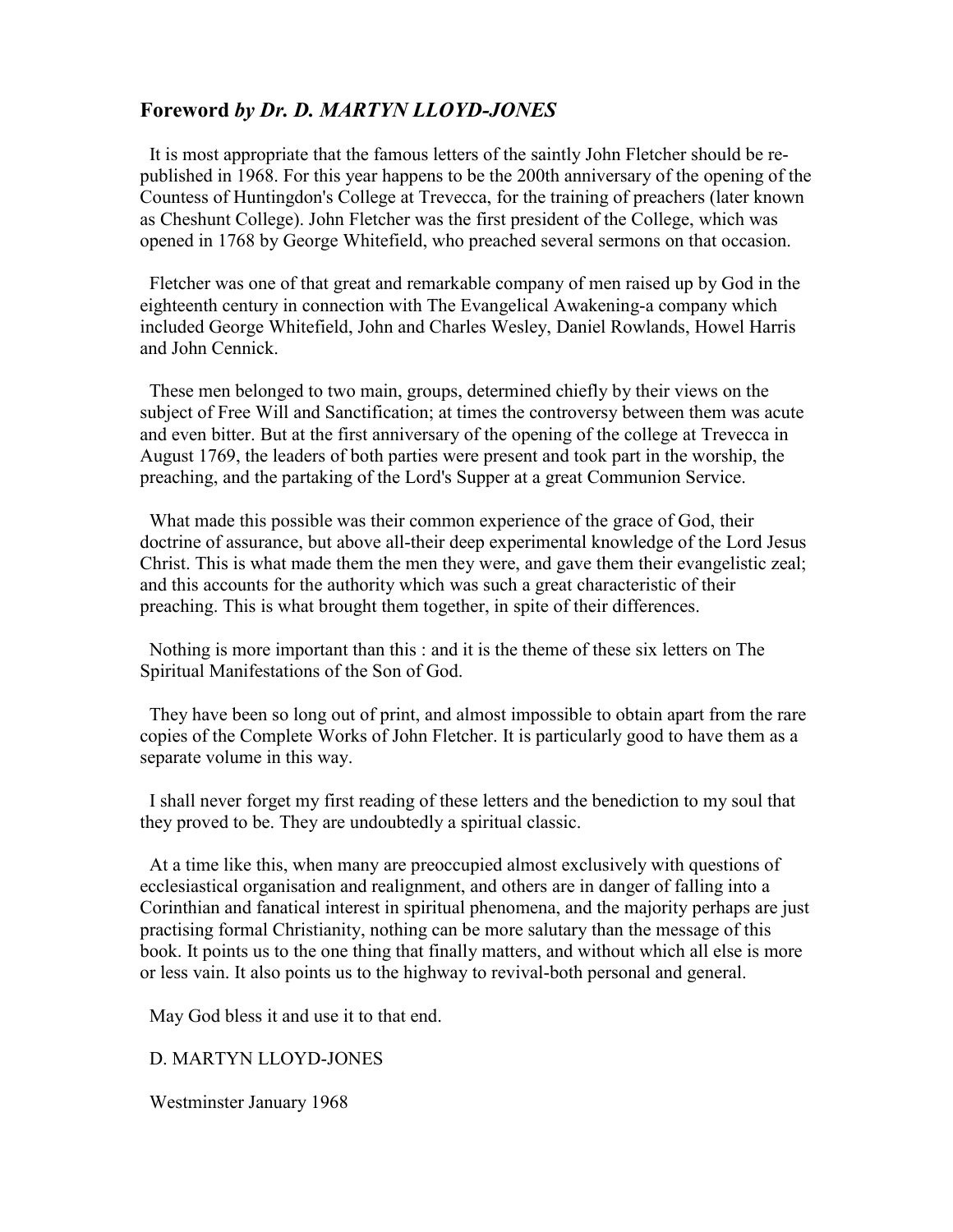## **Introduction** *by David R. Smith*

It is unfortunate that the name of John Fletcher is not held in such high honour by Christians today, as it once was; considering that his ministry was exceptional by any standard, and that his writings continued to be used by God for years after his death, he ought to have a place in our regard. Even if it is not true to say, as some have done most readily, that he was the most saintly man who ever lived, a knowledge of his life and some acquaintance with his literary efforts, will not go amiss now.

This particular book was not written by him for mass circulation; he intended it for only one reader-a gentleman friend who was bewildered and who could not obtain proper spiritual help in his local church. The six chapters here presented originally took the form of letters in Mr. Fletcher's own handwriting. It was not until fifteen years after the author's death that these letters, along with many other manuscripts, were gathered into two large volumes and published. The edition from which I have taken this manuscript was published by Messrs. Jones and Company, of Finsbury Square, London, in 1830.

In the churches of our generation, it is not uncommon to hear ministers speak lightly of the miracles of Christ and suggest the lack of need for anything supernatural. A more sensitive awareness of the universe and the challenge of scientific discoveries have combined to blind even the most evangelical of Christians into presuming that the Gospel has old-fashioned limitations. It is even said, in some circles, that a belief in anything which cannot be explained in materialistic terms is but superstition; any mention of divine supernatural events is smiled at with cynicism.

This influence has so invaded the Church, and so affected preaching, that the doctrine of the New Birth is correctly expounded in very few places of worship. Emphasis has shifted from a mention of the work which only God can do in the life of a sinner, by regenerating him into the kingdom of Christ, to an appeal that even unconvicted persons should decide to put their trust in the Saviour. In other words, it is not popular now to exclaim that men need a miraculous experience in order to be saved; it seems that if one wishes to be an acceptable preacher, he must declare only the importance of the congregation doing things-the more humanistic the preacher is, the more popular he is likely to become.

This situation is not new; the Church appears to have suffered many tides of unbelief like this, over the centuries. Although we may think that the challenge is new today, spiced as it is with scientific overtones, the problem is the same basically; truth is being attacked by the forces of logical doubt. This being the case, we must confess that if there is a way to combat such an invasion, it must be - as our Christian forefathers well knewto state, repeatedly, biblical truth with authority. In due course, even though many years may pass, the scriptural preacher will be vindicated, at last.

The title which the first publishers gave to this short work seemed ungainly for the demands of twentieth century librarians, and so the one on the cover has been selected, after much discussion; it is not in either the past or present tense; it depicts a spiritual event in the life of the believer. It was the opinion of the author, and is also that of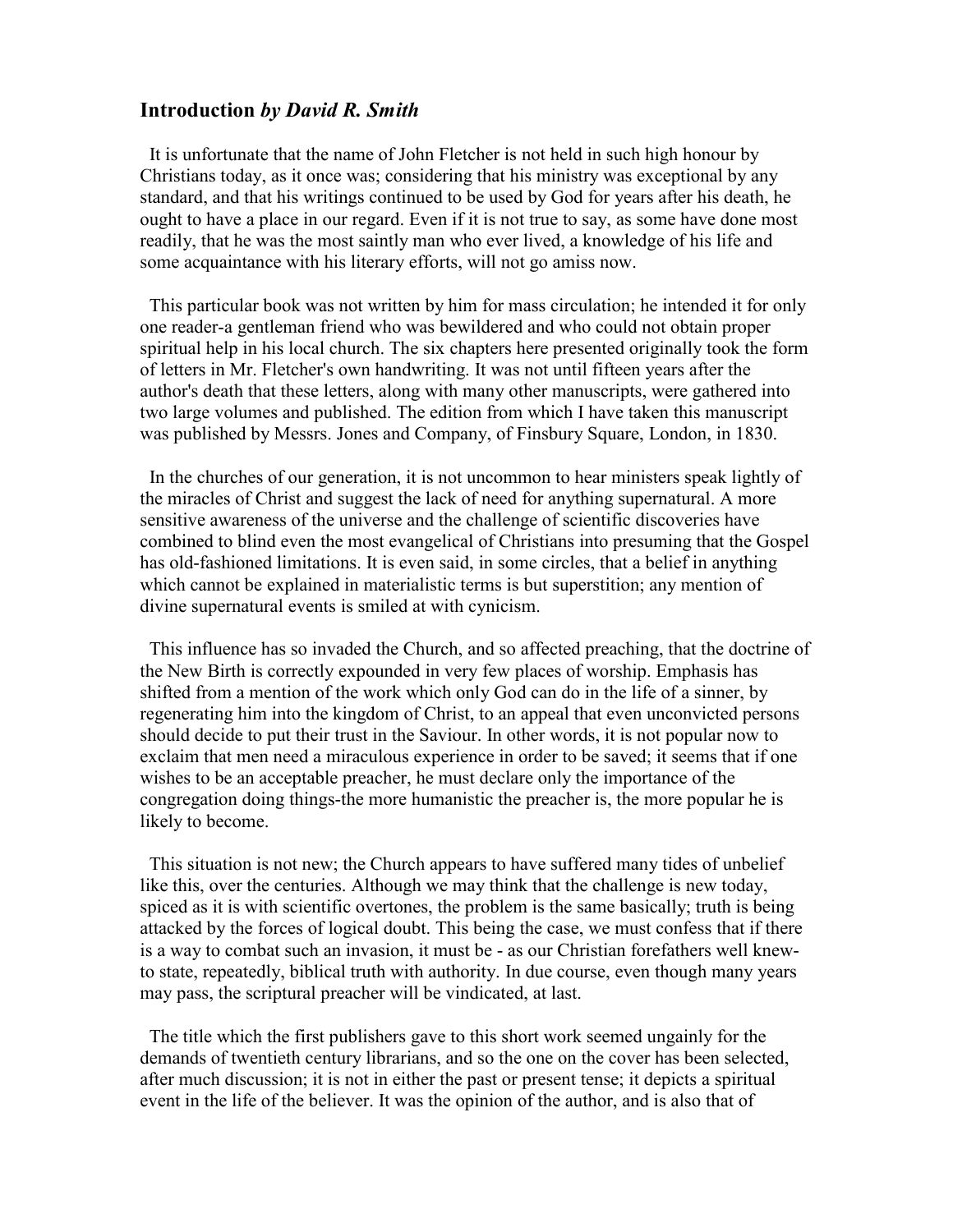myself, that the Lord Jesus Christ has many ways of making Himself known to His followers; some of these -if described in human terms-seem to be more remarkable than others, but all can be considered to be manifestations-that is, experiences which affect the spiritual senses. The following chapters seek to prove this opinion, from the Bible.

Spiritualists have made use of the word manifestation and frightened some people sufficiently to cause them to have no association with the word. This is sad if we recall that the translators have not hesitated to use it in their endeavours to interpret the ancient Scriptures. The word means something on display, shown plainly, revealed, uncovered, made visible, and which provides evidence for proof. Just because one group of heretics has misused a word which is well known in christendom, it does not follow that we can no longer lay claim to it. Rather, it seems to me, we ought to take every opportunity to make the correct meaning obvious. Spiritual manifestations have been with us from the beginning; the devil may have his own characteristic activities, but this does not mean that the Lord has ceased to manifest Himself in ways of His choosing. We must put up with satanic counterfeits, but we have no reason-just on the grounds of these evil imitations-to deny the Almighty the opportunity of showing His glory, from time to time, in ways that are acceptable to Him. Angels have not ceased to exist simply because some people have said that they have not seen one. Divine manifestations are real to those who have been favoured with an experience of the same.

John Fletcher interchanged the word manifestation with the word revelation in such a way that one is forced to the conclusion that these two interesting words were, in his opinion, almost equivalent. Although they stem from different roots, there is-especially if one limits their use to the religious sphere-a close similarity. A revelation can be defined as something which makes known, discloses, divulges, unveils, or reveals knowledge; the word is clearly akin to manifestation, therefore, although there must be times when each is preferable. These English definitions are hardly different from those which apply to the Greek New Testament words originally chosen by the inspired writers. This being the case, I have not altered the author's choice of either one or the other in this new edition; in fact, I have encouraged it by my choice of chapter titles.

Every theologian knows that there are good grounds for denouncing the theory that divine revelation is a continuous experience which enables us to learn more about the nature of God, and His purposes, day-by-day; fanaticism and heresy breed in the fertile soil of such ideas. Also, for similar reasons, it is undesirable to encourage people to think that the canon of Scripture is incomplete and that, therefore, it does not furnish the reader with all the information about his salvation, his edification, and his church, that he needs. It is one thing to say that there is still more light and truth to break forth from God's Word, but quite another thing to state that the Church-or some upstart prophet-can add to the divine revelation already committed to print in the Bible. Although the author pleads for personal experiences of Christ that will enrich the individual soul, he is as anxious as anyone else to uphold the sufficiency of the Scriptures. He does not deride a love of the Bible-no minister ever loved it more than he did; he does exhort the reader to discover Christ in the way that enables Him to come and abide with us, and sup with us.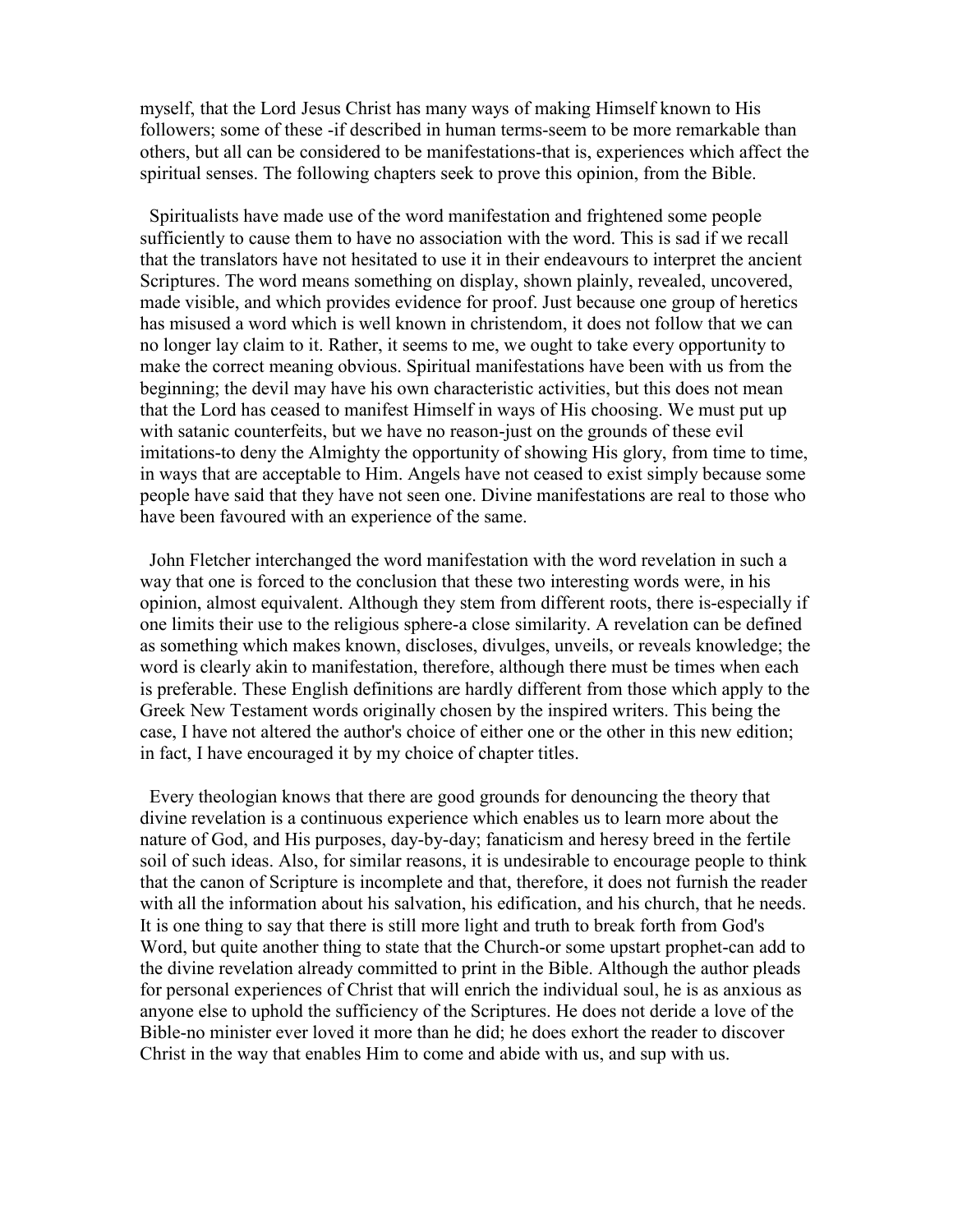To meet Christ in an intimate way, in the privacy of one's own room, does not make a fanatic out of a man, it humbles him in the way that John Fletcher indicates in the last chapter. Extremism is caused by egotistical activities in the mind of someone who considers that he knows better than the Scriptures.

If the reader, having ploughed his way through every argument here presented, comes to the last page unmoved -without any desire to voice his own 'amen'-he should ask himself if he is but an unbeliever; however unpleasant a fact this may seem to be, it is likely to be true. The pure spirituality of the author's reasoning, and overwhelming presentation of the biblical case, suggest that his opinion is not at fault. Opposition to such a display of divine truth can only be equated with unbelief, as he makes abundantly clear, despite any statements to the contrary. If a man is `born-again of the Spirit of God' he is no longer earth-bound and essentially materialistic; he is just as aware of the things of the Lord as he is of the things of man. If they do nothing else, these pages may shake some people, who have only a profession of faith now, into realising that one can know Him, whom to know is life everlasting.

The reader will learn, after only a few pages, that John Fletcher was a faithful member (although a protesting one!) of the established church, and that he knew the Book of Common Prayer as well as he knew his Bible. The modern non-conformist may find the regular references to the Church of England a little overpowering. It should be remembered that non-doctrinal ecumenism had not then developed and the liberal theology movement had not yet descended upon the scene when the author wrote these pages. It is possible that he would not have been an Anglican vicar, if he had lived in this century. However, I have no right to presume upon these things, and neither have I any authority to edit another's work in the light of present-day opinions. It would be improper for me to delete any of the references to either the established church or the prayer book since they were all important to the author's theme and argument. If the reader is a nonconformist either in England, or overseas, he should take heart at what he reads, for in this book there is proof that the compilers of the Book of Common Prayer believed in experimental religion of the kind that the author pleads for.

It appears to me that although all Christians should have the ability to recognise and comprehend divine manifestations, they do not all do so to the same degree. This may not only depend on the understanding which the Lord gives us on these glorious occasions, but also on the type of persons we are. Some are more sensitive than others, and some are more easily able to discern the presence of divine influences. This must reflect itself in the personal experiences which we have of the Saviour. It was William Guthrie - a famous divine of yesterday-who explained lucidly that although the vast majority of sinners ought to experience a law-work in their souls as the Holy Spirit strives with them, before they come to know saving faith, not all pass through this state. There are those who are called from conception, like John the Baptist; those who are brought to Christ in a sovereign way, like Zaccheus; those who leave all behind and follow Christ without reserve, upon hearing a single call from the Master; others who discover salvation-in moments-upon their deathbeds. To make rules in these matters, even though one can see a plain pattern for the vast majority, is to harm the souls of a few. The author of the fascinating thesis now in your hands, does not make the mistake of demanding that all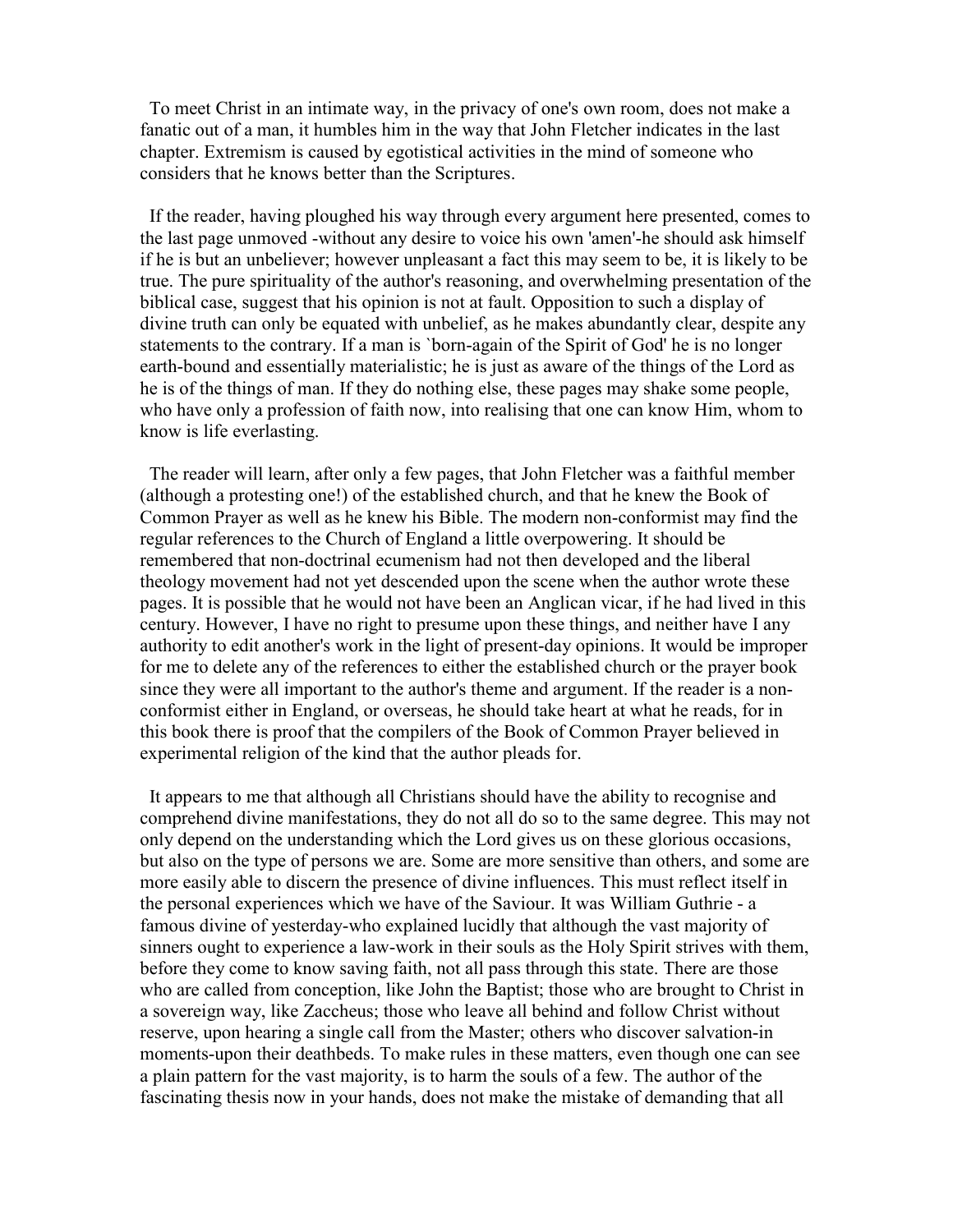believers have one kind of experience; he only intends to show that Christ seeks to manifest Himself spiritually, to every Christian, in one way or another, sooner or later.

As I have said already, we hear much today of the need for people to do things; little is heard from the pulpit of the need which the Christian has to foster the presence of his Lord and to know Christ more and more intimately. One could argue that this is not a bad state of affairs and that, if nothing else, it encourages each believer to be unselfish and outward-looking. However, despite its virtues, this approach does tend to make the believer lose interest in personal prayer communion with Christ. Considering the extent of the biblical teaching upon such a personal relationship, we ought to bemoan the lack of this emphasis in modern preaching. It does not matter how intelligently we approach the things of God, nor what wealth of information we have at our fingertips, there yet remains all the difference in the world between knowing a doctrine and knowing the Person of whom the Bible speaks.

If I had not been lovingly encouraged to edit these six letters of John Fletcher and then compile them into this new book, I would not have attempted it; my awareness of the ministry of the author (to say nothing of his saintly life!) make me unwilling to consider altering anything from his hand. However, in view of the fact that this generation needs such a challenge as this title offers, and since I am indebted to Mr. Fletcher for much past inspiration, I have dared to obey the pressure placed upon me. Although fearful of the task, as I first approached it, I now have a sense of gratitude towards those who thrust this honour my way.

I have altered as little as possible, confining myself-as much as I could-to punctuation and style. Also, I have bent over backwards to express the beloved minister in the way that I believe he would have done today, if he had lived in our generation. I have retained the old-fashioned sentence formation, and have changed words only when I suspected that to leave them would make for confusion. Throughout, I have presumed that the reader will not need to be told where the many quotations are to be found; the few scriptural references I have given are intended only to save the reader from misunderstanding the point being made. With reluctance, I have broken my silence in one or two places and added necessary footnotes.

I am indebted to the Epworth Press and the Evangelical Library for their help, and to those friends who have read the manuscript in order to provide me with the benefit of their opinions; all of their helpful advice has been used.

I consider that the contents of this slim volume are unique and that they will encourage many seekers to enter into much assurance. If my opinion is correct, the hours which I have spent in translating these chapters-for the sake of modem readers-will not have been wasted.

## DAVID R. SMITH (1968)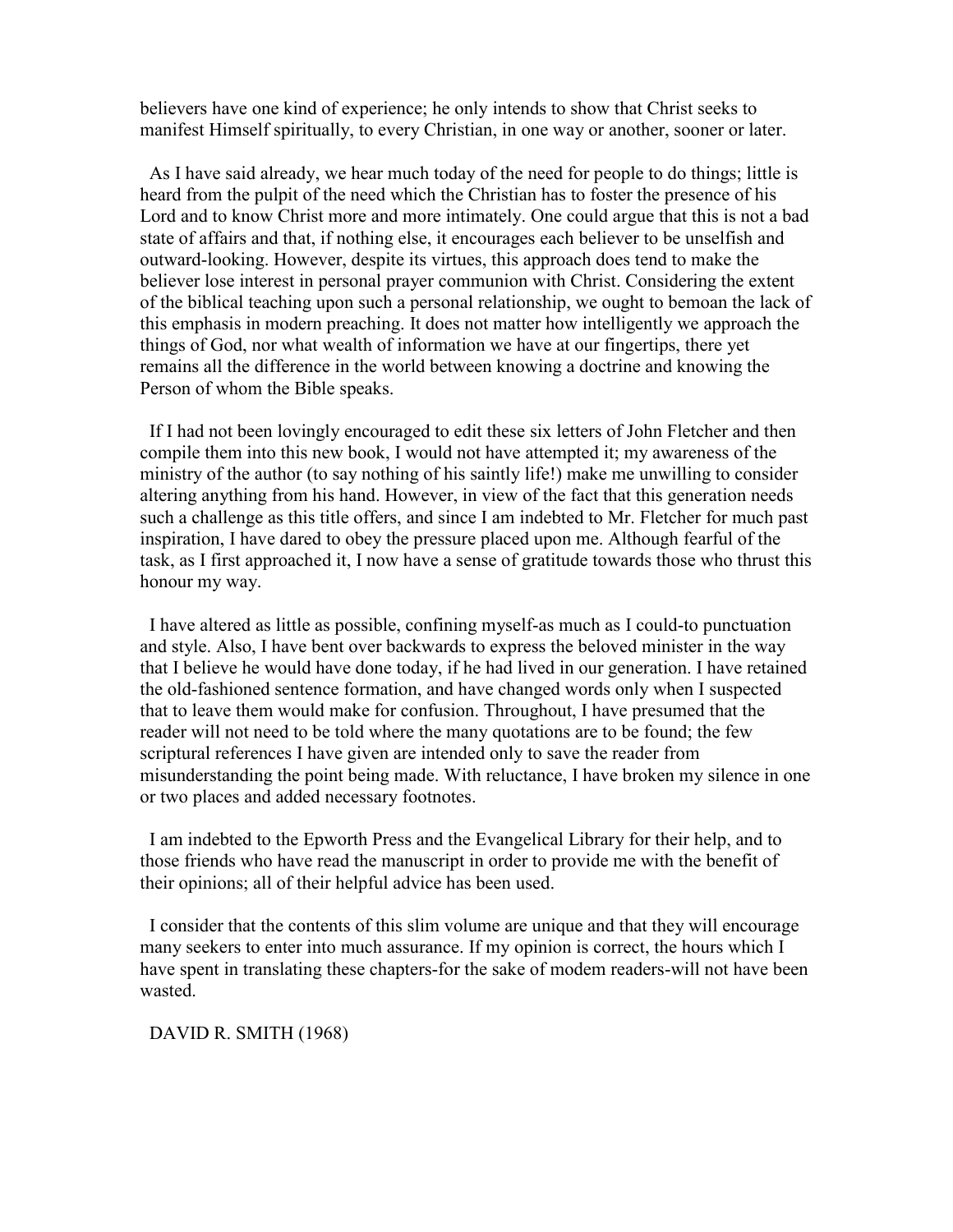# **The Reality of Manifestations**

## Chapter 1

I am of the firm opinion that the Lord Jesus Christ seeks to manifest Himself to all bornagain believers, in this life. Realising, however, that an opening sentence of this kind may come as a complete surprise to the reader, I ask only that you will give me time to explain myself. For, although this belief may be thought, by some, to be based upon mere enthusiasm, I am convinced that-for purposes which are worthy of His wisdom-our Saviour desires to reveal Himself to all of His sincere followers, in a divinely spiritual way, sooner or later.

Not only do I believe that this teaching is true, but also I am sure that it is scriptural, rational, and of the greatest importance. Because of this, I am sitting down to write on this profound subject at some length. By so doing, I shall give you a fair opportunity of seeing my error (if I am wrong), or encouraging you (if I am right) in seeking that which I esteem to be the most invaluable of all blessings-revelations of Christ to one's personal soul, productive of the experimental knowledge of Him, and the present enjoyment of His salvation.

Even as an architect cannot arrange for the design and erection of a palace unless he is first presented with a piece of land to build upon, so I shall not be able to establish my doctrine unless I am allowed to prove the existence of the senses by which our Lord manifests Himself. The kind of revelation which I am contending for is not physical or psychical; it is spiritual. If man is to behold manifestations which are wholly divine, he must be granted spiritual senses. Some will question as to whether there are any senses other than those human ones which are associated with sight, hearing, taste, smell, and touch. That is why, in this first chapter, I shall seek to prove - from the joint testimony of Scripture, the Church, and Reason-that spiritual senses are given to regenerate souls. Further, I hope to prove to you that such senses are, and have been, regularly exercised by Christians in every century.

## SCRIPTURAL TESTIMONY

The scriptures inform us that Adam lost the experimental knowledge of God by the Fall. His foolish attempt to hide himself from his Creator, whose eyes are in every place, evidences the total blindness of his understanding. The same veil of unbelief, which hid God from his mind, was drawn over his heart and over all of his spiritual senses. He died the death, the moral spiritual death, in consequence of which the corruptible body sinks into the grave, and the unregenerate soul into hell.

In this deplorable state Adam begat his children. We, like him, are not only void of the life of God, but alienated from it through the ignorance that is in us. Therefore, although we are possessed of the same animal and rational life which Adam retained after the commission of his sin, yet we are-by nature-utter strangers to the holiness and bliss he enjoyed in his original state of innocence. Though we have, in common with beasts, bodily organs of sight, hearing, tasting, smelling, and feeling, adapted to outward objects;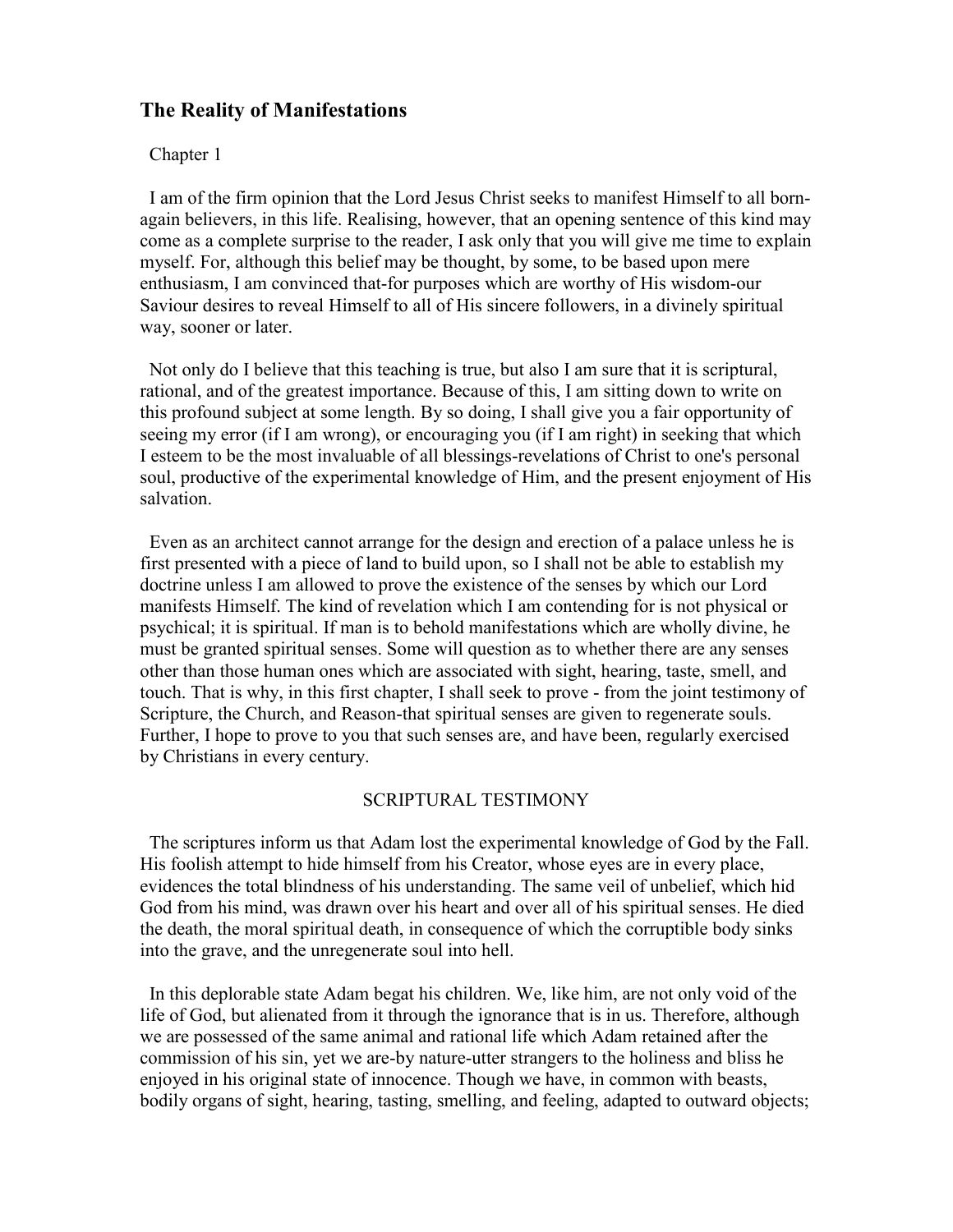though we enjoy, in common with devils, the faculty of reasoning upon natural truths, and mathematical propositions, yet we do not understand supernatural and divine things. Notwithstanding all our speculations about them, we can neither see nor taste them truly, unless we are risen with Christ and taught of God. We may, indeed, speak and write about them, as the blind may speak of colours, and the deaf dispute of sounds, but it is all guesswork, hearsay, and mere conjecture. The things of the Spirit of God can be discovered only by spiritual internal senses, which are, with regard to the spiritual world, what our external senses are with regard to the material world. They are the only means by which a fellowship between Christ and our souls can be opened and maintained.

The exercise of these senses is peculiar to those who are born of God. They belong to what the apostles call the new man, the inward man, the new creature, the hidden man of the heart. In believers, this hidden man is awakened and raised from the dead, by the power of Christ's resurrection. Christ is his life, the Spirit of God is his spirit, prayer (or praise) his breath, holiness his health, and love his element. We read of his hunger and thirst, food and drink, garment and habitation, armour and conflicts, pain and pleasure, fainting and reviving, growing, walking, and working. All this supposes senses, and the more these senses are quickened by God, and exercised by the new-born soul, the clearer and stronger is his perception of divine things.

On the other hand, in unbelievers the inward man is deaf, blind, naked, asleep, and past feeling; yea, dead in trespasses and sins; and of course, as incapable of perceiving spiritual things, as a person in a deep sleep, or a dead man of discovering outward objects. St. Paul's language to him, is `Awake, thou that sleepest, and arise from the dead, and Christ shall give thee light'. Paul described him as being a natural man : one who has no higher life than his parents conveyed to him by natural generation-one who follows the dictates of his own sensual soul, and is neither born of God, nor led by the Spirit of God. 'The natural man' wrote the Apostle 'receiveth not the things of the Spirit of God, for they are foolishness unto him : neither can he know them, because they are spiritually discerned.' He has no sense properly exercised for this kind of discernment, his `eye hath not seen, nor ear heard, neither have entered into the heart of man, the things which God hath prepared for them that love him.'

The reverse of the natural man is the spiritual man, so called because God has revealed spiritual things to him by his Spirit, who is now in him a principle of spiritual and eternal life. `The spiritual man' wrote the Apostle judgeth (that is discerneth) all things, yet he himself is discerned of no man.' The high estate he is in can no more be discerned by the natural man, than the condition of the natural man can be discerned by a brute.

St. Paul not only described the spiritual man, but wrote particularly of his internal, moral senses; he believed that mature believers, by reason of use, have their senses exercised to discern both good and evil.(Hebrews 5 :14-`have their spiritual faculties carefully trained' -Weymouth) He prayed that the love of the Philippians `may abound yet more and more in knowledge and in all sense or feeling. '(Although the author has freely rendered Philippians 1: 9 here, his choice of words is more close to the original than the 1611 version) The Scriptures constantly mention, or allude to, one or other of these spiritual senses; allow me to present some examples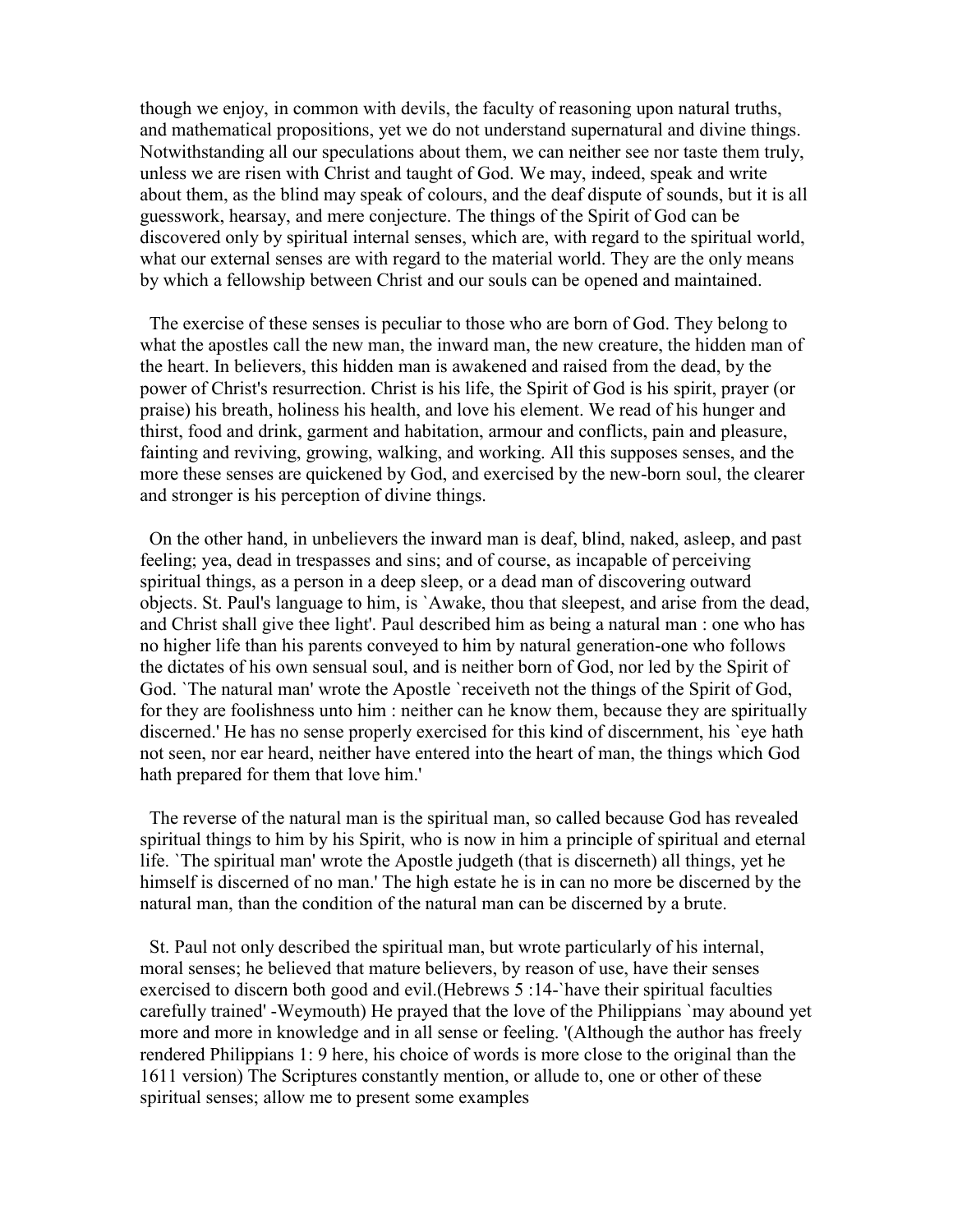1. Let us begin with SIGHT : St. Paul prayed that the eyes of his converts might be enlightened; `that you might know what is the hope of His calling.' He reminded them that Christ had been `evidently set forth crucified' before their eyes. He assured them, that `the god of this world hath blinded the minds of them which believe not' the gospel, and declared that his commission was to open the eyes of the Gentiles, `and to turn them from darkness to light.' Abraham saw Christ's day, and was glad. Moses persevered, as seeing Him who is invisible. David prayed `Open thou mine eyes, that I may behold wondrous things out of thy law.' Our Lord remarked that the heart of unbelievers 'is waxed gross, and their ears are dull of hearing, and their eyes they have closed, lest at any time they should see with their eyes, and hear with their ears, and should understand with their heart, and should be converted.' He counselled the Laodiceans to `anoint thine eyes with eye-salve, that thou mayest see'; He declared that `the world cannot receive' the Spirit of truth `because it seeth Him not'; that the things which belong to peace are hidden from the eyes of an unbeliever; and that the pure in heart `shall see God'. John testified that the man who does evil `bath not seen God', and that `darkness hath blinded the eyes' of the man who does not love his brother. The eyes referred to are those with which believers see the salvation of God; they are so distinct from those of the body, that when our Lord opened them in Paul's soul, He caused scales to grow over his bodily eyes. Also, no doubt, when Christ gave outward sight to the blind, it was chiefly to convince the world that He is the One who can say to blind sinners `Receive your sight; see the goodness of the Lord in the land of the living; look unto Me, and be ye saved.'

2. Let us now consider the sense of HEARING. If you do not allow for the possibility of spiritual hearing, what do you make of our Lord's repeated caution `He that hath ears to hear, let him hear'? Or what can be the meaning of the following scriptures : `Hear now this, 0 foolish people ... which have ears, and hear not'; 'Ye stiffnecked and uncircumcised in heart and ears'; 'Ye cannot hear my word-ye are of your father the devil.... He that is of God, heareth God's words : ye therefore hear them not, because ye are not of God'? Can it be supposed that our Lord spake of outward hearing, when He said `The hour cometh, and now is when the dead shall hear the voice of the Son of God'; `My sheep hear my voice'; `every man, therefore, that hath heard, and hath learned of the Father, cometh unto me'? Do not all sinners stand spiritually in need of Christ's powerful 'Ephphatha! Be opened!'? Is a man truly converted, if he cannot witness with Isaiah `the Lord wakeneth mine ear to hear as the learned'; or say with the Psalmist `mine ears hast thou opened'? Had not the believers at Ephesus heard Christ, and been `taught of him'?; when St. Paul was caught up into the third heaven, did he not hear words unspeakable? And, far from thinking spiritual hearing absurd, or impossible, did Paul not question whether he was not then out of the body? And does not St. John positively declare, that he was in the spirit, when he heard Jesus say `I am the first and the last'?

3. The sense of SMELL\*. How void of meaning are the following passages, if they do not allude to that sense which is intended for the reception (what the barrenness of human language compels me to call) spiritual perfumes: `How much better ... is the smell of thine ointments than all spices ... the smell of thy garments is like the smell of Lebanon'; `All thy garments smell of myrrh, and aloes, and cassia'; `Because of the savour of thy good ointments, thy name is as ointment poured forth.'(\*The introduction of this point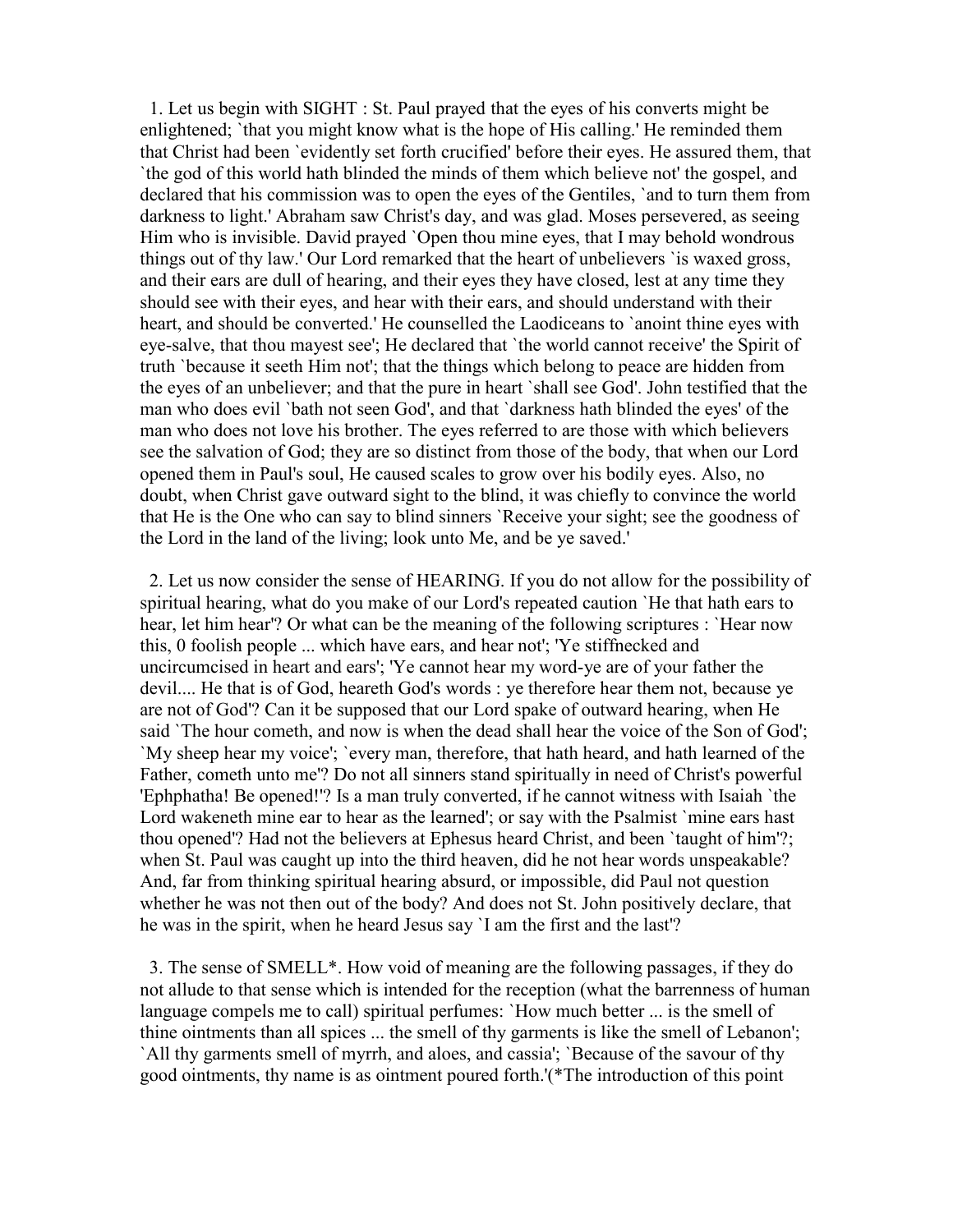may seem improper to a sensitive modem reader. However, the reality of divine fragrance can not be denied by those who have had close contacts with the Lord)

4. As to the sense of TASTE, if believers have not a spiritual faculty of tasting divine things, what delusion must they be under when they read `His fruit was sweet to my taste' or `how sweet are Thy words unto my taste! Yea, they are sweeter than honey to my mouth'? On the other hand, how faithfully can they speak in this way, if they have themselves tasted the heavenly gift, and the good word of God and, as new born babes, have begun to desire the sincere milk of that Word! Surely, if they eat of the flesh of the Son of God, drink of His blood, and taste that the Lord is gracious, they have a right to testify, that `His love is better than wine', and to invite those who `hunger and thirst after righteousness' to `taste that the Lord is good', so that they also may be satisfied with His goodness and mercy.

5. Last of all, we must not forget FEELING; for if we are more than stoics in religion, if we have but one degree more of devotion than the marble statues which adorn our churches, we should have, I think, some feeling of our unworthiness, some sense of God's majesty. Christ's tender heart was pierced to atone for, and to remove the hardness of, ours. God has promised to take from us the heart of stone, and to give us a heart of flesh, a broken and a contrite heart, the sacrifice of which He will not despise. King Josiah was praised because his heart was tender. The conversion of the three thousand, on the day of Pentecost, began by their being pricked in their hearts. We are directed to feel after God, if happily we may find Him. Our Lord Himself is not ashamed to be touched, in heaven, with a feeling of our infirmities. And Paul intimates that the highest degree of stubbornness and apostacy is to be past feeling, and to have our conscience seared as with a hot iron.

I hope that you will not attempt to set aside these plain passages by saying that they are unfit to support a doctrine, since they contain only empty metaphors and amount to nothing. This would be pouring the greatest contempt on the intrinsic clarity of the Word of God, the integrity of the sacred writers, and the wisdom of the Holy Spirit who inspired them. Just as certainly as there is a spiritual life, there are senses which are calculated for the display and enjoyment of it; and these senses exist no more in metaphor than the life which exerts itself by them. Our Lord settled the point when he declared to Nicodemus that no man can see the kingdom of God, the kingdom of grace here, and of the glory hereafter, except he first be born of God-born of the Spirit; just as no child can see this world, except he be first born of a woman-born of the flesh. To put it another way, a regenerate soul has its spiritual senses opened, and made capable of discerning what belongs to the spiritual world, in the same way that a newly born infant has his natural sense unlocked, and begins to see, hear, and taste what belongs to that material world into which he is entering.

## THE CHURCH'S TESTIMONY

These declarations of the Lord, His Prophets and Apostles, need no confirmation. Nevertheless, to shew you that I do not mistake their meaning, I shall add to them the testimony of the English Church. She agrees strictly with the Scriptures and also makes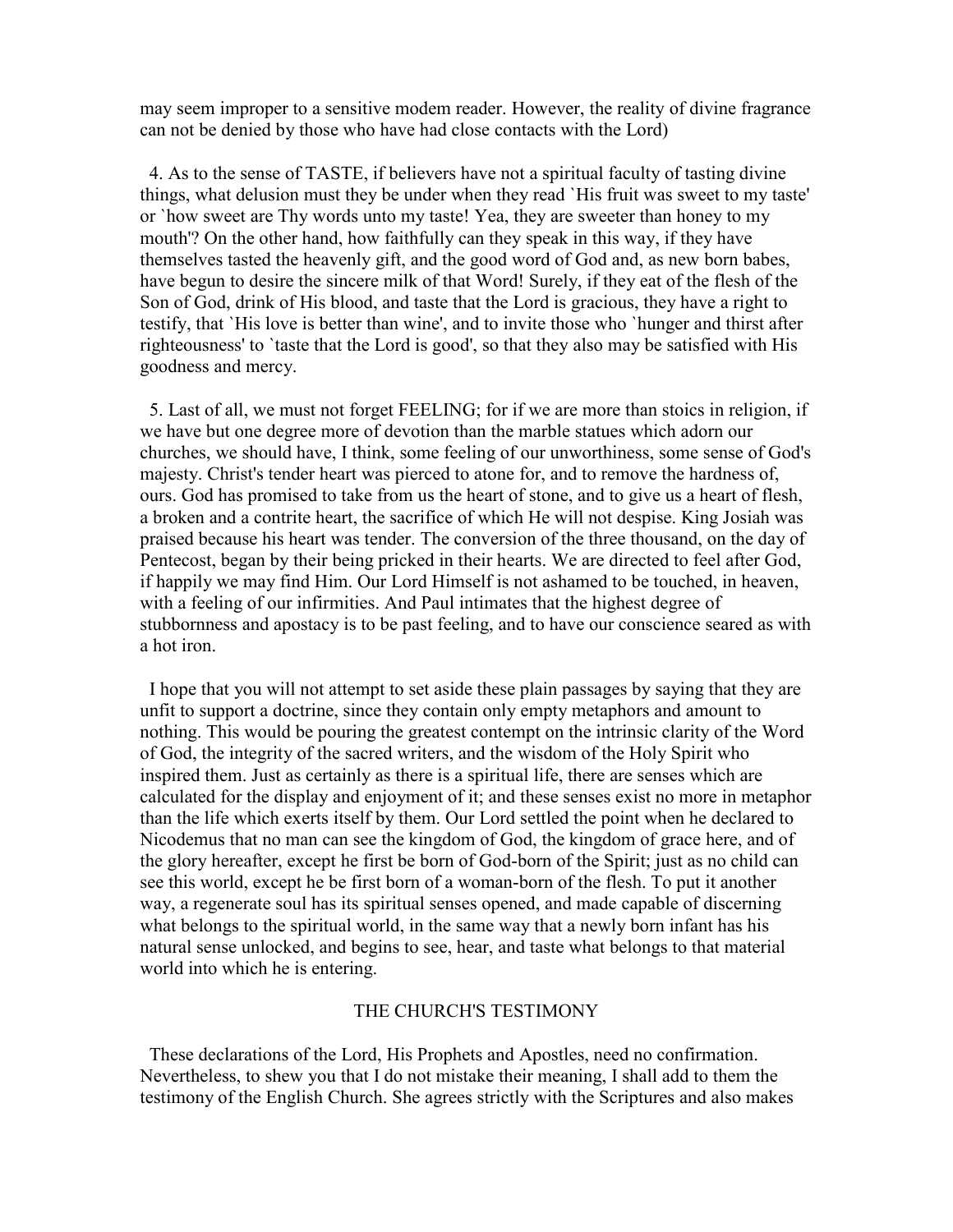frequent mention of spiritual sensations; and as you know, sensations necessarily suppose senses. For example, in the Book of Common Prayer (in the section for Thanksgivings) we are invited to pray that God will `give us a due sense' of all of His mercies, and above all else for His `inestimable love in the redemption of the world, by our Lord Jesus Christ.' Also, in the same book (in the Office for the Visitation of the Sick) the sufferer is expected to `know and feel that there is no other Name under heaven' than that of Jesus, whereby he can receive health and salvation. The church affirms in the Communion Service that true penitents `feel the burden of their sins intolerable', and in the 17th Article of Religion we are assured that godly persons `feel in themselves the working of the Spirit of Christ'. Further, in the Book of Homilies it is said that `the Lord speaks presently to us in the Scriptures, to the great and endless comfort of all that have any feeling of God in them at all'; that `godly men felt, inwardly, the Holy Ghost inflaming their hearts with the fear and love of God, and that they are miserable wretches, who have no feeling of God within them at all'; that `if we feel the heavy burden of our sins pressing our souls and tormenting us with the fear of death, hell, and damnation, we must steadfastly behold Christ crucified, with the eyes of our heart'; and that `true faith is not in the mouth and outward profession only, but liveth and stirreth in the heart, and if we feel and perceive such a faith in us, we must rejoice'; that 'correction, though painful, bringeth with it a taste of God's goodness'; that `if, after contrition, we feel our consciences at peace with God, through the remission of our sin, it is God who worketh that great miracle in us'; that `as this knowledge and feeling is not in ourselves, and, as by ourselves, it is not possible to come by it, the Lord would give us grace to know these things, and feel them in our hearts'; and that `God would assist us with his Holy Spirit, that we may hearken to the voice of the good Shepherd.'

If these quotations are not sufficient, recall that in the Order for Evening Prayer the Church asks continually that the Lord `lighten our darkness' and in the Litany she prays to be delivered from all `blindness of heart'.

If I did not think the testimony of our blessed Reformers, founded upon that of the sacred writers, of sufficient weight to turn the scale of your sentiments, I could throw in the declarations of many ancient Divines. Permit me to quote from two or three only: St. Cyril, in the 13th Book of his Treasure, affirms that `men know that Jesus is the Lord by the Holy Ghost, in the way that they who taste honey know that it is sweet, even by its proper quality.' Dr. Smith of Queen's College, Cambridge, in his Select Discourses, observes-after Plotinus - that `God is best discerned by an intellectual touch from Him.' `We must' says he `see with our eyes, or-to use John's words-we must hear with our ears, and our hands must handle the Word of Life, for the soul hath its senses as well as the body.' And Bishop Hopkins, in his treatise on the New Birth, accounts for the papist denial of the knowledge of salvation by saying `It is no wonder that they who will not trust their natural senses in the doctrine of transubstantiation should not trust their spiritual ones in the doctrine of assurance.'

## THE TESTIMONY OF REASON

However, instead of proving the point by multiplying quotations, let me intreat you to weigh the following observations in the balance of Reason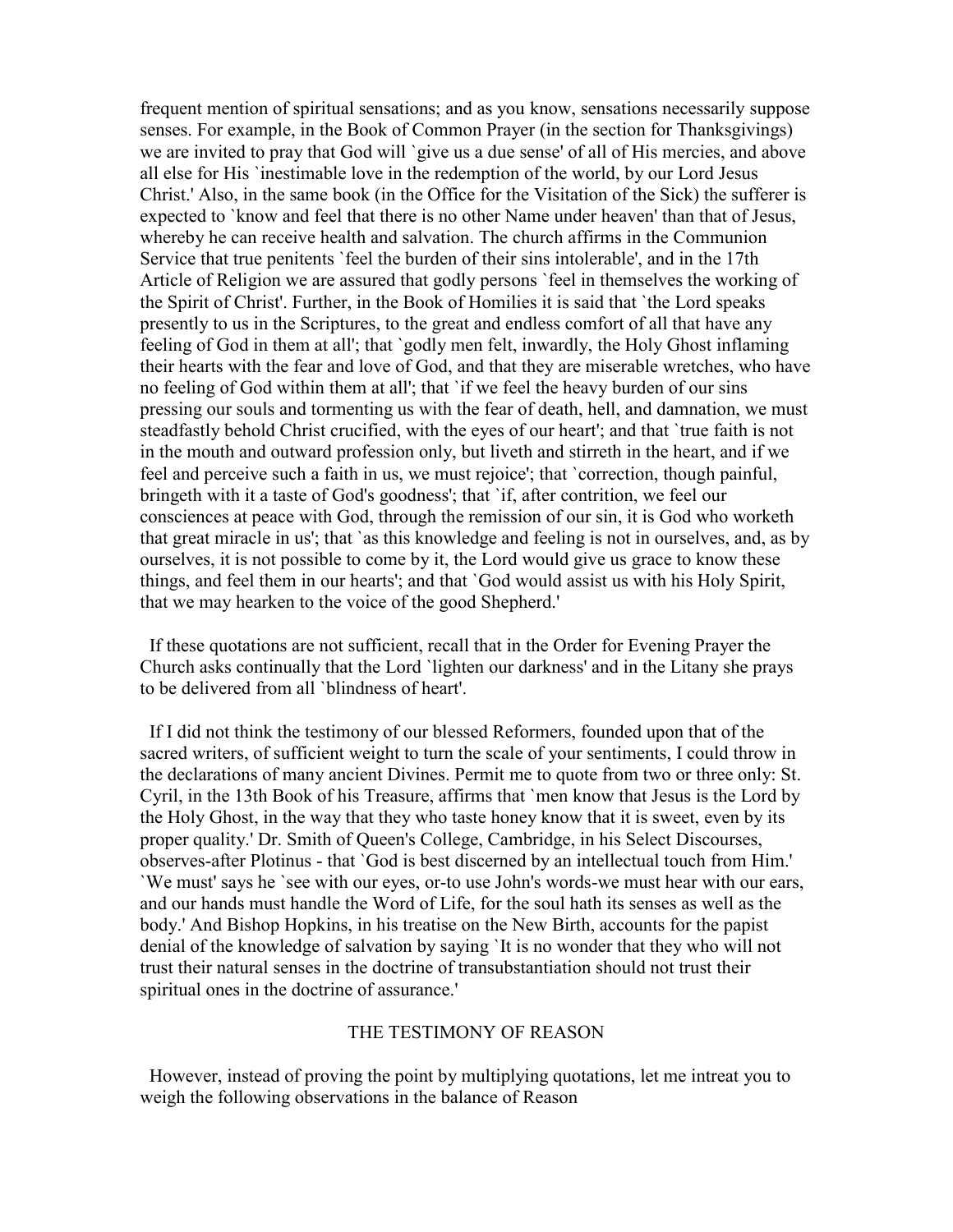1. Do not all intelligent people grant that there is such a thing as moral sense in the world, and that to be utterly void of it, is to be altogether unfit for social life? If you had given a friend the greatest proofs of your love, would not he be inexcusable, if he felt no gratitude, and had no sense of your kindness? Now, if moral sense and feeling are universally allowed, between men in civil life, why should it appear incredible, or irrational, that there should be such a thing between God and man, in the divine life?

2. If material objects cannot be perceived by man in his present state, except by means of one or other of his bodily senses; by a parity of reason, spiritual objects cannot be discovered, but through one or other of the senses which belong to the inward man. Since God is Spirit, He cannot be worshipped in truth, unless He be known in spirit. You may as soon imagine how a blind man (by reasoning on what he feels or tastes) can get true ideas of light and colours, as how one who has no spiritual senses opened can (by all his reasoning and guessing) attain an experimental knowledge of the invisible God. Thus, from the joint testimony of Scripture, of our Church, and of Reason, it seems to me that spiritual senses are a blessed reality.

I have spent so much time in proving the existence of these senses for two reasons. The first reason is because they are of infinite use in the Christian religion; saving faith cannot continue to exist or act without them. If the biblical definition of faith is correct; if it is `the substance (or subsistence) of things hoped for, the evidence of things not seen', it must be a principle of spiritual life, more or less, attended with the exercise of these senses; according to the poetic and evangelical lines of Dr. Young

> `My heart awake, Feel the great truths : to feel is to be fired, And to believe, Lorenzo, is to feel.'

Until those who are only merely churchgoers see the necessity of believing in this manner, they will trust in but a refined form of godliness. They may add to the confidence of the antinomians\* the high profession of the foolish virgins; they may even crown their partial assent to the truths of the gospel with the zeal of pharisees (or the regularity of moralists!), but they still stop short of the new creation, the new birth-the life o f God in the soul of man. In fact, it is worse than this, for they stumble at some of the most important truths of Christianity when they presume that the discoveries which sound believers have of Christ, and of the spiritual world, are the delusions of enthusiasm, or extraordinary favours which they can j very well do without! So, even whilst they allow the power of godliness in others, nominal churchgoers remain satisfied without experiencing divine blessing themselves. (\*Antinomians are professing Christians who live as if moral laws are not binding upon them.)

The second reason why I have spent so much time proving the existence of spiritual senses is because the remaining chapters of this book are based upon a belief in them. If, therefore, you are now as convinced as I am that spiritual senses are opened in every new-born soul, you will be more easily able to believe that Christ can, and does, manifest Himself by that proper means. That being the case, my remaining chapters on divine manifestations will meet with a less prejudiced reader!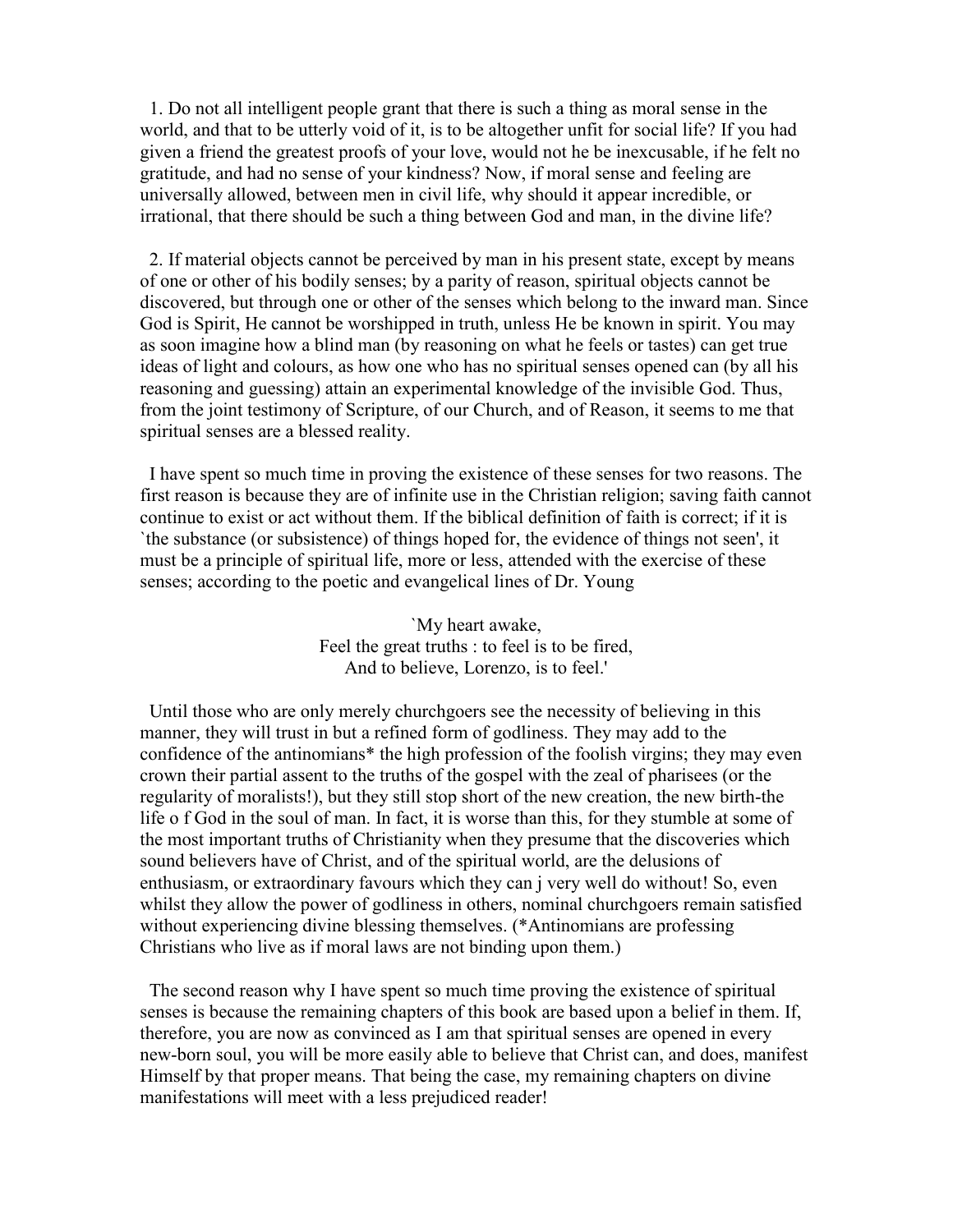# **The Revelation of Christ to Believers**

## Chapter 2

I am presuming that it is now as obvious to you, as it is to myself, that spiritual senses not only exist, but also that they are the means of communication used by the Lord when He chooses to reveal Himself to us.

## A NEW KNOWLEDGE

Do not mistake me for a fanatical enthusiast; I do not insist, as you must know, upon a manifestation of the voice, body, or blood of our Lord to our external senses. It is true that Pilate heard Christ's voice, the Jews saw His body, the soldiers handled Him, and some of them must have been literally sprinkled with His blood, but this had no spiritual significance-they did not come to know `God manifest in the flesh'.

Neither think that I hold the view that a knowledge of our Redeemer's doctrine, offices, promises, and performances only (such as any unconverted man can attain, by the force of his understanding and memory) is effectual. All carnal professing Christians and all foolish virgins, by conversing with true believers, by hearing gospel sermons, and by reading evangelical books, may attain to a historical or doctrinal knowledge of Jesus Christ. Their understanding may be informed, but their hearts remain unchanged; acquainted with the letter they continue ignorant of the spirit. Even though boasting of the greatness of Christ's salvation, they remain altogether unsaved and, although full of talk about what He has done for them, they know nothing of Christ in them, the hope of glory.

Much less do I mean, by this teaching, such a representation of our Lord's person and sufferings as the natural man can form in his mind, by the force of a warm imagination. Many, by seeing a striking picture of Jesus bleeding on the cross, or hearing a pathetic discourse on His agony in the garden, are deeply affected and melted into tears. They raise in themselves a lively idea of a great and good man unjustly tortured to death; their soft passions are wrought upon, and pity fills their heaving breasts. However, they remain strangers to the revelation of the Son of God by the Holy Ghost. The murder of Julius Caesar, pathetically described, would have the same effect upon them, as that of the crucifixion of Jesus Christ. A passionate play would touch them as easily as a deep sermon, and much to the same purpose, for in either case their impressions and their tears are generally wiped away together.

Nor must you gain the impression that I am writing of good desires, meltings of heart, victories over particular corruptions, a confidence that the Lord can and will save us, power to stay ourselves on some promises, gleams of joy, rays of comfort, enlivening hopes, touches of love; no, not even foretastes of christian liberty, and the good Word of God. These are the delightful drawings of the Father, rather than the powerful revelation of the Son. These, like the star that led the wise men for a time, disappeared then appeared again, are helps and encouragements to come to Christ, and are not a divine union with Him by the revelation of Himself.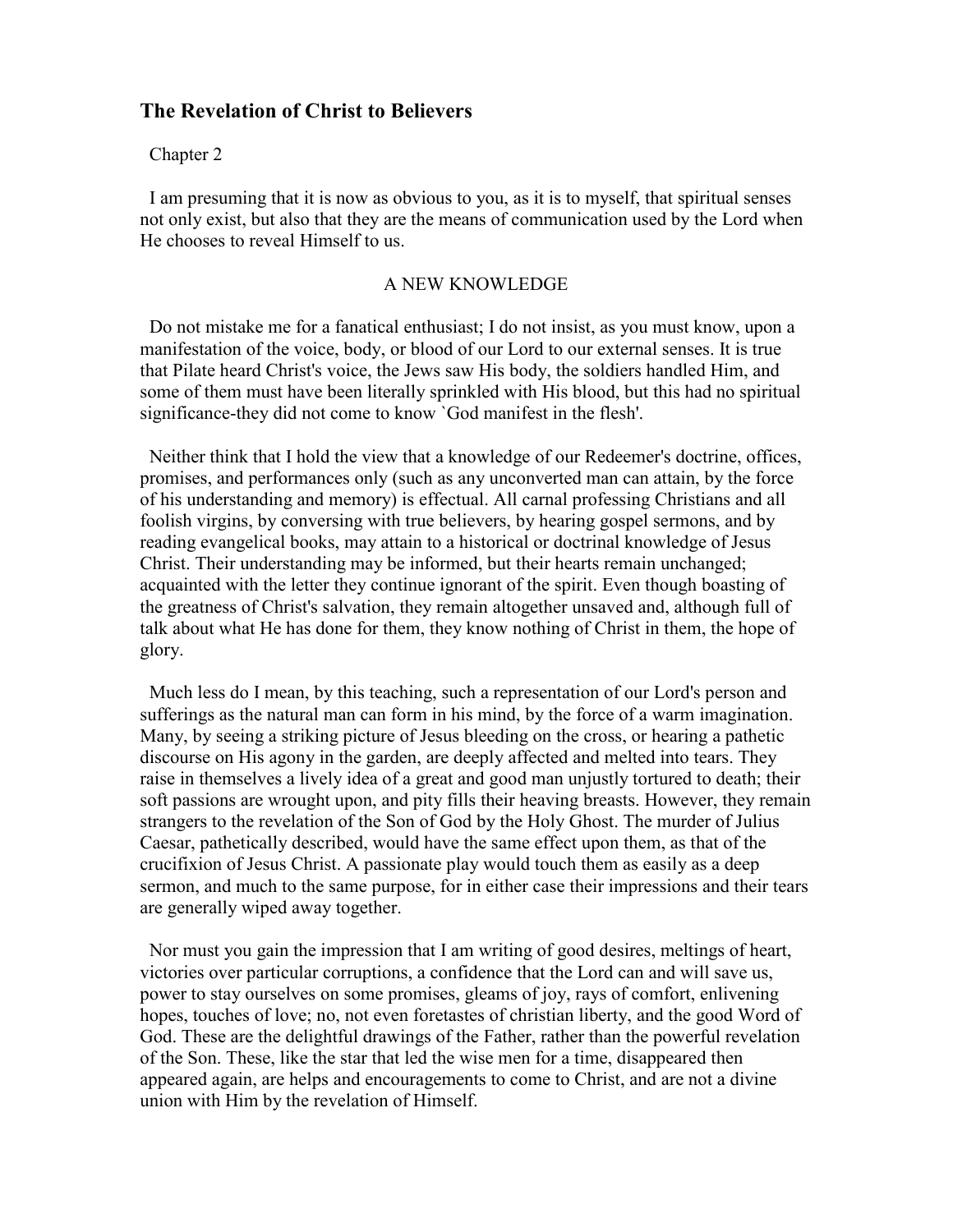I can more easily tell you what this revelation is not, than what it is. The tongues of men and angels need proper words to express the sweetness and glory with which the Son of God visits the soul that cannot rest without Him. This blessing is not to be described, but enjoyed. It can be written, not with ink, but only with the Spirit of the living God, not on paper, but in the fleshly tables of the heart. May the Lord Himself explain the mystery, by giving you to eat of the hidden manna; and by bestowing upon you the new name, which no man knows except him who receives it ! In the meantime, look closely at the following exposition of this mercy, and-if it seems to you to be agreeable to the teaching of the Word-pray that it may be engraved upon your heart, by the power of the Holy Spirit.

#### EXPERIMENTAL FAITH

The revelation of Christ, by which an unconverted man becomes a holy and a happy possessor of the faith, is a supernatural, spiritual, experimental manifestation of the spirit, power, and love (and sometimes of the Person) of God, manifest in the flesh, whereby He is known and enjoyed in a manner which is altogether new. It is as new as the knowledge that a man has when he first tastes honey and wine, if he had eaten nothing but bread and water previously; such a man, dissatisfied with the most eloquent descriptions of these rich productions of nature now before him, is actually tasting them for himself !

This manifestation is, sooner or later and in a higher or lower degree, vouchsafed to every sincere seeker, through one or more of the spiritual senses opened in his soul; it may be in a gradual or an instantaneous way that the manifestation comes, according to God's good pleasure. As soon as the veil of unbelief, covering the human heart, is rent by the power of the Holy Spirit; as soon as the soul has struggled into a living belief in the Word of God; as soon as the door of faith is opened-the Lord Jesus Christ comes in and reveals Himself as being full of grace and truth. Only then is the tabernacle of God with man; His kingdom has come with power; righteousness, peace, and joy in the Holy Spirit are spread through the newborn soul; eternal life has begun; heaven has come upon earth; the conscious heir of glory cries Abba, Father; and, from blessed experience, he witnesses that he has come to Mount Zion, the heavenly Jerusalem.

If, by God's grace, this general manifestation is improved upon, the effects are glorious : now, the believer's heart, set at liberty from the guilt and dominion of sin, and drawn by the love of Jesus, pants after greater conformity to God's holy will, and mounts up to Him in prayer and praise. His life is a course of cheerful, evangelical obedience, and his most common actions become good works done to the glory of God. If he walks according to his privileges, outward objects entangle him no more. Having found the great I AM, the eternal Lord, he considers all created things to be as mere shadows. Man, the most excellent of all creation appears to him altogether lighter than vanity. In fact, he counts all things but loss, for the excellency of the knowledge of Christ Jesus his Lord, esteeming them but dung, so that he may win Christ and, to the last, be found in Him, not having his own righteousness, but that which is through the faith of Christ; so that by new discoveries of the Lord, he may know Him and the power of His resurrection every day more clearly. In the meantime, he casts his sins and miseries upon Jesus; and in return Jesus bestows His righteousness and happiness upon him. He puts on Christ and becomes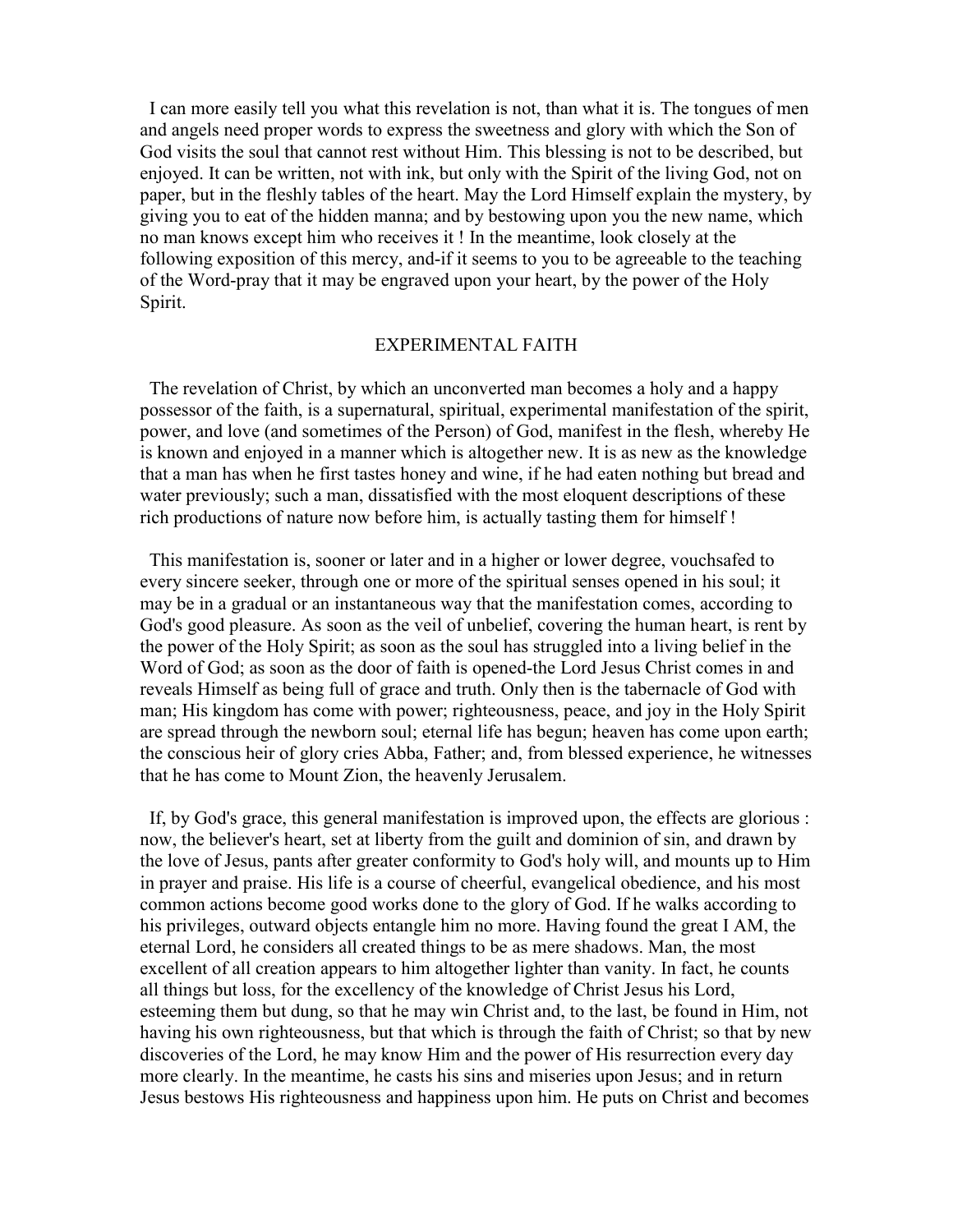a partaker of the divine nature. Thus, they are mutually interested in each other; and, to use Paul's illustration, they are espoused and married. Joined by the double band of redeeming love and saving faith, they are one Spirit, even as Adam and Eve - by matrimony - were one flesh. `This is a great mystery' wrote the Apostle, but thanks be to God, it is made manifest to his saints.

#### INNER PERSONAL EVIDENCE

If you ask `How can these things be? Describe to me the particular manner of these manifestations!' I can only reply in the manner of our Lord to Nicodemus : Are you a Christian, and do not know these things? Truly, I say unto you, though we cannot fix the exact mode, and precise manner of the breathing of the Spirit, yet, we speak what we do know and testify to what we have seen. Marvel not, however, if we find it impossible to tell you all the particulars of a divine manifestation. You yourself, though you feel the wind, see its amazing effects, and hear the sound of it, you cannot tell whence it cometh or whither it goeth (much less could you describe it to the satisfaction of someone who had neither heard it nor felt it himself). Many earthly things cannot be conceived by earthly men; the blind, for example, cannot conceive the difference between colours. What wonder is it then if unconverted men do not understand us when we tell them of heavenly things?

Nevertheless, I would-in general-observe that the manner in which the manifestation of the Son of God is vouchsafed, is not the same in all persons, nor in the same person at all times. `The wind bloweth where it listeth', but the Spirit of the living God is more active than this. His thoughts are not as our thoughts; God dispenses His blessings, not as we expect them, but as it pleases Him. Most commonly, however, the sinner-driven out of all of his refuges-feels an aching void in his soul. Unable to satisfy himself any longer, with the husks of empty vanity, dry morality, and speculative Christianity, and tried with the best form of godliness which is not attended with the power of it, he is brought to spiritual famine, and hungers after heavenly food. Convinced of unbelief, he feels the want of the faith of God's operation. He sees that nothing short of an immediate display of the Lord's arm can bring his soul into the kingdom of God and then fill it with righteousness, peace, and joy in the Holy Ghost. Sometimes, encouraged by lively hopes, he struggles into liberty of heart, and prays with groanings which cannot be uttered; at other times, almost sinking under a burden of guilty fear or stupid unbelief, he is violently tempted to throw away his hope, and go back to Egypt, but an invisible Hand supports him and, far from yielding to the base suggestion, he resumes courage, and determines to follow on to know the Lord or to die seeking Him. Thus he continues wandering up and down in a spiritual wilderness, until the Lord gives him the rest of faith, the subsistence of things hoped for, the evidence of things not seen.

This evidence comes in various ways. Sometimes the spiritual eye is opened first, and chiefly (though not only) wrought upon. Then the believer-in a divine, transforming lightdiscovers God in the man Christ, perceives unspeakable glories in His despised Person, and admires infinite wisdom, power, justice, and mercy, in the blood of the Cross. He reads the scriptures with new eyes; the mysterious book is unsealed, and everywhere it testifies of the One whom his soul now loves. He views (experimentally, as well as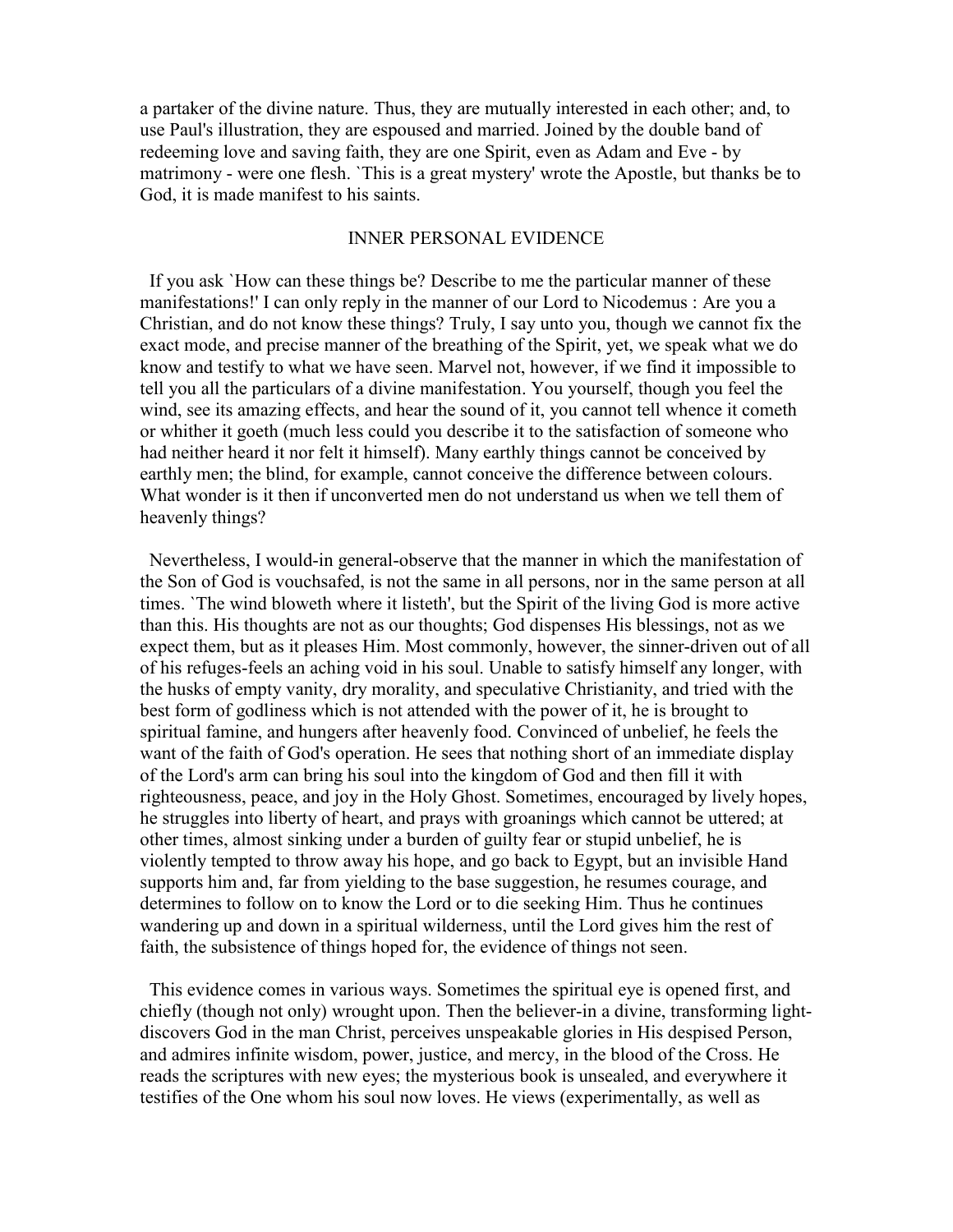doctrinally) the suitableness of the Redeemer's offices, the firmness of His promises, the sufficiency of His righteousness, the preciousness of His atonement, and the completeness of His salvation; he sees and feels the Lord's interest in everything. Thus he beholds, believes, wonders, and adores; sight being the noblest sense, this sort of manifestation is generally the brightest.

Perhaps his spiritual ear is first opened. If so, that voice which raised the dead, says `Go in peace, thy sins are forgiven thee', and passes through his waiting soul in power. He knows, by the gracious effect that it is the voice of Him who once said `Let there be light'. He is sensible of a new creation, and can say, by the testimony of God's Spirit bearing witness with his spirit `This is the voice of my Beloved'; `He is mine, and I am His'; `I have redemption through His blood, even the forgiveness of my sins.' And having been much forgiven, he loves much, and obeys.

Perhaps Christ will manifest Himself to the spiritual feeling. By taking the burden of guilt, dejection, and sin, from the heavy-laden soul, and-in its place-by imparting a strong sense of liberty, peace, love, and joy in the Holy Ghost, the Lord makes Himself known. The ransomed sinner, enabled to overcome racking doubts and dull insensibility, now believes with the heart unto righteousness, and makes confession with the mouth unto salvation. `Surely' he says `in the Lord I have righteousness and strength; this is the finger of God; this day is salvation come to my soul; none but Jesus could do this for me; the Lord, He is God; He is my Lord and my God.' This manifestation is generally of the least order, being made to a lower sense; therefore great care ought to be taken, not to confuse it with the strong drawings of the Father, to which it is similar. Some babes in Christ, who -like young Samuel-do not yet have their senses properly exercised to know the things freely given to them of God, are often made uneasy on this very account. Nor can they be fully satisfied, until they find that the effects of this manifestation are lasting, or until they obtain clearer ones by means of the nobler senses-the sight or hearing of the heart.

### OUTWARD PERSONAL EVIDENCE

Although I contend only for those discoveries of Christ which are made by the internal senses (because such only are promised to all), yet I cannot-without contradicting Scripture-deny that external senses have been wrought upon in some saints. When Abraham saw his Saviour's day he was, it seems, allowed to wash His feet with water,(Genesis 18:3) as afterwards the penitent harlot did with her tears. Saul, on his way to Damascus, saw Jesus's glory and heard His voice both externally and internally, whilst they that journeyed with him saw but a light and heard words which they could not distinguish.

Sometimes divine manifestations, though actually internal, have appeared to be external to those who were favoured with them. For example, when the Lord called Samuel in Shiloh, the pious youth supposed the call was outward, and ran to Eli saying `thou callest me'. Although real to the lad, it seems that the voice had struck his spiritual ear only, because the high priest, who was present, did not hear the words with the young prophet. Also, although Stephen steadfastly looked up to heaven, as if he really saw Christ there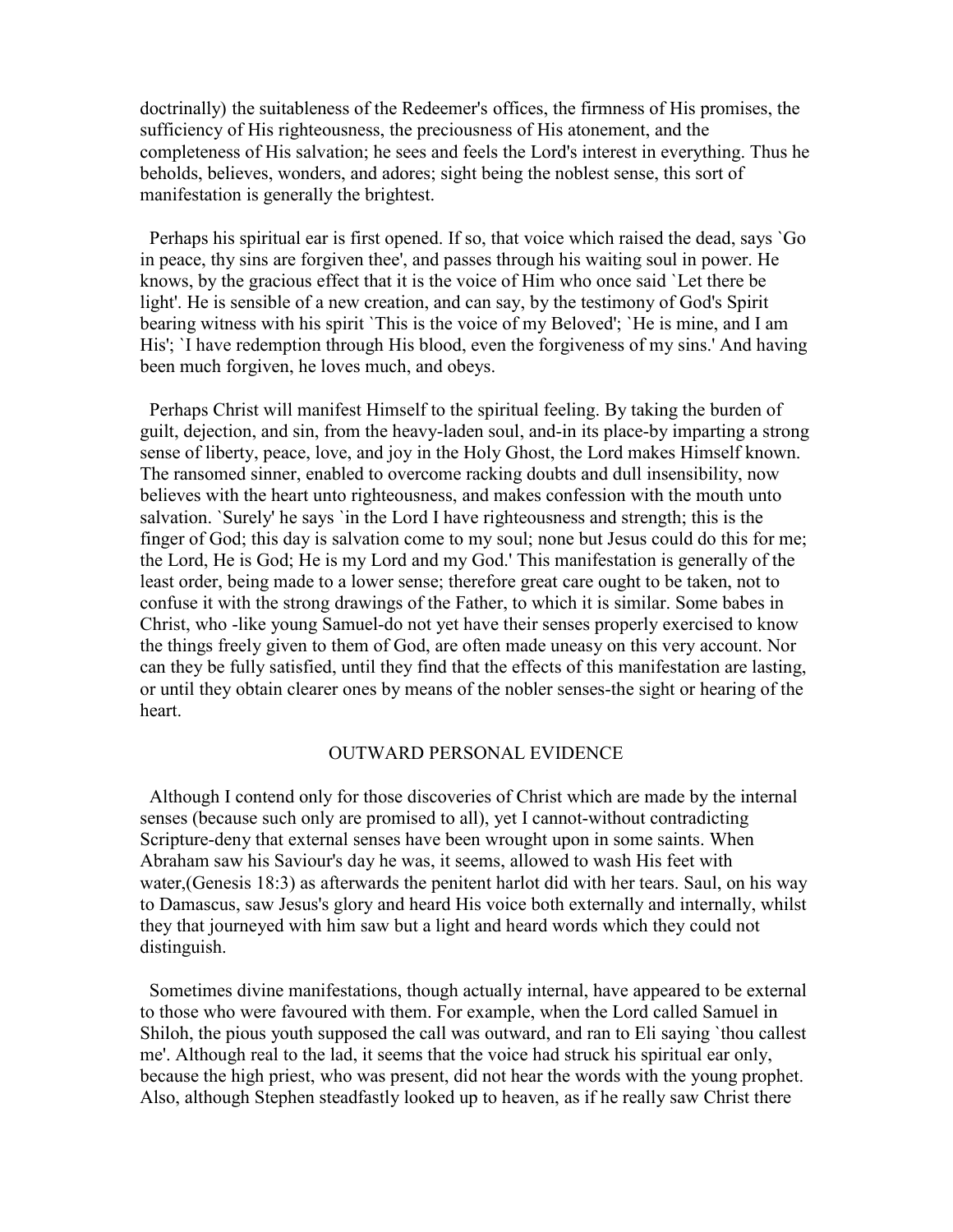with his bodily eyes, it is plain that he beheld Him only with his eyes of faith, for the roof of the house where the court was held, bounded his outward sight. If Christ had appeared in the room, so as to be visible to common eyes, the council of the Jews would have seen Him along with the pious prisoner at the bar.

Hence we learn, first, that the knowledge of spiritual things, received by spiritual senses, is as clear as the knowledge of natural things obtained by bodily senses. And secondly, that one can be unsure sometimes as to whether it is the outward or the inward senses which are concerned in particular revelations; you will remember that Paul himself could not tell whether the unspeakable words, which he heard in paradise, struck his bodily ears, or only those of his eternal soul. Thirdly, we learn that no stress must be laid upon the external circumstances which have sometimes accompanied the personal revelation of Christ, as though these were of the essence of the revelation. If aged Simeon had been as blind as old Isaac, the internal revelation which he had of Christ would still have made him say, with the same assurance `Lord, now lettest thou thy servant depart in peace ... for mine eyes have seen thy salvation.' If the Apostle had not been struck to the ground, and if his eyes had not been dazzled by the outward light, his conversion would not have been less real, as long as he was as equally inwardly humbled and enlightened. Finally, if Thomas, regardless of the carnal demonstration he insisted upon, had previously experienced, in his inner man, that Christ is the resurrection and the life, he could have confessed Him, with just as great a consciousness-before that personal manifestation -as when he cried out later `My Lord and my God'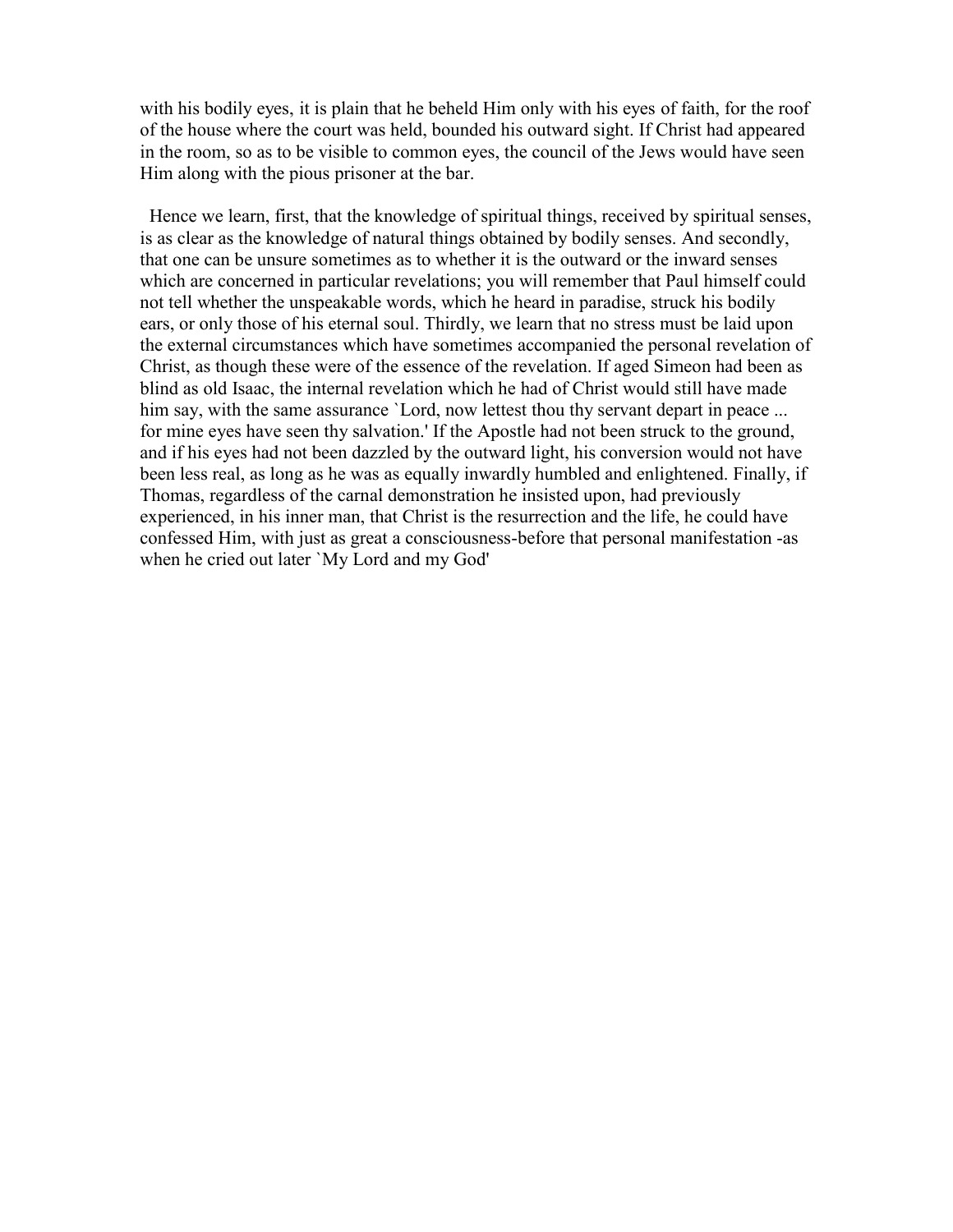# **God's Purposes in Manifestations**

## Chapter 3

I now wish to consider why the Lord manifests Himself to the children of men, since this is the next important point. It is not, as is only too obvious, for the gratification of men's curiosity, but for purposes worthy of His wisdom. However, in order to discover what these are, we shall find it better to place all such divine manifestations in three general classes: extraordinary, ordinary, and mixed; then we shall consider the design and use of each class, as revealed in the Bible.

## EXTRAORDINARY MANIFESTATIONS

I am beginning with manifestations of the extraordinary kind, which means that they are either merely external, or are vouchsafed to a few persons only on special occasions, and are by no means essential to salvation.

Some extraordinary manifestations are calculated to rouse the thoughtless into a consideration of eternal issues. For example, you will remember that manifestation which some were favoured with, a little before our Lord's passion, when as Jesus prayed, there came a voice from heaven, saying, `I have both glorified My Name, and will glorify it again'. The people, therefore, that stood by, and heard it, said that it thundered; they looked upon the extraordinary as something common and natural. However, others said `an angel spoke to Him', recognising the difference between this and thunder; but Jesus said `This voice came not because of Me, but for your sakes'.

Other extraordinary manifestations are intended as a last warning to notorious sinners. The terrifying sight which Nebuchadnezzar beheld, in his second dream, of a Holy One coming down from heaven, crying aloud `Hew down the tree', was of this kind. Likewise, the mysterious hand, which wrote Belshazzar's doom on the wall while he profaned the sacred vessels during his revels, was a last warning.

Some extraordinary manifestations are designed for the protection of God's people, or the destruction and humiliation of their proud enemies. Examples of this might include the story of the humiliation of the armies of Egypt by the Lord; also, when He cast down great stones from heaven upon the armies of the five kings who fought against Israel; or when He manifested His presence in Nebuchadnezzar's furnace, in order to quench the violence of the flame, preserve the three hebrews, and convince the raging tyrant that God's kingdom rules over all.

The design of other extraordinary manifestations is to encourage the children of God in dangerous enterprises; or to direct them in important steps. That one in the life of Joshua, before he began the conquest of Canaan, was of this kind; and that in the life of St. Paul, when the Lord stood by him in the prison informing him that he must bear witness also at Rome.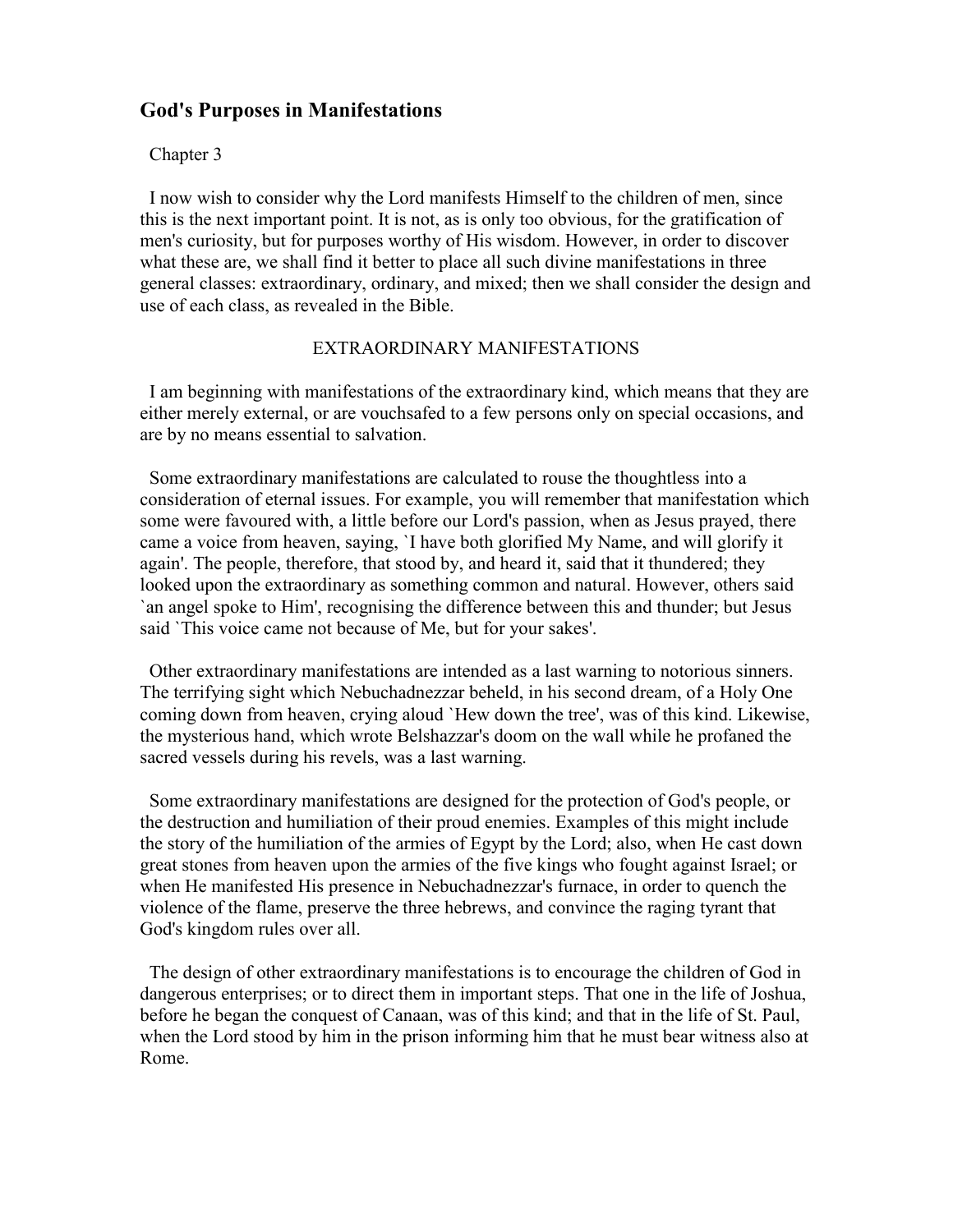Some are calculated to appoint some persons to uncommon services and trials, or to the prophetic and ministerial office. In this connection, recall how Noah was commissioned to build the ark, Abraham to offer up Isaac, Moses to deliver Israel, Nathan to reprove David, Balaam to bless Israel, and Jeremiah to preach to the Jews.

Finally, there are those extraordinary manifestations which are designed to fulfil providential means for the deliverance of the people of God, as with Gideon; or to answer spiritual ends of reproof, instruction, and consolation to the church throughout all ages, as were most of the revelations vouchsafed to the prophets, and those to John.

## ORDINARY MANIFESTATIONS

The manifestations essential either to the conversion of sinners, or to the edification of saints, and which the Word of God (and the experiences of Christians) show to be common to all believers in the Church, are of the ordinary kind, and their use or design is one of the following

1. To make God's Word spirit and life, quick and powerful, sharper than any two-edged sword, piercing even to the dividing asunder of the soul and spirit, so that the gospel may not come to sinners in word only, but also in power, and in the Holy Ghost, and in much assurance.

2. To ease an anguished conscience, and impart the peace of God to a troubled mind-as in the case of broken-hearted David, mourning Hezekiah, weeping Peter, and Paul agonising in prayer.

3. To reveal Christ to us, and in us, so as to make us believe in a saving way, and to know in whom we have believed, according to the experiences of Peter, Lydia, Cornelius, and every living member of the Body of Christ.

4. To open a blessed fellowship, and keep up a delightful communion, with Christ-as appears from the experiences of believers illustrated in the Canticles.

5. To silence the residue of self-righteousness in us, and to deepen the humiliation of our souls-as in the case of Job. To make us grow in grace, and in the knowledge of our Lord Jesus Christ; to bruise Satan under our feet; to bruise the serpent's head in our hearts; to seal the exceeding great and precious promises given to us, that we might be partakers of the divine nature, and to continue immovable, always abounding in the work of faith, the patience of hope, and the labour of love. In a word, they strengthen us with might, by God's Spirit, in the inner man, so that Christ may dwell in our hearts by faith, and so that we may be filled with all the fullness of God.

6. To prepare us for great trials, support us under them, and to comfort us after them. This was our Lord's experience before His temptation, after He had overcome the tempter, and when He was at the height of His agony. This was also the situation in the case of David, Paul, and of all the Apostles, when they had been scourged for the name of Jesus; and it is still the case of all true, and deep, mourners of Zion.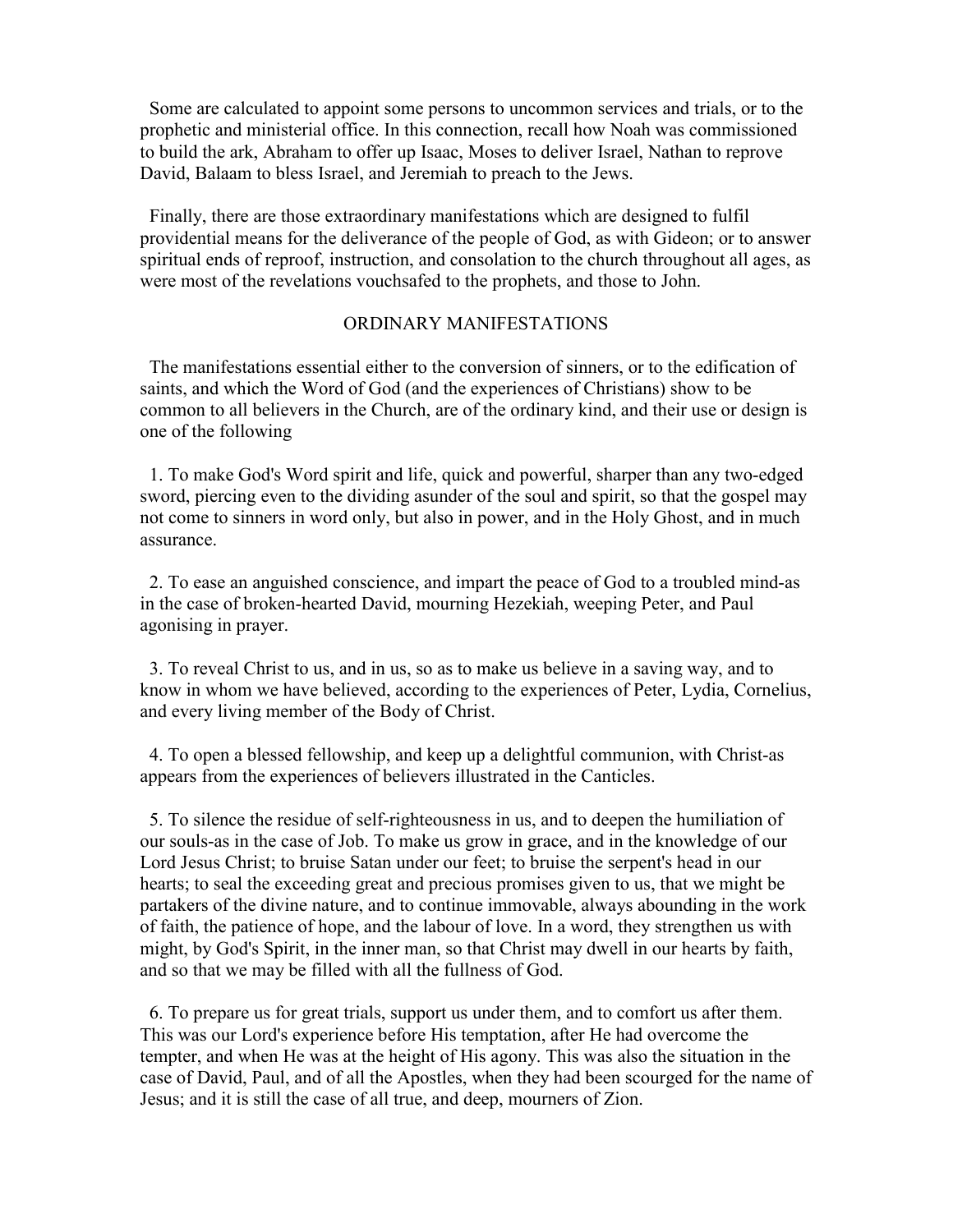7. And lastly, to make us depart in peace, as Simeon did, or to die in perfect love with our enemies, in the full triumph of faith, like Stephen. All who live and die in the Lord, partake-more or less-of these ordinary displays of Christ's powerful presence, and I wish you to remember, that it is chiefly (if not only) in support of these important manifestations that I take up my pen.

### MIXED MANIFESTATIONS

The third class of manifestations is that of mixed ones; so called, because they are partly extraordinary and partly ordinary. Some are ordinary in their design but extraordinary in their circumstances. The manifestation to the Apostles in Acts 4: 31 was like this; the design of it was merely common, that is to comfort them under contempt, and to encourage them both to do good and to suffer evil; however, the shaking of the place where they were assembled was an uncommon circumstance. The same may be said of the descent of the Holy Spirit on the 120 disciples who were assembled on the day of Pentecost, and later on Cornelius and his soldiers. That they should be baptised with the Holy Ghost and spiritual fire was not extraordinary, since it is the common blessing (which can alone make a man a Christian, or confirm him in the faith), but that the sound of a rushing wind should be heard, and luminous appearances seen to be resting upon them, that they should have been enabled to speak the wonderful works of God in other tongues, were uncommon circumstances attending their spiritual baptism.

Some manifestations are mixed, both as to their design and circumstances. That the iniquity of Isaiah should be put away, and that Saul should be converted, were not uncommon things-they are the common effects of ordinary manifestations-but that the Prophet should be commissioned to preach to the Jews and that Paul should be called to open the eyes of the Gentiles were extraordinary circumstances; as extraordinary as a flying cherub appearing to the one, and an unusually bright light blinding the other.

#### BLIND PREJUDICE

For want of distinguishing properly between what is ordinary and extraordinary in mixed manifestations, those people who are not possessed of a clear head (or of an honest heart) often conclude that none but fanatics speak today of divine manifestations ! If they hear someone preach that they must be converted in the way that Paul was, they pertly ask if this means that they are Jews, or if they must be struck to the earth by a voice from heaven ! Such people wilfully forget that our Lord spoke to His hearers as to sinful men, and not as to bigoted Jews, when He said `Except ye be converted, ye cannot enter the kingdom of heaven'. They obstinately refuse to see that the circumstances of the Apostle's falling to the ground were not essential to his conversion, and had no other use than to make his call more remarkable for the Jews and of comfort to the Christians. When the same prejudiced persons are told that they must be born of the Spirit, and receive the Holy Ghost like Cornelius and his servants, they overlook the ordinary baptism of the Spirit and take hold of the extraordinary circumstances of the gift of tongues, which was imparted for a season in order to remove the prejudices of the Jews and to attract the attention of the Gentiles; with a sneer and a charge of enthusiasm they think that they can overturn the apostolic saying `If any man have not the Spirit of Christ, he is none of His'.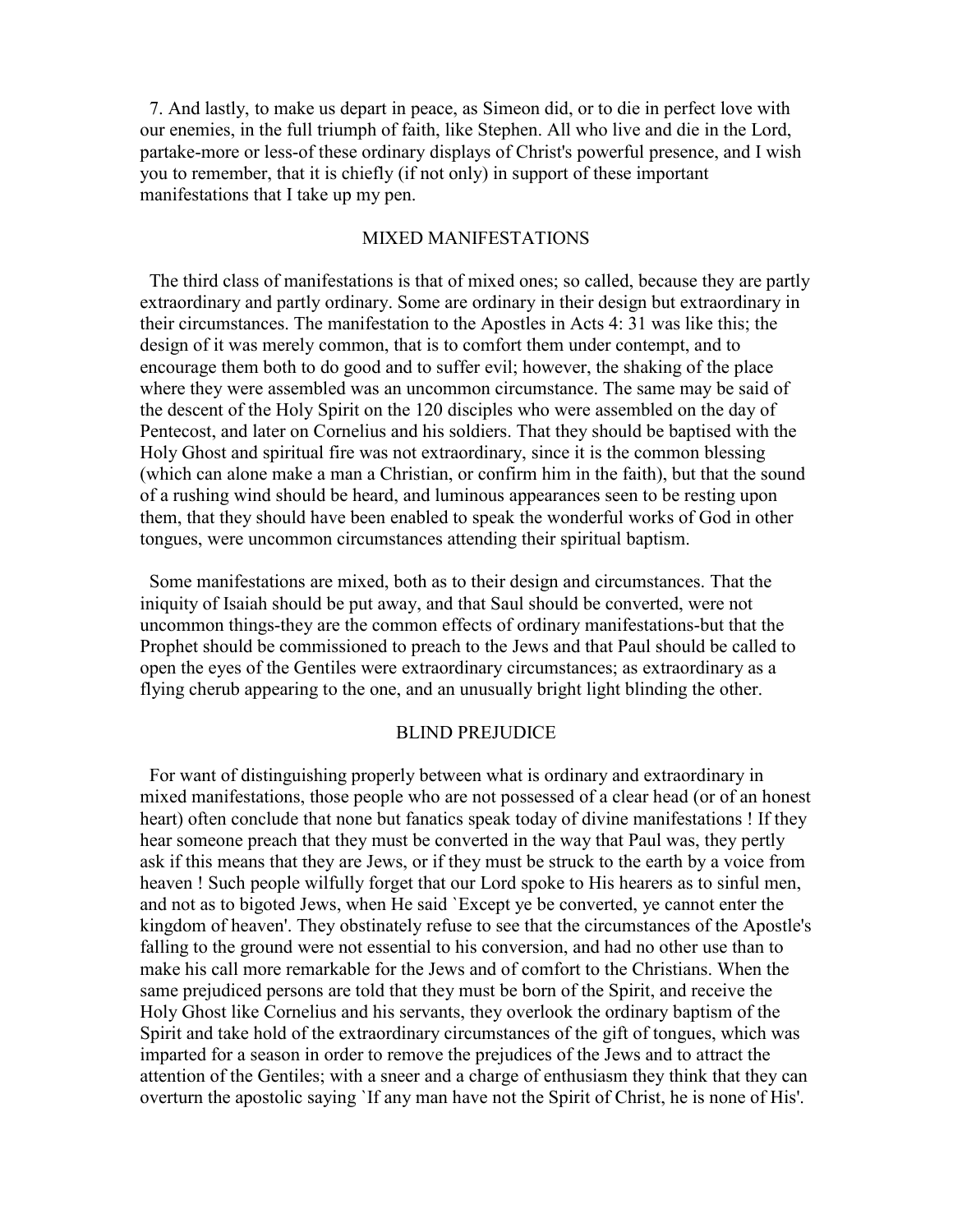Reader, be not deceived by these persons ! Acknowledge that, even as you want the regenerating knowledge of Christ, you want the manifestation of His Spirit, without which He can never be known savingly.

So, although I contend only for the ordinary manifestations of the Lord Jesus Christ, I am far from believing that all extraordinary or mixed manifestations have ceased. Such a concession would savour too much of the spirit of unbelief which prevails in the church today. These extraordinary manifestations are more frequent than many imagine ! To show you how far I am from agreeing with the modern spirit of unbelief, let me say that I am so attached to the Bible, as to say of many who pass for ministers of Christ `Woe to the foolish prophets, that follow their own spirit, and have seen nothing; that say "the Lord says" and yet the Lord hath not sent them.' I think the desire to be styled `reverend' or `right reverend', and the prospect of a `living' or a `mitre', are very improper motives for assuming the sacred office. Am I sufficiently an enthusiast as to believe that the Church is right in requiring that all her ministers should not only be called, but also be moved by the Holy Ghost, before they take upon themselves the office of Ambassadors for Christ.

## DANGERS OF ABUSE

Having mentioned the design and use of ordinary manifestations, it may not be improper to touch upon the abuse of them. Their genuine tendency is to humble one to the dust. The language of those who are favoured with them, is `Will God indeed dwell on the earth'; `Lord, what is man, that Thou art mindful of him, and the son of man, that Thou visitest him'; `Now that I see thee, I abhor myself : I am not worthy of the least of thy mercies : I am dust and ashes.' But as there is nothing which the heart of man cannot be tempted to corrupt and pervert, so, as soon as the power attending the manifestation is a little abated, Satan begins to shoot his fiery darts of spiritual pride. `You are a peculiar favourite of heaven' whispers that old serpent `few are so highly blessed. All your enemies are scattered; you need not be so watchful in prayer, and so strict in self-denial; you shall never fall.' If the believer is not upon his guard and does not quench these fiery darts with his shield as fast as the enemy throws them, he is soon wounded, and pride kindles again in him.

St. Paul himself was in danger from this quarter and so there was given him a thorn in the flesh, a messenger of Satan to buffet him, lest he should be exalted above measure, through the abundance of the revelations. Aaron and Miriam fell into this snare, when they spoke against Moses, saying `Hath the Lord indeed spoken only by Moses? Hath not He spoken also by us?' David likewise acknowledged his error in this respect : `In my prosperity I said "I shall never be moved," Thou hast made my mountain to stand strong, but Thou didst hide Thy face from me, and I was troubled.' The way to avoid danger is to recognise it before hand, to look much to the lowly Jesus, and upon the first approach of a temptation towards pride, to give-with double diligence-all the glory to Him who has graciously bestowed all, and to take-with double care-all the shame of our sins to ourselves. Paul's advice in this respect is excellent : 'Because of unbelief some were broken off, and thou standest by faith. Be not highminded, but fear.'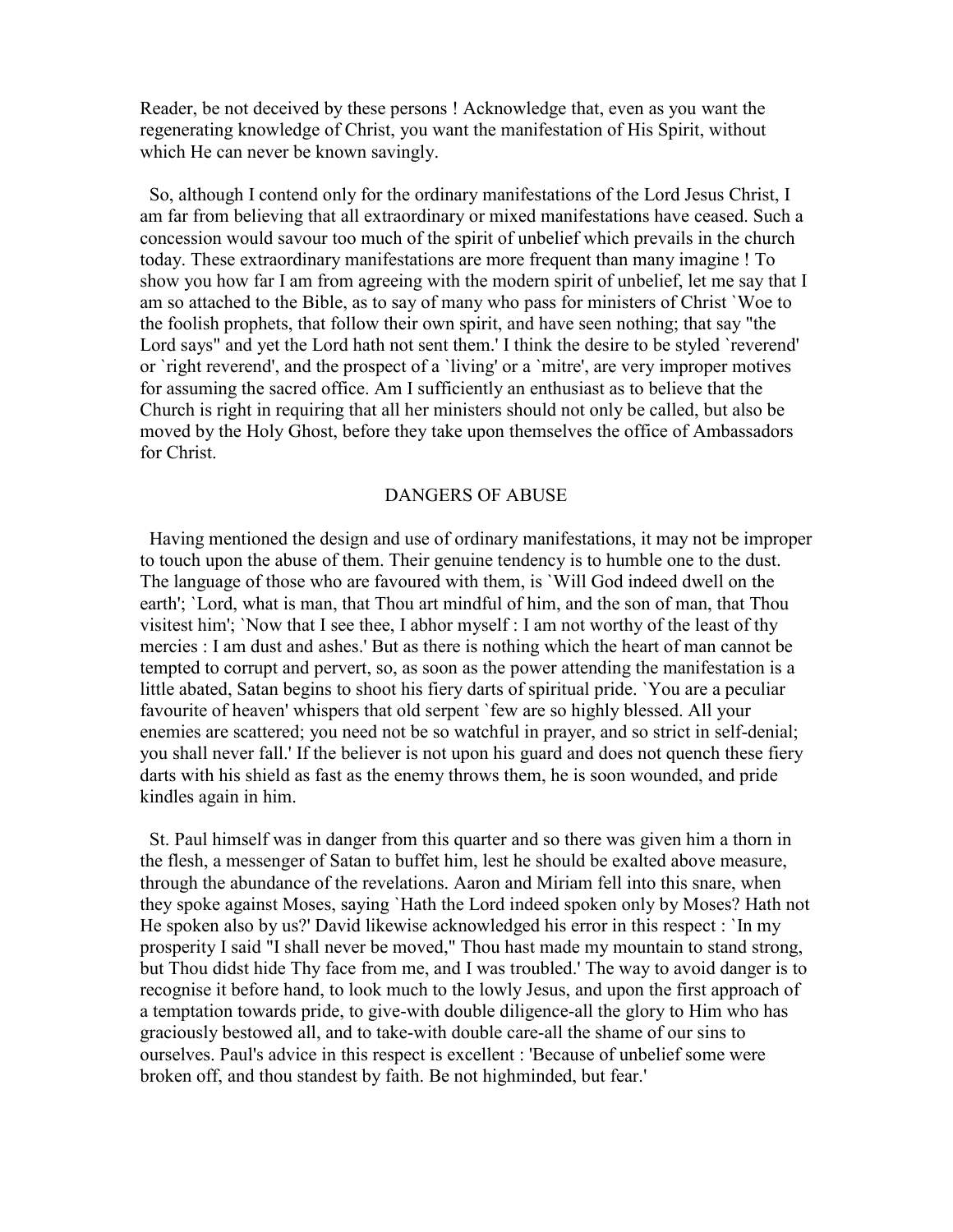A genuine effect of divine manifestations is to produce an increase of confidence in the Lord, and of activity in His service. What holy boldness filled the souls of those worthies, who 'through faith subdued kingdoms, wrought righteousness ... and turned to flight the armies of the aliens'? See how the love of Christ constrained the disciples to speak and act for God after the day of Pentecost; nothing could exceed their fortitude and diligence! Nevertheless, if you yield to the temptation to be proud, not only is the Comforter grieved, but carnal security, spiritual sloth, and indulgence of the flesh, prevail. The deluded Christian fancies himself to be the same still, though shorn of his strength, like Samson. `Soul' he says to himself `thou hast goods laid up for many years, even for ever. Although the Lord does not manifest Himself to you any more, be neither uneasy nor afraid; He changes not'. Sometimes the delusion grows to such an extent that the further this man goes from the Kingdom of God, the stronger he imagines his faith. He even speaks contemptuously of that Kingdom. He calls righteousness, peace, and joy in the Holy Ghost an immature experience, a low dispensation, beyond which he has now happily passed. He thanks God he can now rest upon the bare Word, without an application of it to his heart; that is to say, he is fully satisfied with the letter without the Spirit, he feeds upon the empty husks of notions and opinions, as if they were power and life.

The end of this dreadful mistake is generally a relapse into gross sin, as witness the falls of David and Solomon; or, what is not much better, he settles into a form of godliness without the power of the same, like the Laodiceans of old. The only way to avoid this precipice, is for us to follow in the light of the first manifestation, and to look daily for new visitations from Christ, until He makes His abode with us, and until we walk in the light as He is in the light. A manifestation of the Holy Spirit last year will no more support a soul this year, than air breathed yesterday will nourish the flame of life today. The sun which warmed us last week, must shine again this week; old light is dead light; a notion of old warmth is a very cold notion; we must have fresh food daily, and though we need not a new Christ, we need-perpetually-new displays of His eternal love and power. The Lord taught us this important lesson when He made the manna in the wilderness to disappear every day, and when He caused that manna which was not gathered fresh, to breed worms and to stink.(\*The critic and the extremist may consider that Mr. Fletcher is here advocating weekly sights of the Saviour. Nothing is further from the truth, as the author is at pains to make clear. However, he does advocate constant close contact with the One who said 'without Me you can do nothing')

Nevertheless, even as the mysterious food continued sweet in the golden pot within the ark, so does the heavenly power in Christ; to whom, every true Israelite will come daily for new supplies of His hidden manna, for fresh manifestations of the Holy Spirit. Thousands, by not taking account of this, seek the living among the dead, fancying that a living Saviour is to be found in dead experiences, and that all is well even though they live after the flesh, and are, perhaps, even led captive by the devil, at his will. However, when their souls awake out of this dangerous dream, they will become aware of their mistake, and will frankly acknowledge `God is not the God of the dead, but of the living' and that `if after they have escaped the pollutions of the world, through the knowledge of the Lord and Saviour Jesus Christ, they are again entangled therein, and overcome, the latter end is worse with them than the beginning.'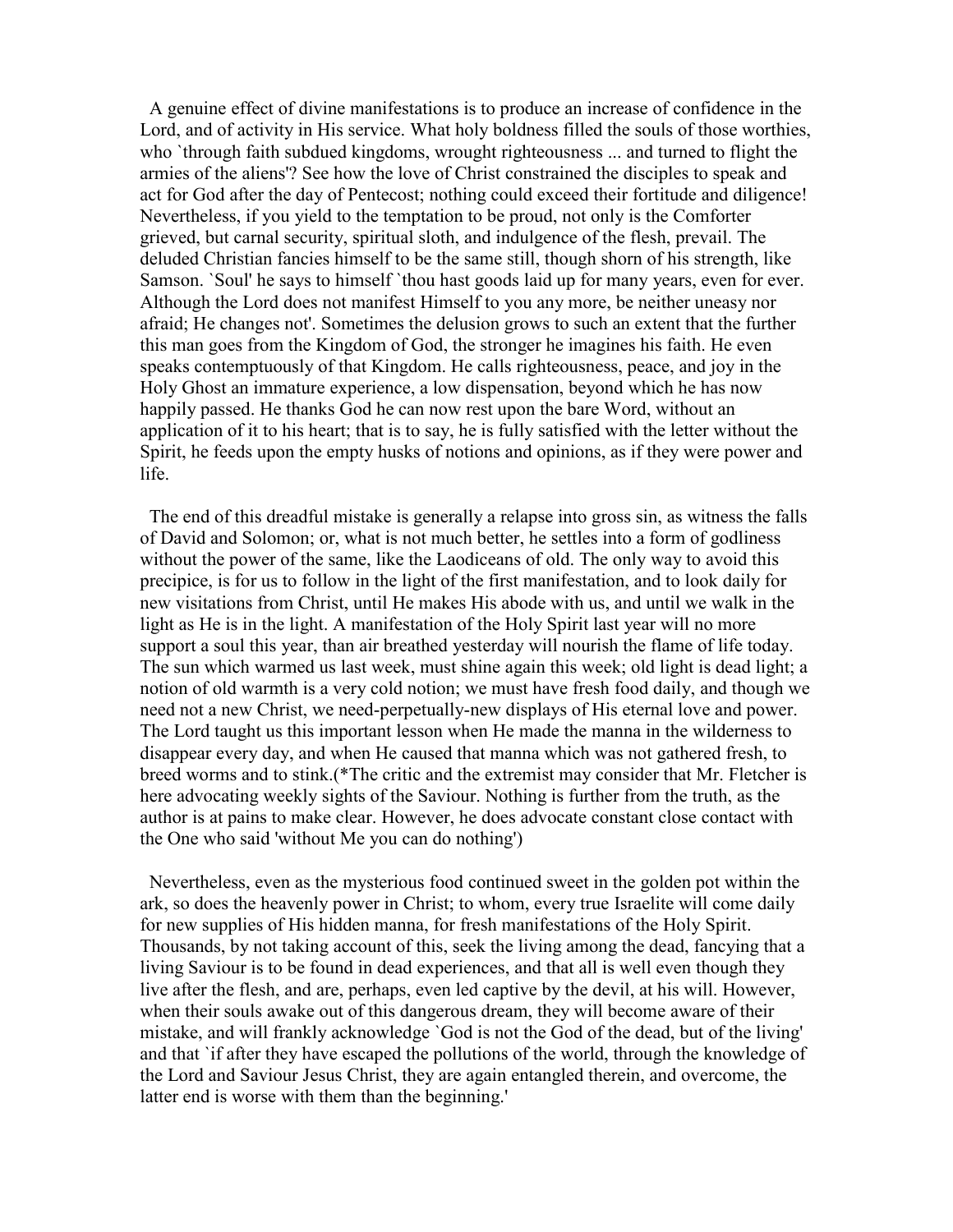# **The Measure of Revelations**

## Chapter 4

It is undeniable that some persons are blessed with clearer, stronger, or earlier manifestations than others; but why this is so, is one of the mysteries of God's Kingdom that shall not be explained until the day of judgment. In the meantime, the following reflections may possibly cast some light on the subject, and help you to affirm that the Lord does all things well.

1. Our Lord suits the manifestations of Himself to the various states of the Church. Under the Mosaic dispensation, which consisted much in externals, divine manifestations had-generally-some external circumstances. However, the Christian Church-being formed upon a more spiritual basis-is favoured with revelations of a more spiritual and internal nature.

2. The Lord considers us to be rational creatures, in a state of probation. Were he to indulge us with powerful, incessant, overwhelming revelations of Himself, He would be forcing us, rather than gently leading us, to repentance and obedience. Every day is not another day of Pentecost. Soon after the Son of God had seen the `heavens open', He was led into the wilderness to be tried by the devil; and so is His spouse after Him. Paul, by his observation that he was `not disobedient to the heavenly vision', and that he `kept his body under, lest he should become a castaway', intimates that his bright manifestation was not of such continuance and force, and that he might have disobeyed as Jonah did in a similar situation. In fact, some have resisted bright manifestations in their day; in this connection, consider Cain, Judas, Balaam, Saul, Nebuchadnezzar, and the Israelites who perished in the wilderness; and too many backsliders are resisting them now ! Even as there is a time of trial for faith, hope, and patience, there is also an abatement of the power which attends divine manifestations.

3. Our wise Redeemer proportions the means to the end. If the effect of a manifestation of His love is to be exceedingly great, the manifestation must be exceedingly bright. Suppose the burden of guilt and hardness, temptation and sorrow, under which one groans, is ten times greater than that which oppresses another, it is plain that the manifestation which is to remove the tenfold weight is to be ten times stronger. The same rule holds also with regard to sufferings and labours. The hotter the fight of afflictions which God's children are to go through, the stronger and brighter also is the celestial armour put upon them at the revelation of the Captain of their Salvation.

4. Neither can it be doubted that our good Lord, in fixing the degree of divine manifestation, has a particular respect to the state and capacity of the souls to whom He reveals Himself. The deeper that sinners mourn for Him the deeper He makes them drink of the cup of salvation at His appearing. Blessed are they that greatly hunger and thirst after righteousness; their souls are thereby greatly enlarged to receive the oil of gladness, and the wine of the kingdom. Blessed are the poor in spirit, those whose souls are as empty as the vessels of the desolate widow in the time of Elisha; when the heavenly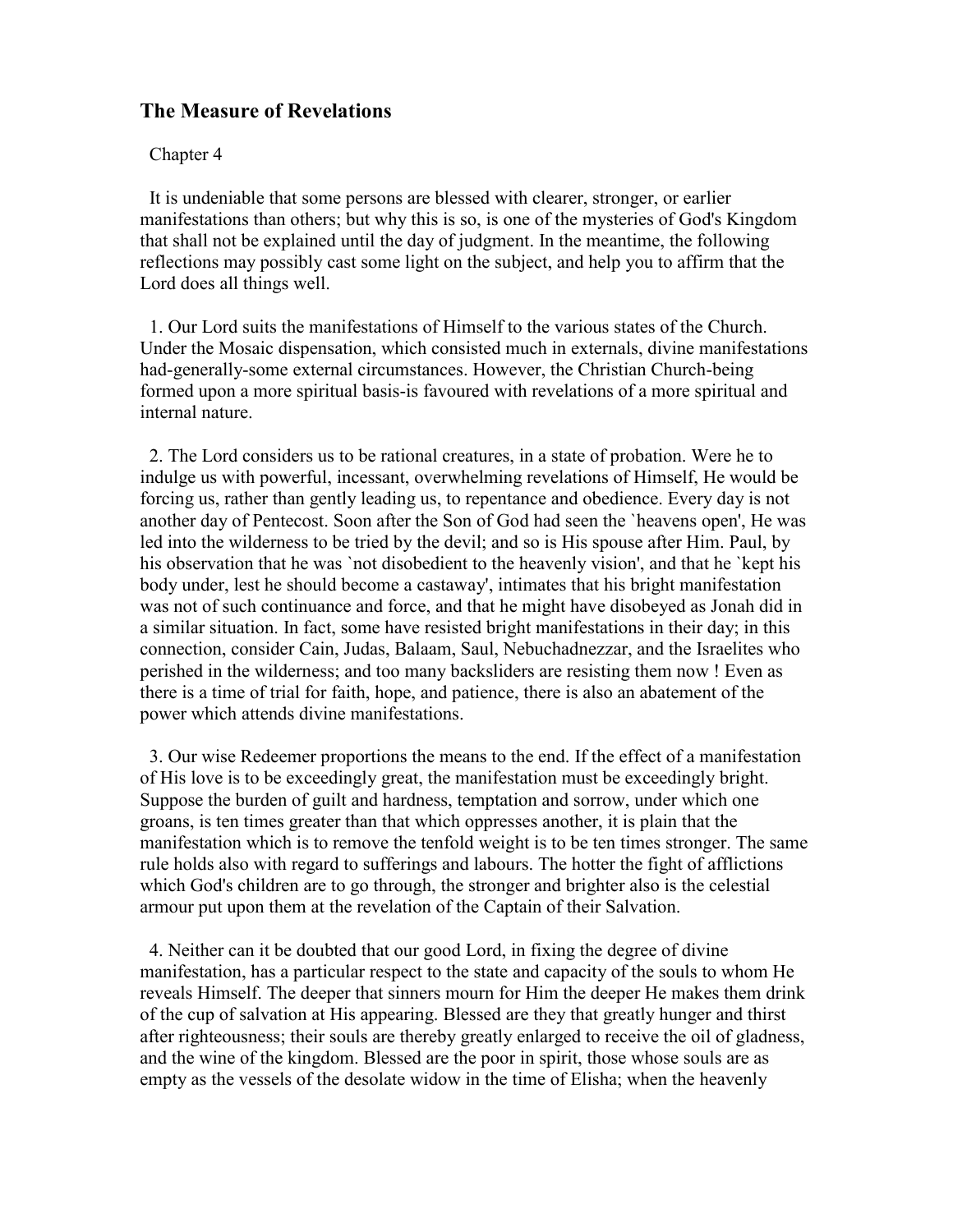prophet shall visit them, the streams of His fullness shall certainly flow according to the degree of their emptiness.

5. A skilful physician prescribes weaker or stronger medicines, according to the state of his patients; so does the Physician of souls. He weighs, if I may so speak, every dram of the heavenly power in the scales of goodness and wisdom. He knows what quantity of the heavenly cordial our spirits can bear, and will not-without the greatest care-put the strong wine of His powerful love into a weak vessel. He sees, that as some persons can stand for a time -the sight of the noon-day sun, when others are hurt by the first appearance of a candle, so some Christians can bear the strong beams of His gracious presence, while others are almost overpowered by His fainter rays.

6. If some live and die without manifestations of the Redeemer's love and glory, the reasons of it may possibly be found in the depths of His justice and goodness. They grieve, and quench the Holy Spirit, who convinces the world of sin; and it is very fit they should not have him as a Comforter, whom they obstinately reject as a Reprover. Add to this, our Lord's ability to foresee how such people, if favoured with tokens of His more distinguishing condescension, would only abuse them (as Cain and the Pharisees did); knowing their intentions, He does not put them to the trial, nor allows them to add to their guilt by trampling mercy and love under foot. In other words, this seeming severity is, in fact, true kindness.

7. The Lord not only proportions the degree of His powerful appearance to the weakness of our souls, but also to that of our bodies. He knows what we are made of, and remembers that we are but flesh. If the natural sun (that glorious emblem of our Emmanuel) were to come close to our earth and shine as bright as possible, the insufferable blaze and heat would instantly blind and consume us. In simple comparison, if our bright Sun of Righteousness were to manifest His unclouded glory, or to appear without the tempering medium of His manhood, no flesh could support the sight. The brain, unable to bear the high operations of the soul, would snap; the heart of the wicked, swelled with intolerable pangs of fear, and that of the righteous, dilated by overwhelming transports of joy, would instantly burst. God, therefore, is aware that no man can see His face, without some dimming veil, and live. It was with this in mind that Manoah and others, after the Lord had manifested Himself to them, showed anxiety for their human lives.

8. Perhaps this may help us to account for the reason why the Lord still hides His face from some of His sincere seekers. They sit begging by the wayside of His ordinances, and yet He does not pass by in such a manner that their spiritual sight is restored, in order that they might know Him. In all probability He designs for them a manifestation which is more bright than they are capable of bearing. When their hearts are strong enough for the heavenly vision, it will be granted to them; let them only wait for it. Let patience have her perfect work, and let faith in God's Word be tried to the uttermost; then, He that cometh, will come, and will not tarry; He will bring His reward with Him, and one moment of His presence will make them abundantly glad that they waited for an age. Were He to appear before they were prepared, by the humiliation of repentance and the patience of hope, they would be like those carnal Israelites, who-far from being able to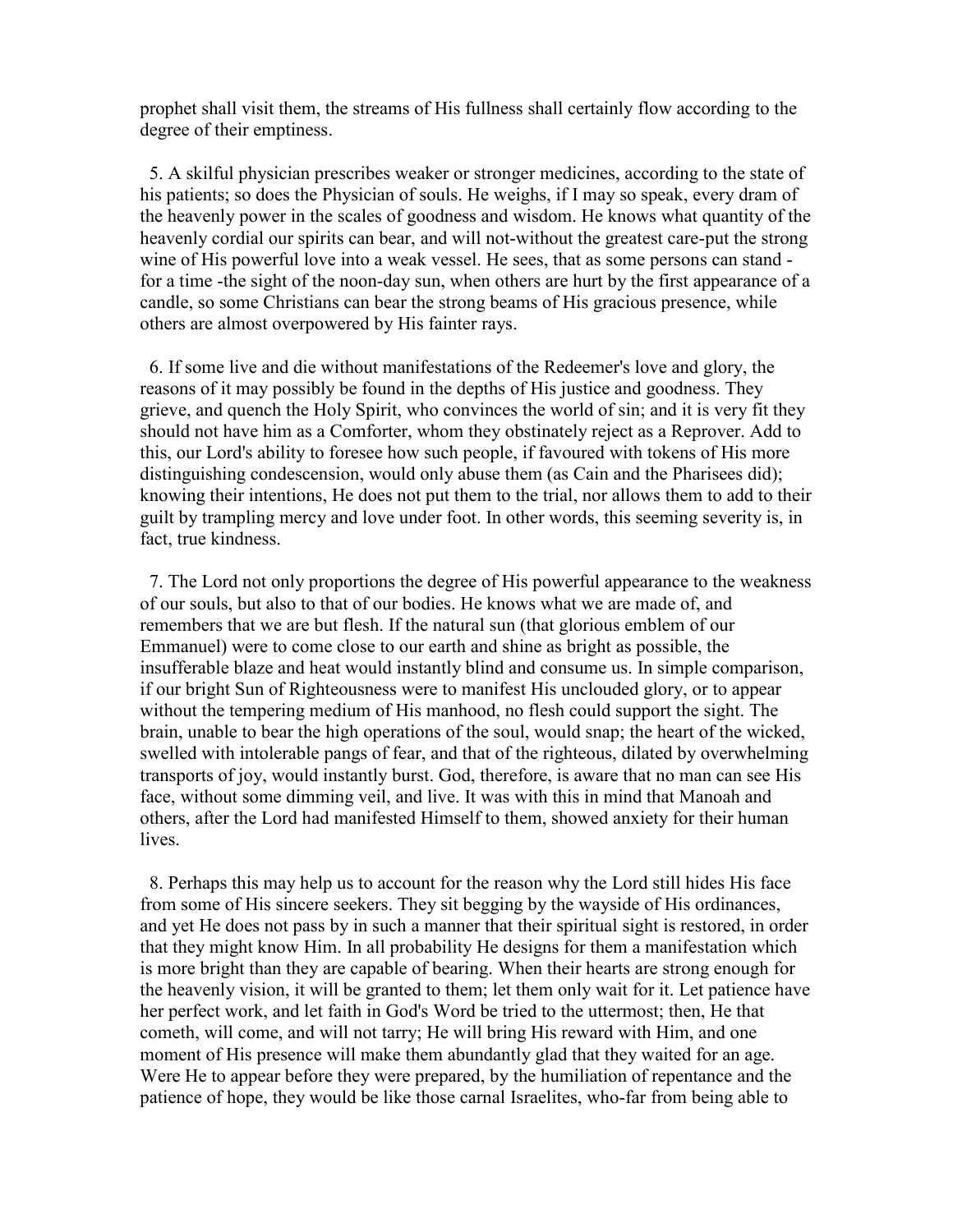commune with God-could not so much as speak to Moses (after he came down from the mount) without first obliging him to put a veil over his shining face.

### APOSTOLIC REVELATIONS

Peter, James, and John, were-it seems-the foremost of the Apostles in spiritual strength and boldness; nevertheless, the manifestation which they had of Christ on the mount of transfiguration almost overwhelmed them. Their bodies sank under the weight of glory, and when they came out of their sleep (or trance) they could not recover themselves; they knew not what they said. This had happened previously to Daniel, and later to John the beloved Apostle, who, when he saw his Saviour with some additional beams of glory, fell at His feet as though dead. Paul not only lost his sight on such an occasion, but was near to losing his life-being unable to take any refreshment for three days and three nights. It is also generally supposed that Moses actually died under the overpowering displays of the Redeemer's love. Hence, we learn that God's way and time are best, and that we are to leave both to His gracious wisdom; He using the means by which He has promised to manifest Himself to those who diligently seek Him.

## MAN'S PART IN THIS

If you desire to know the Lord in a more intimate way, you will need to use what means are available to you. The agent or author of every divine manifestation is the eternal God, one in three and three in one. The Father reveals His Son, the Lord Jesus Christ shows Himself, and the Holy Spirit freely testifies of Him. Nevertheless, the Scriptures-in general-attribute the wonder of divine manifestations to the blessed Spirit. No man can, experimentally, say that Jesus is the Lord, but by the Holy Ghost. It is His peculiar office to convince the world of righteousness, by enabling us to know the Lord our Righteousness in a saving way. `He shall glorify me' said Christ `for He shall take of Mine, and shall shew it unto you'; and this He does, without any merit of ours, by the means which God has appointed, and which He enables us to use aright.

The means are both outward and inward; the outward are what the Church calls `The Means of Grace' which are: particularly hearing or reading God's Word, partaking of the sacraments, and praying together with one accord for the manifestation of the Spirit as the early Christians did. These means are to be used with the greatest diligence, but not to be altogether trusted; the only proper object of our confidence is God Himself, who works all in all. It was not Moses' rod which parted the Red Sea, but that almighty arm which once divided water from water without a rod. Nevertheless, Moses could not throw his rod away, under the pretence of trusting in God alone, even as he could not rely on the mere instrument, as if divine power resided in it.

Though the Lord works by means, in general, He ties Himself to none of them, and sometimes works without any. The same Spirit which fell upon Cornelius while Peter preached, fell upon Peter on the day of Pentecost, without any preaching. And the same Lord who opened Lydia's heart by the ministry of Paul, opened the heart of Paul by the sole exertion of His own power. From this we learn that, whilst on the one hand we must not, like the profane and the extremists, tempt the Lord by neglecting the use of any of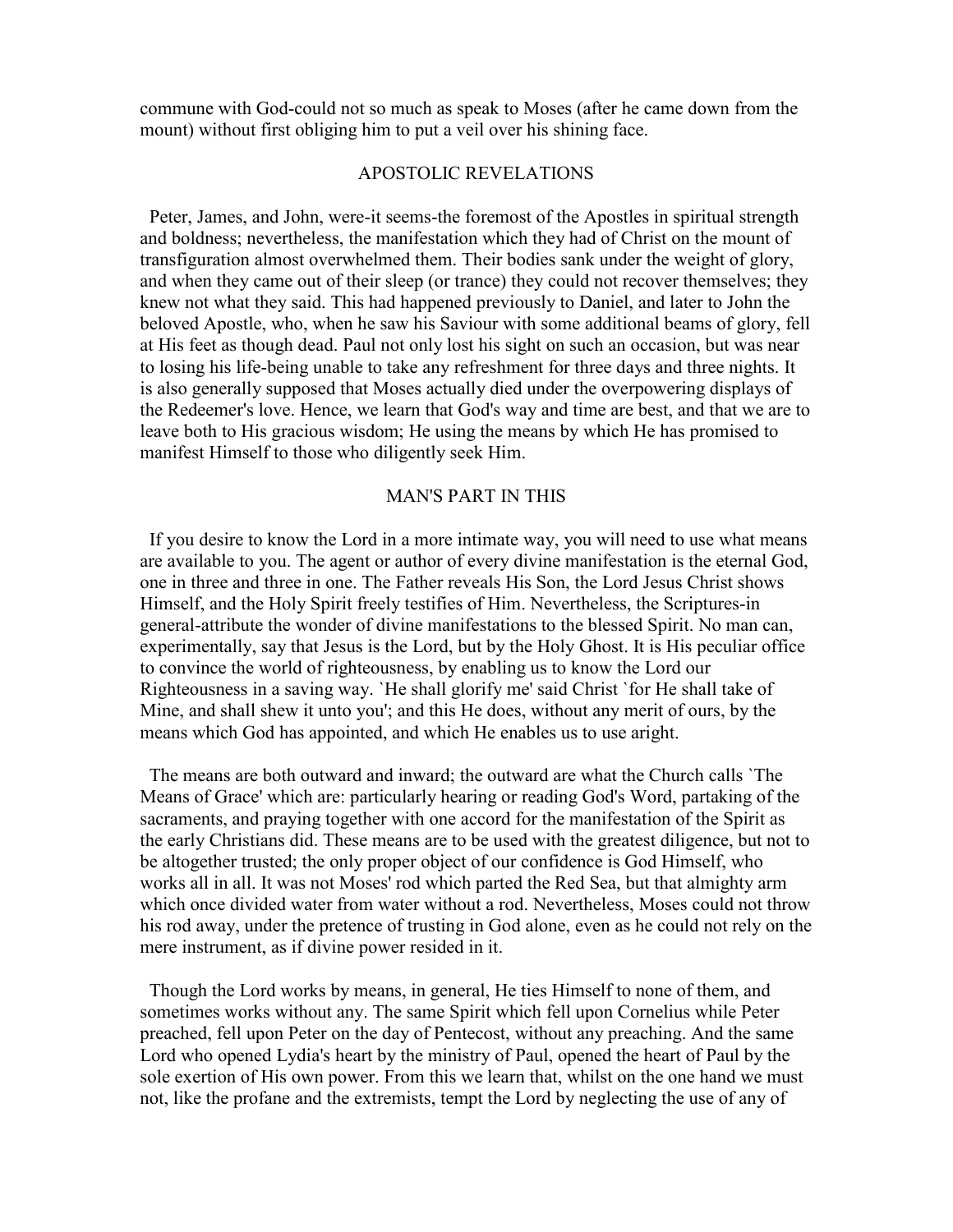the means He has appointed, so on the other hand, we must beware of confining God to particular means, times, and places, in the way that the bigoted and superstitious do. Remember that when we are cut off from all outward means, it is our privilege to wait for the immediate display of God's arm, in the use of the inward means.

Concerning these inward means, the first is to believe that there will be a performance of the Lord's promise, and that He is both willing and able to manifest Himself to us, in a way that He does not do to the world; this is the very root of prayer, fervency, hope, and expectation ! Without the action of this preparatory faith, the soul droops and becomes an easy prey to despondency, vanity, or sloth. Where this talent is buried, the Lord seldom works. 'Believest thou, that I am able to do this for you?' is generally the first question He puts to the seeker's heart. If it is answered in the negative, He can do no great miracle, because of this unbelief. Nevertheless, it must be acknowledged that Paul was blessed with a revelation of the Son of God, without any previous desire or expectation of it. In him and some others it could be said that `I was found of them that sought Me not; I was manifested to them that asked not after me.' However, in general - where the gospel is preached-the Lord will be inquired of by the house of Israel to do this; and if He visits any with conviction, as He did Paul, it is only to make them pray as that Apostle did, until He manifests Himself by the Holy Ghost, in consolation and love.

The second inward means by which one may encourage the manifestation of Christ is resignation as to the particular manner, time, and place of it. Through patience, as well as faith and prayer, we inherit the promised blessing. Some, trusting in their carnal wisdom and intellect, mark out the way in which salvation must come to their hearts; but the Lord generally disappoints these proud seekers, for believers are not born `of the will of the flesh, nor of the will of man, but of God.' The Jews expected the Messiah, and in this they were right; but they expected Him in their own way, and here they stumbled and fell. While they looked for a mighty conqueror who would come to make them great, they overlooked the lowly Prince of Peace, who came to make them good; and-finally-they crucified Him as a base imposter. This disposition is in us all by nature; hence Christ is commonly rejected in the Spirit by Christians, as He was in the flesh by the Jews. We would have Him come in order to give us an idle rest, but He appears with the intention of teaching us to deny ungodliness and to fight the good fight of faith; this we do not find palatable. Our nature wants us to step up into a throne at once, but Christ offers first to nail us to the tree and to crucify our flesh with its affections and lusts; from this, we shrink as from the grave. We expect to be carried at once to the top of Mount Tabor, to see unutterable glory; He leads us to Gethsemane to watch and to pray, or else to Calvary to suffer and to die with him; at this we recoil, and do not choose to know Him. Our impatience dictates that He shall instantaneously turn our midnight into noon-day; but instead of manifesting Himself quickly like the meridian sun, He may, perhaps, appear only as the morning star. This defeats us; we despise the day of small things and do not consider that so meagre an appearance is worthy of our notice and thanks.

If you, reader, ever seek a personal knowledge of Jesus, never stop seeking Him until you witness your sun going down no more. However, in the meantime, never slight the least ray of the heavenly light; the least of these may open into the broad day of eternity.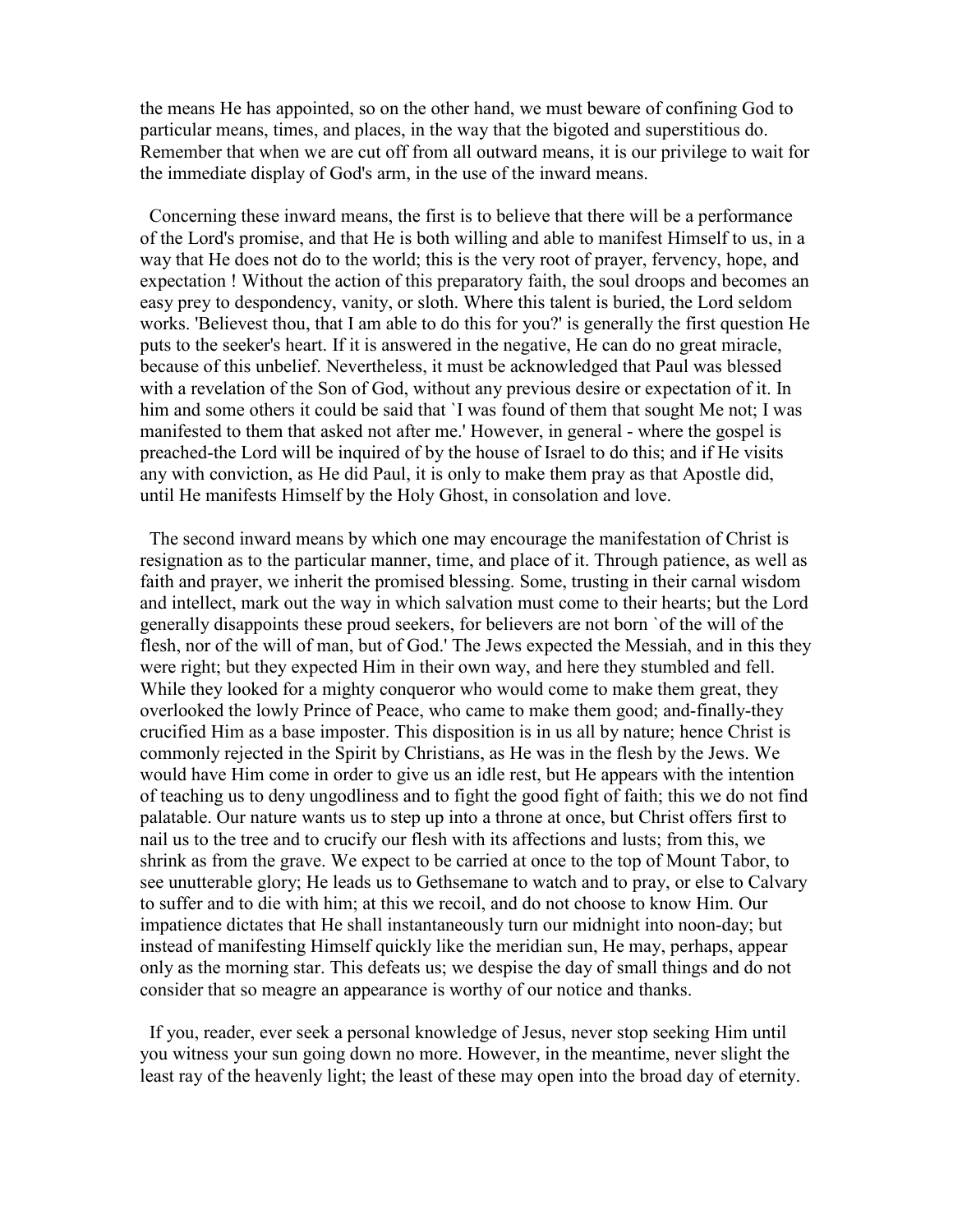Cease from your own false wisdom, and become as a little child, or you will not enter the kingdom of heaven, nor see the King in His beauty.

The third and last inward means that I would recommend, is a tender regard for the reproofs of the Spirit. This means a constant attention to the drawings of the Father, obedience to the calls these have to secret prayer, together with a fear of depending upon such duties and not solely upon the faithfulness of Jesus. Whoever follows these directions-according to the grace given to himwill, of course, cease from outward evil and do-as he can-the little good his hands find to do. This is a better way of waiting for the revelation of Christ, than to lie down in dejection and hopeless unbelief. All those who sullenly bury their own talent, and wilfully retain the accursed thing, complain in vain that their Lord makes long tarrying. They obstinately grieve His convincing Spirit and then absurdly clamour (because He does not reward them for it) for the comforts of His heavenly presence. Let us not be so unreasonable. Let us strive to enter in at the strait gate, remembering that many shall seek to enter in, but shall not be able. However let us strive lawfully, not making for ourselves a righteousness of our own seeking by our manner of knocking and striving. The sun does not shine because we deserve it through drawing back our curtains, but because it is in its nature so to shine. Jesus visits us, not because of any merit in our prayers or striving, but for His own sake - because His truth and compassion fail not. Free grace opens the door of mercy, not to works and merit, but to want and misery. That you and I may knock and press in, with all other needy, penitent, believing sinners, is the earnest wish of a heart which prompts me to write as I have done.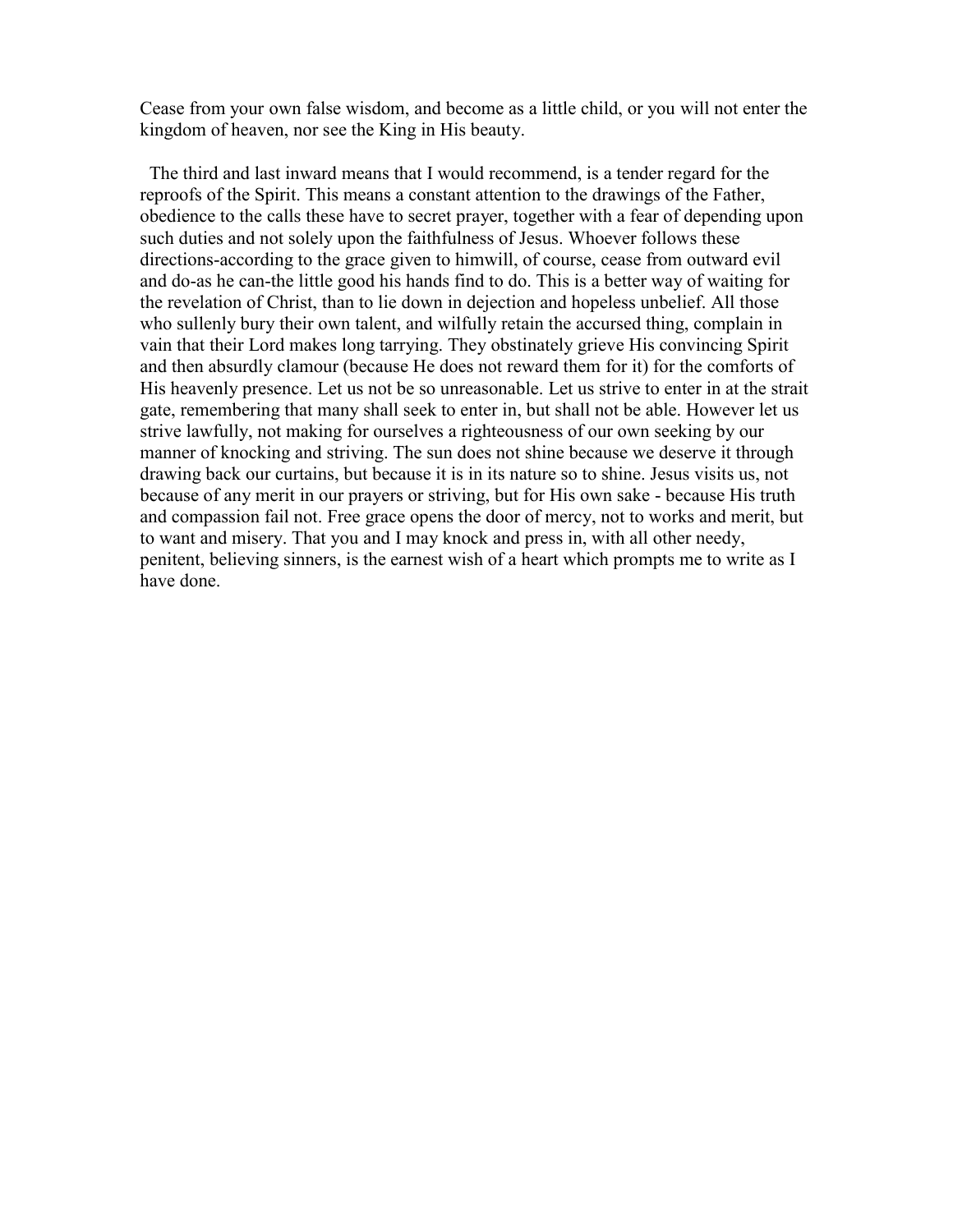# **Old Testament Manifestations**

## Chapter 5

In an earlier chapter I wrote that, in my opinion, the Lord has regularly manifested Himself to His people, in every age. You may have found this assertion somewhat difficult to accept. Not wishing to have you misunderstand me, or think my views extreme, I would now like to prove that scripture and history are on my side.

I shall then, in this chapter, appeal to the manifestations recorded in the Old Testament. You cannot expect that all of the revelations of any particular child of God (much less those of everyone) to be mentioned in so short a document as that of the Bible. Nevertheless, enough is said on this point to convince me that in every age God has favoured the sons of men with special displays of His presence.

Let us go back as far as Adam himself. As you would expect, the Lord conversed with him before the Fall, when He presented Adam with a partner and when He brought every beast of the field before him, to see what Adam would call them. However, the Lord also visited him after the Fall, not only to pronounce His sentence, but also to promise that He would become the woman's seed, and bruise the serpent's head. And was not this manifestation granted to Abel, when the Lord had respect to his sacrifice-the very cause of Cain's envy, wrath, and murder! Did not Enoch's walk with God imply a constant union and communion with Emmanuel? And how could this union have taken place, if the Lord had not first revealed Himself to the Patriarch? Must not two persons meet and agree, before they can walk and converse together?

We read that Noah found grace in the eyes of the Lord, and-in consequence of it-was made acquainted with His righteous designs, and received directions how to escape from a perishing world. The story of Abraham is full of accounts of such manifestations. In one of them, the Lord called him out of his sins, and from his kindred, to go to both the heavenly and the earthly Canaan. In other revelations, he promised Abraham a son, Isaac, and Isaac's mysterious seed. Several years after, for the trial of his faith, God commanded him to sacrifice his son; and when the trial was over, He declared His approval of Abraham's conduct. He even went further! Read Genesis 18 and see how the divine philanthropy appeared, in His condescending manner. to clothe Himself with the nature He was later to assume in the virgin's womb, and to converse - in this undress - with the father of the faithful, like a prince with his favourite, or as a friend with his confidant.

Sarah, Hagar, Isaac, and Rebekah, all had their divine manifestations, but those of Jacob deserve our particular attention. When he fled to Syria, from the face of his brother Esau, and lay desolate in a field, having only a heap of stones for his pillow, the God of all consolation appeared to him and stood above a mysterious ladder, on which the angels of God ascended and descended, and said to him `I am the Lord God of Abraham, thy father, and the God of Isaac : the land whereon thou liest, to thee will I give it, and to thy seed ... and, behold, I am with thee, and will keep thee in all places whither thou goest.'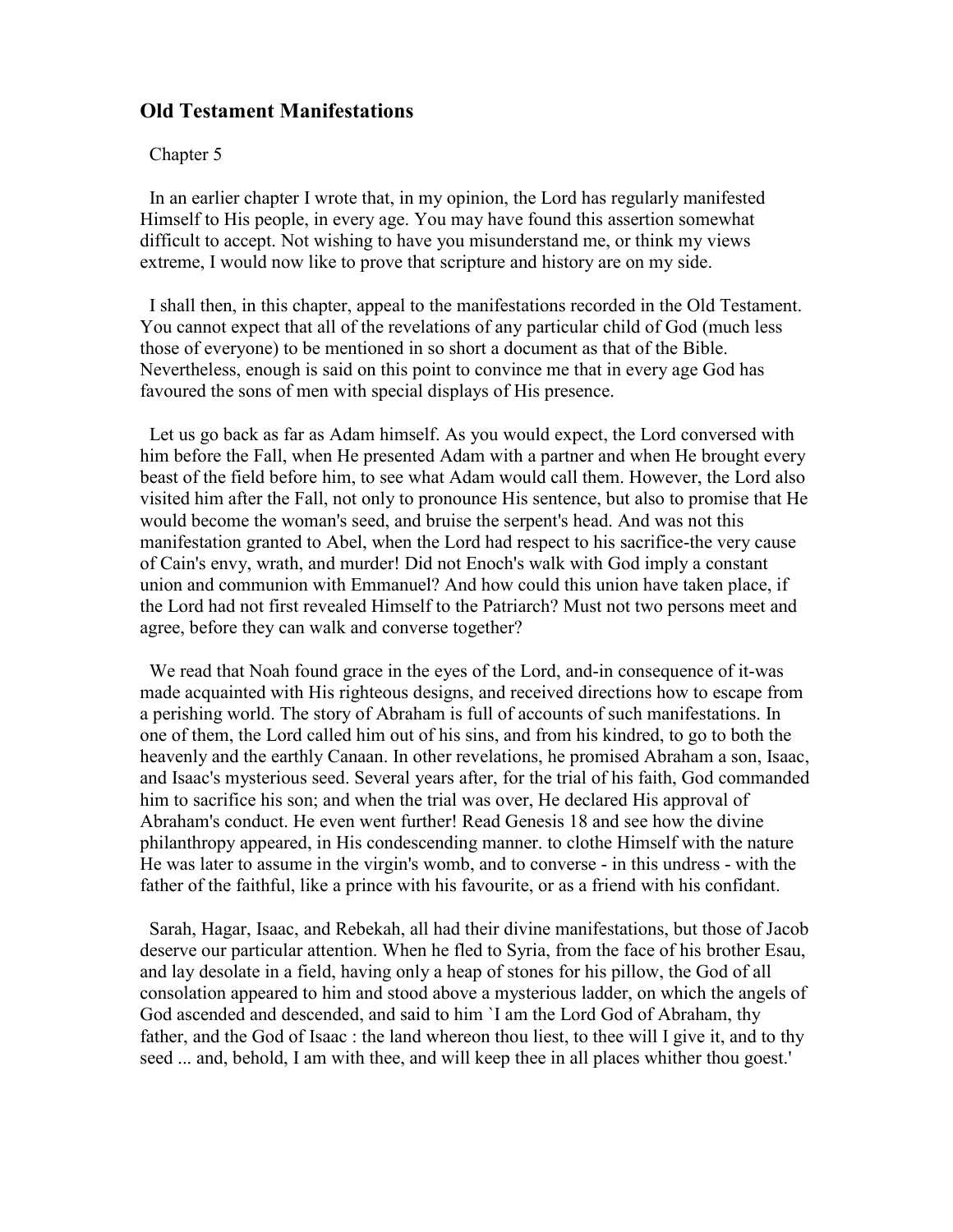Jacob called that place Bethel, the house of God, and `the gate of heaven'. This seems to have been an intimation that no one ever found the gate of heaven by his own efforts, but by a manifestation of Christ, who is alone the Way to the Father, and the door into glory. When the same patriarch returned to Canaan, and was left alone one night, a Man wrestled with him until daybreak. Then, when this extraordinary person said `Let me go, for the day breaketh' he replied `I will not let thee go, except thou bless me'; and we read that `he blessed him there', acknowledging that Jacob had power with God, even with Him whose name is Emmanuel. Jacob called the name of the place Peniel, for, he said `I have seen God face to face, and my life is preserved....' The design of this manifestation was merely to strengthen Jacob's faith, and we learn from it that the children of faithful Abraham may wrestle in prayer with the Lord, as Jacob did, until they prevail and are blessed in the way that he was.

Moses was favoured with numerous manifestations, sometimes because of his official position as a leader, and at other times only on the grounds of him being a common believer. `And the Angel of the Lord\* appeared unto him, in a flame of fire out of the midst of a bush; and he looked, and behold, the bush burned with fire, and the bush was not consumed ... And when the Lord saw that he turned aside to see the bush, God called unto Moses out of the midst of the bush.' Many witnessed a sight which was equally glorious, however, on another occasion `Moses, Aaron, Nadab, Abihu and seventy of the elders of Israel saw the God of Israel; there was under His feet as it were a paved work of sapphire stone, and as it were the body of heaven in its clearness. And upon the nobles of the children of Israel He laid not His hand; also they saw God, and did eat and drink.' Sometimes all Israel shared in the manifestation : `They all drank of that spiritual Rock that followed them' comments Paul `and that rock was Christ.' The cloud of the Lord was upon the tabernacle by day, according to the Jewish historian, and fire was upon it by night, in the sight of all the house of Israel. `It came to pass, as Moses entered into the tabernacle, the cloudy pillar descended, and stood at the door of the tabernacle, and the Lord talked with Moses. And all the people saw the cloudy pillar ... all the people rose up and worshipped, every man in his tent door. And the Lord spake unto Moses face to face, as a man speaketh unto his friend.' (\*The reader may be surprised to see that the author is equating this special angel with the Son of God. If he refers to the opinions of our forefathers he will discover that this is not an unusual idea)

So gracious was Emmanuel to Moses, that when this Jewish leader said `I beseech thee, shew me thy glory' the Lord answered `I will make all My goodness pass before thee ... but thou canst not see My face, for there shall no man see Me and live.' These displays of divine goodness and glory left a deep impression upon even the countenance of the man of God; his face shone in such a glorious way that the children of Israel were afraid to come near him, and he was obliged to put a veil over his face before conversing with them. Though this appears to be very extraordinary, the Apostles inform us that the change which took place in the countenance of Moses, now occurs in the souls of believers. By faith they behold the Lord through the glass of gospel promises and, beholding Him, they are made `partakers of the divine nature'-changed into the same image from glory to glory.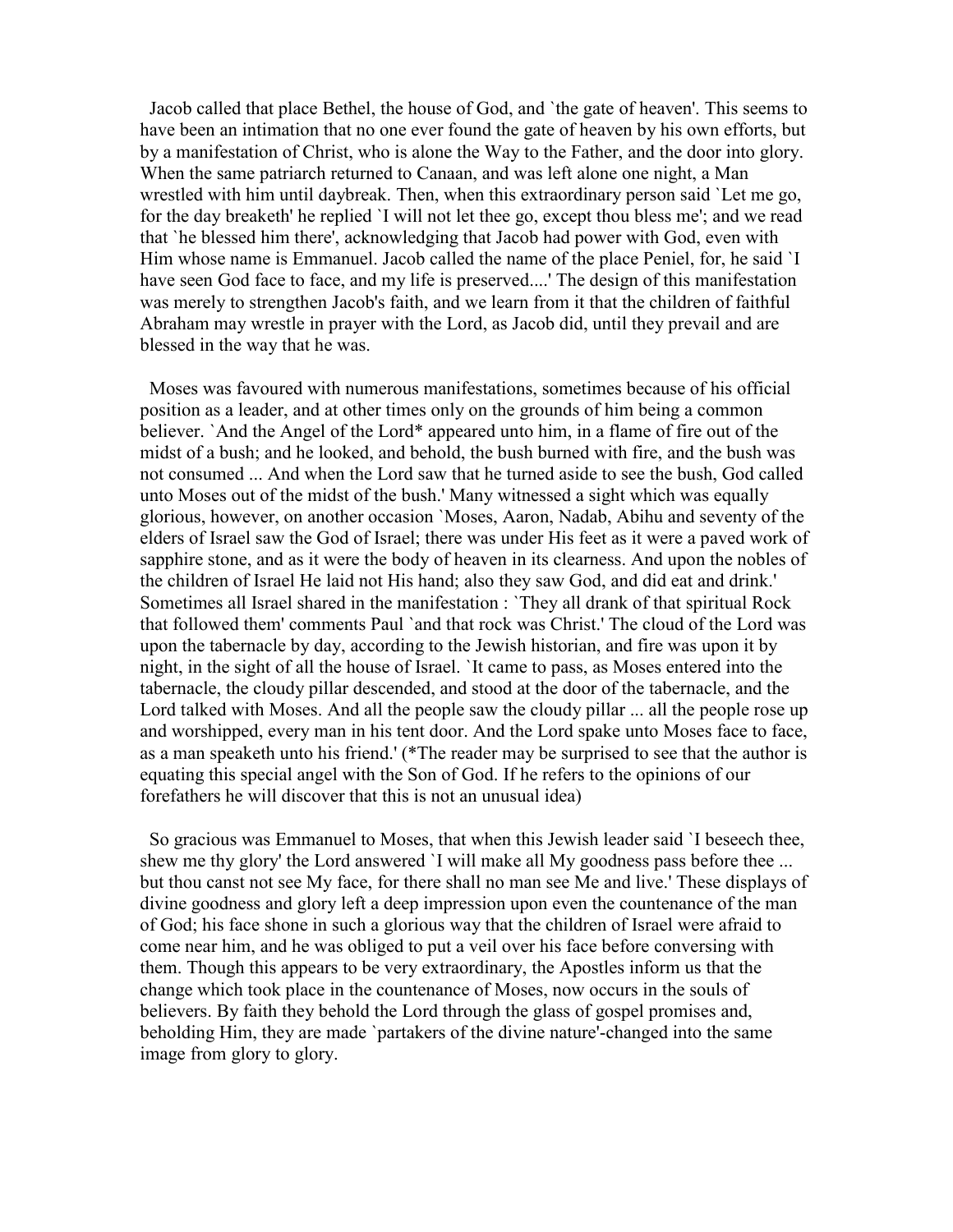Joshua, Moses' successor, was blessed with many similar manifestations, each of which conveyed to him new degrees of courage and wisdom. To give one example only: when Joshua was by Jericho, he lifted up his eyes and looked, and behold, there stood a man over against him, with his sword drawn in his hand; and Joshua went up to him, and said to him `Art thou for us, or for our adversaries?' And he said `Nay, but as Captain of the host of the Lord am I now come'. And Joshua (aware that it was Jehovah speaking) fell on his face to the earth, worshipped his Visitor, and said `What saith my Lord unto His servant?' And the Captain of the Lord's host said to Joshua `Loose thy shoe from off thy foot; for the place whereon thou standest is holy'; and Joshua did so. Every true personal discovery of Christ has a similar effect; it humbles us and makes us worship Him. Those who are blessed by an open revelation see holiness to the Lord written upon every surrounding object; they are loosed from earth and earthly things, and the towering walls of sin fall down, like those of Jericho fell down soon after this manifestation occurred to Joshua.

After Joshua's death a heavenly person, called the Angel of the Lord, came from Gilgal to Bochim and spake such words to all the children of Israel, that the people were universally melted; `they lifted up their voice and wept ... and they sacrificed there unto the Lord.' Nothing can so effectually make sinners relent as a sight of Him whom they have pierced; when they have such a revelation, whatever place they are in becomes a Bochim, a valley of tears and adoration.

Not long after this, the Lord manifested Himself to Deborah; by the wisdom and fortitude communicated to her in that revelation, she was enabled to judge Israel and lead desponding Barak to certain victory, through 900 chariots of iron.

The condescension of our Emmanuel appears in a still more striking light in the manifestation which He granted to Gideon. The mysterious Angel of the Lord (repeatedly called Jehovah) came and sat under an oak in Ophrah, and after appearing to Gideon, said `The Lord is with thee ... and thou shalt smite the Midianites as one man.' And the Lord looked upon him (what a courage-inspiring look this was : as powerful, no doubt, as that which met cursing Peter's eye and brought repentance to his heart!) and said, `Go in this thy might ... have not I sent thee?' And Gideon said `Alas, 0 Lord God ! for because I have seen an Angel of the Lord face to face.' And the Lord said unto him `Peace be unto thee; fear not; thou shalt not die.' Thus strengthened and comforted, Gideon built an altar to Jehovah-Shalom and threw down the altar of Baal. From this, we learn that when Jesus manifests Himself to a sinner. He fills him with a noble contempt of the devil and gives him an effectual resolution to break down Satan's altars, together with a divine courage to shake off the yoke of the spiritual Midianites. He imparts to an awakened sinner a comfortable assurance that the bitterness of death is past, and that Jehovah Shalom, the God of peace, even Christ our peace, is with him; and the sinner, constrained by the love of Christ, offers his believing heart and makes sacrifices of thanksgiving on that best of altars. In this way, there begins a free exchange between the Lord and a modern Gideononly of a far more spiritual and more delightful nature.

Some years later, the same Angel of God appeared to Manoah's wife, and promised her a son. Her husband prayed for the same manifestation and God hearkened to his voice;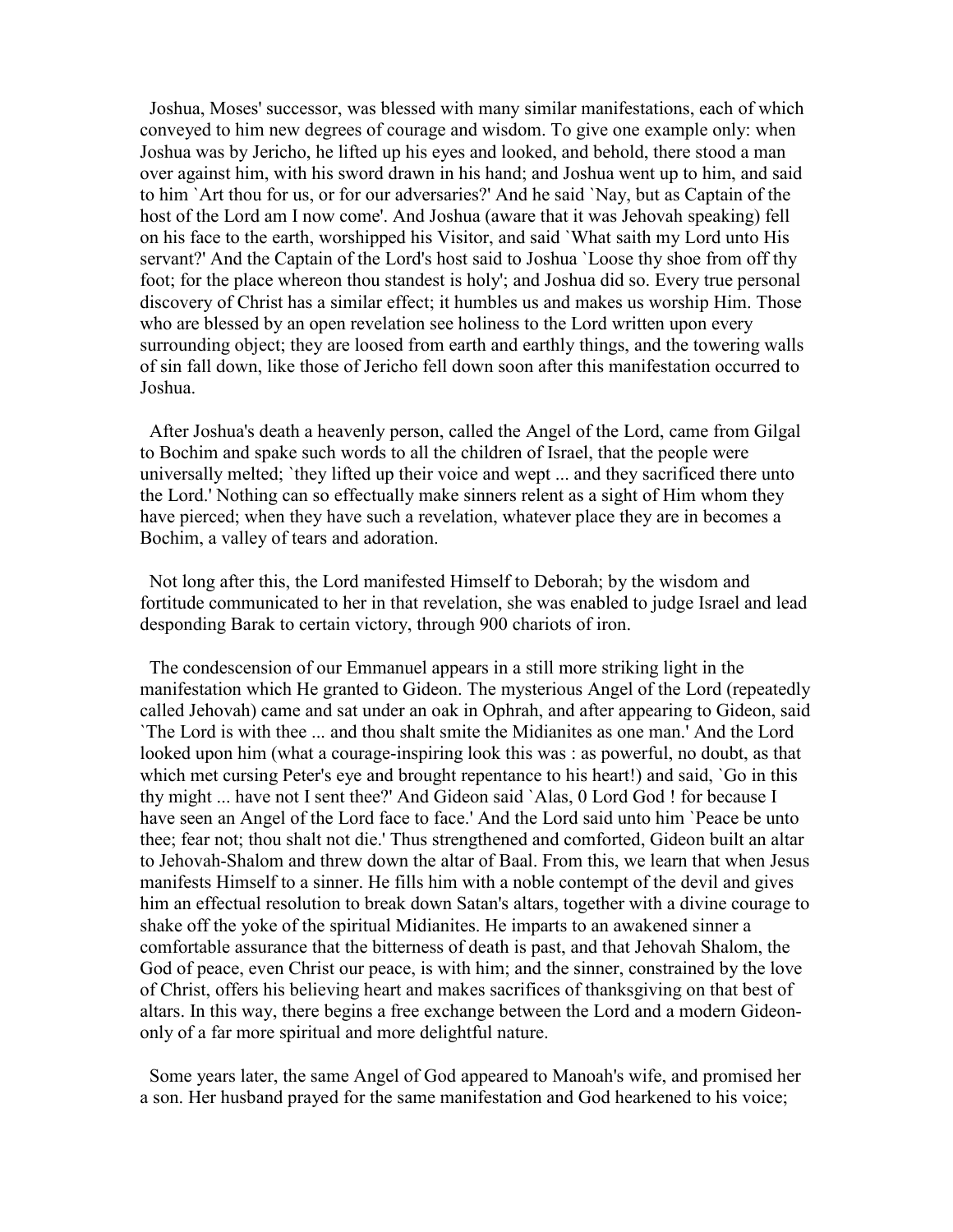the heavenly Personage manifested Himself a second time. Manoah asked Him for His name, and the Angel said to him `Why askest thou thus after My name,seeing it is secret?' Manoah offered a burnt offering; the Angel received it at his hands and, while He ascended in the flame of the altar, Manoah fell on his face to the ground; he knew that this was the Angel Jehovah and so he said to his wife `We shall surely die, because we have seen God.' However, in due course, the birth of Samson(and not their death) resulted from this unusual two-fold manifestation.

There was a time when Samuel did not know the Lord, and also when the Word of the Lord (that Word which was afterwards made flesh) was not revealed to him. The devoted youth worshipped `in the dark' until the Lord appeared again in Shiloh, until He came, stood, and called Samuel. From that memorable time, the Lord was with him, and he did not let any of God's words `fall to the ground'. The fellowship between God and this prophet soon grew to such a degree that the sacred historian says the Lord told him in his ear what He wanted Samuel to know.

David had many manifestations of Christ, and of His pardoning love; and, far from supposing this blessing peculiar to himself (as a prophet) he declared that `for this shall every one that is godly pray unto Thee Lord, when thou mayest be found.' He knew his Shepherd's inward voice so well that, without it, no outward message (though ever so comfortable) could restore peace to his troubled mind. When he had been convinced of his sins of adultery and murder (by the close application of Nathan's parable) the prophet assured David that the Lord had put away his sin and so he should not die. Such a report would content many of our modem penitents, but nothing short of a full and ready manifestation of our forgiving God could comfort the royal mourner-`Wash thou me' he prayed `and I shall be clean'. Nathan's words of comforting assurance, though ever so true in their way, could not give David an awareness of forgiveness; `speak thyself merciful Lord and make me to hear joy and gladness, so that the bones which thou hast broken may rejoice.'

Solomon was favoured with a quite remarkable revelation : In Gibeon, to which place Solomon had gone to sacrifice, the Lord appeared unto him in a dream by night; and God said `Ask what I shall give thee'. And Solomon said. .. `Give, therefore, thy servant an understanding heart'... The speech pleased the Lord ... and God said unto him `Because thou hast asked this thing ... I have done according to thy words: lo, I have given thee a wise and understanding heart ... and that which thou hast not asked, both riches and honour.' Though this promise was made to Solomon in a dream only, he knew by the change which he found in himself, after he awoke, and by the powerful evidence which accompanies divine manifestations, that it was glorious reality. Fully persuaded of the promise, he did not hesitate to offer peaceofferings and to make a feast for all of his servants, to mark the occasion. Nor was this the only time Solomon was thus favoured : when he had finished building the temple and had prayed for a blessing upon it, the Lord appeared to him a second time, as He had appeared to him in Gibeon and said `I have heard thy prayer'.

Elijah has always been famous for the power which he had, through the prayer of faith, to obtain divine manifestations, that James-in his Epistle-uses him as an example to the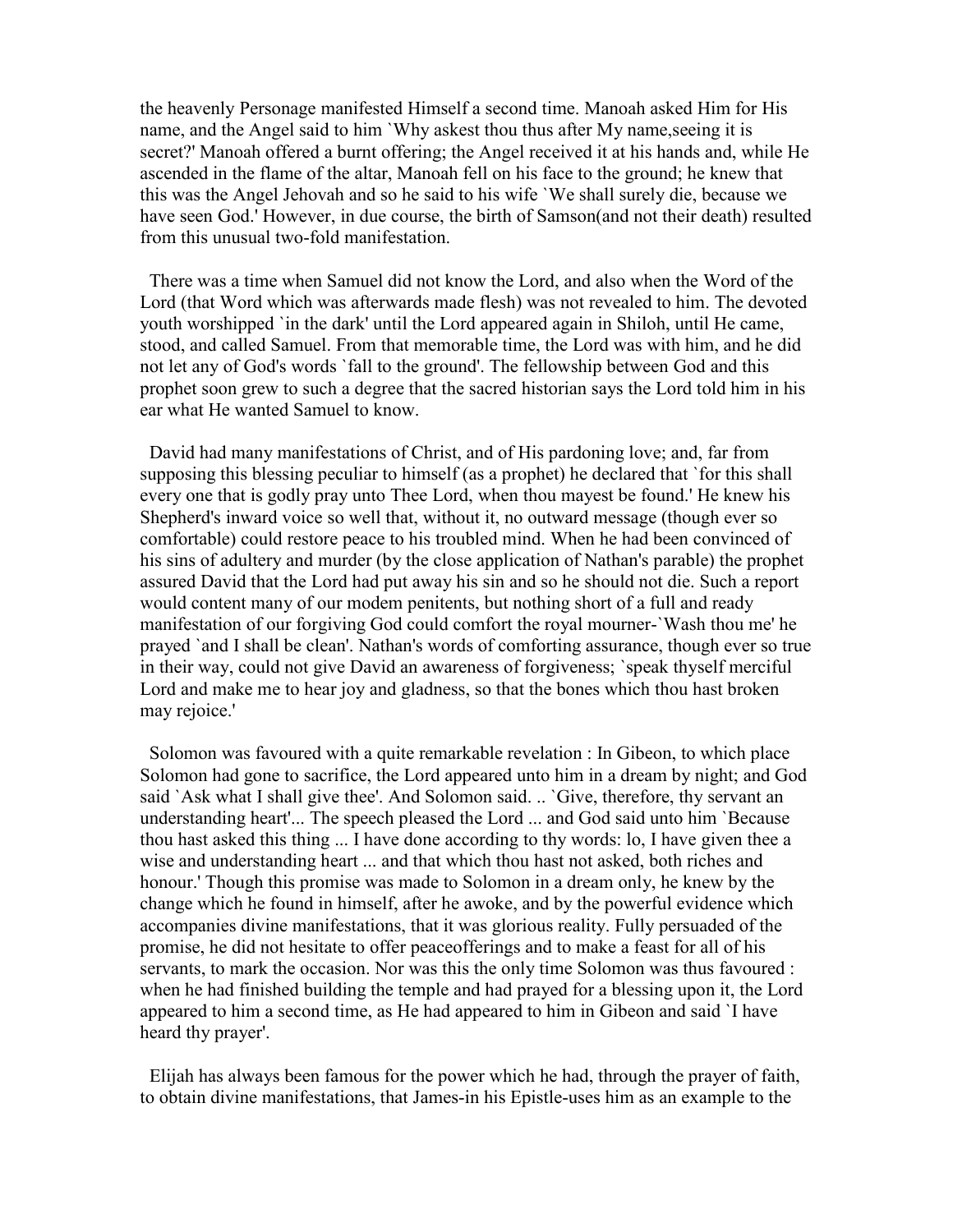church, for a pattern of successful 'wrestling with God'. Who is the God of Elijah but that same Lord Who manifests Himself to His worshippers still, in opposition to Baal and other false gods ! The Lord answered Elijah by fire at the foot of Mount Carmel, and by showers on the top of the same. When Elijah lodged in Mount Horeb, in a cave `Behold, the Word of the Lord came to him... "What dost thou here, Elijah? Go forth and stand upon the mount before the Lord". And behold, the Lord passed by.'

Micaiah, another man of God `saw the Lord sitting on His throne, and all the host of heaven standing by Him on His right hand and on His left.'

Elisha was not only blessed with frequent manifestations of the Lord and of His power, but also of His heavenly retinue. He saw in an hour of danger `the mountain full of horses and chariots of fire' ready to protect him. And, at his request, the Lord condescended to open Elisha's servant's eyes, so that his drooping spirit might be revived.

Job, after long debates with his friends, met with the Lord Himself `out of a whirlwind' and saw a manifestation which caused him to utter these famous words : `I have heard of Thee by the hearing of the ear, but now mine eye seeth Thee. Wherefore I abhor myself, and repent in dust and ashes.' From this, we learn that nothing apart from a personal discovery of the Lord can silence vain reasonings and unbelieving fears; a revelation of the Lord, alone, makes us to lie prostrate at our Maker's feet.

John, in his Gospel, informs us that Isaiah saw Christ's glory and spoke of Him, when he described the glorious manifestation in which he received a new seal of pardoning and sanctifying love : `I saw the Lord sitting upon a throne, high and lifted up, and His train filled the temple' ... `then said I "Woe is me! for I am undone; because I am a man of unclean lips, and I dwell in the midst of a people of unclean lips; for mine eyes have seen the King, the Lord of Hosts". Then flew one of the seraphims unto me, having a live coal in his hand ... from off the altar ... he said... "Thine iniquity is taken away, and thy sin purged"...' Many are not truly aware of the forgiveness of their sins, until they see-by faith-the Lord of Hosts, and are melted into repentance, then inflamed with love at the glorious sight. Isaiah not only beheld Christ's glory, but was blessed with the clearest view of His sufferings. He saw Him as `a man of sorrows, acquainted with grief.' These revelations were not only intended for the good of the Church later, but also for the establishment of the prophet's faith then.

I shall not mention those of Ezekiel, for they are so numerous that a complete account of them would fill a book alone. I suggest that you re-read the Second Book of Kings, with this subject in mind, in order to recall the wonder of those days.

Jeremiah, speaking of God's people, wrote that the Lord had appeared to him, saying `Yea, I have loved thee with an everlasting love; therefore with loving kindness have I drawn thee.' Daniel enjoyed the same favour: `I beheld ... the Ancient of Days ... and one like the Son of Man came with the clouds of heaven.' We may assume that Daniel's three hebrew companions, Shadrach, Meshach, and Abed-nego, were also aware of their heavenly Deliverer's presence. In fact, they must have been more concerned at the discovery than Nebuchadnezzar, who himself cried out `Lo, I see four men loose,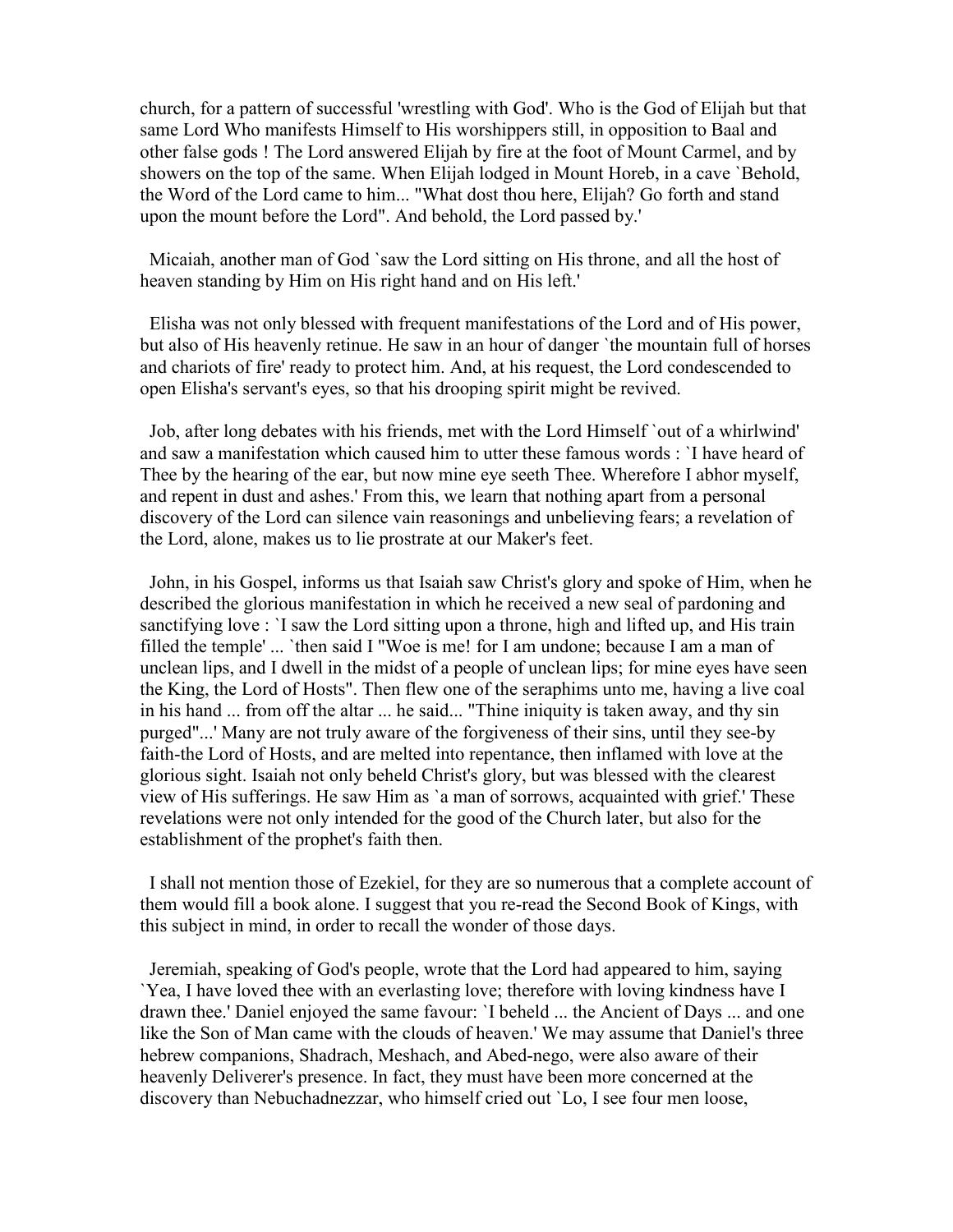walking in the midst of the fire, and they have no hurt; and the form of the fourth is like the Son of God.'

It would be absurd to suppose that the lesser prophets, and other men of God down through the centuries, to whom the word of the Lord came, had no awareness of the Lord himself-the essential Word. If some display of His presence had not attended their every revelation, might they not have said `Thus saith my warm imagination'; `Thus saith my enthusiastic brain', instead of `Thus saith the Lord'?

From the variety and authenticity of these manifestations left upon sacred record, I conclude that the doctrine which I maintain-far from being new and unscripturalis supported by the experiences of God's children from the creation of the world until the close of the Old Testament.

Concerning what is extraordinary (as to the design and circumstances of some of these manifestations) I refer you to the distinction which I made on that subject in the third chapter. Should you raise the objection that the contents of that chapter prove only that God favoured the Patriarchs and Jews with immediate revelations of Himself, because they had neither the Gospel nor the Scriptures, I answer

1. The Gospel was preached to them, as well as to us. The Patriarchs had tradition, which answered the end of the Scriptures in their day; the Jews, in the time of the Judges, had not only tradition but a considerable part of the Scriptures also, consisting of-at leastall the writings of Moses. Under the kings they had the Psalms, Job, Ecclesiastes, the Proverbs, and a thousand and five songs of Solomon, only one of which has been handed down to our times. They had also the book of Nathan the prophet, the prophecy of Ahijah the Shilonite, and the visions of Iddo the seer, which are now lost. These contained the substance of the Bible.

2. When the Lord answered Saul no more-neither by prophets nor by dreams-the reason assigned for it by the Holy Spirit is not that the canon of Scripture was filled (so that there was no further need for open revelations), but that the Lord was departed from him, and had become his enemy!

3. David (who had the honour of being a sacred writer himself), after his relapse into sin, could no longer find satisfaction in the Psalms he had written, but mourned, prayed, and watered his bed with his tears; he could not be calmed until the Lord revealed His pardoning love to him, saying to his soul `I am thy salvation'.

4. If, because we have the letter of Scripture, we must be deprived of all immediate manifestations of Christ and of his Spirit, we are great losers by that blessed Book, and we might reasonably say `Lord, bring us back to the dispensation of Moses. Thy Jewish servants could formerly converse with Thee face to face, but now we can know nothing of Thee except by their writings. They viewed Thy glory in various wonderful appearances, but we are left only with black lines telling us of Thy glory. They had the bright Shekinah; we have only obscure descriptions of it. They were blessed with lively oracles; we only with dead letters. The ark of Thy covenant went before them, and struck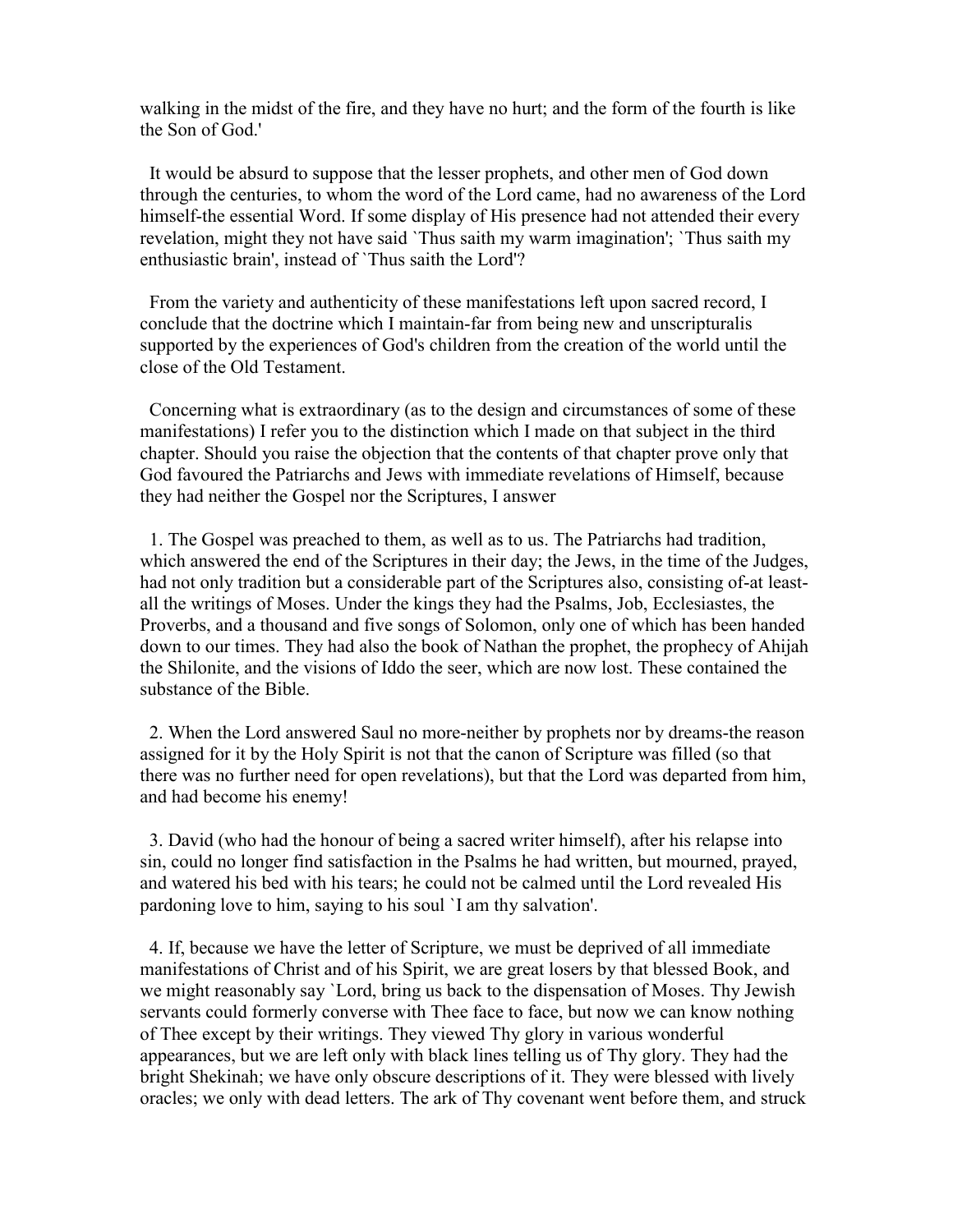terror into all their adversaries, but a book of which our enemies make daily sport, is the only revelation of Thy power among us. They made their boast of Urim and Thummin, and received immediate answers from between the Cherubim; but we have only general ones, by means of Hebrew and Greek writings, which many do not understand. They conversed familiarly with Moses their mediator, with Aaron their high-priest, and with Samuel their prophet; these holy men gave them unerring directions in doubtful cases; but alas! ... the Apostles and inspired men are all dead, and Thou, Lord Jesus, our Mediator, Priest, and Prophet, may not be consulted to any purpose, for Thou dost manifest Thyself no more! As for Thy sacred Book, Thou knowest that sometimes the want of money to purchase it, the want of learning to consult the original, the want of wisdom to understand translations, the want of skill or sight to read it, prevent our making the most of it, and keep some from reaping any benefit from it at all. 0 Lord, if because we have this blessed picture of Thee, we must have no discovery of the glorious Original, have compassion on us, take back Thy precious book, and impart Thy more precious Self to us, as Thou didst do to Thine ancient people.'

5. Paul declared, that although the Mosaic dispensation was glorious, that of Christ exceeds it in glory! However, if Christ revealed Himself to the Jews, but to Christians only by the letter of a Book, it is plain that the Apostle was mistaken. How can anyone deny that it is far more glorious to see the light of God's countenance and to hear His voice, than merely to read something about them?

6. Particular manifestations of Christ, far from ceasing with the Jewish era have increased in brightness and spirituality during the Christian dispensation. I shall endeavour to prove this to you in the next chapter.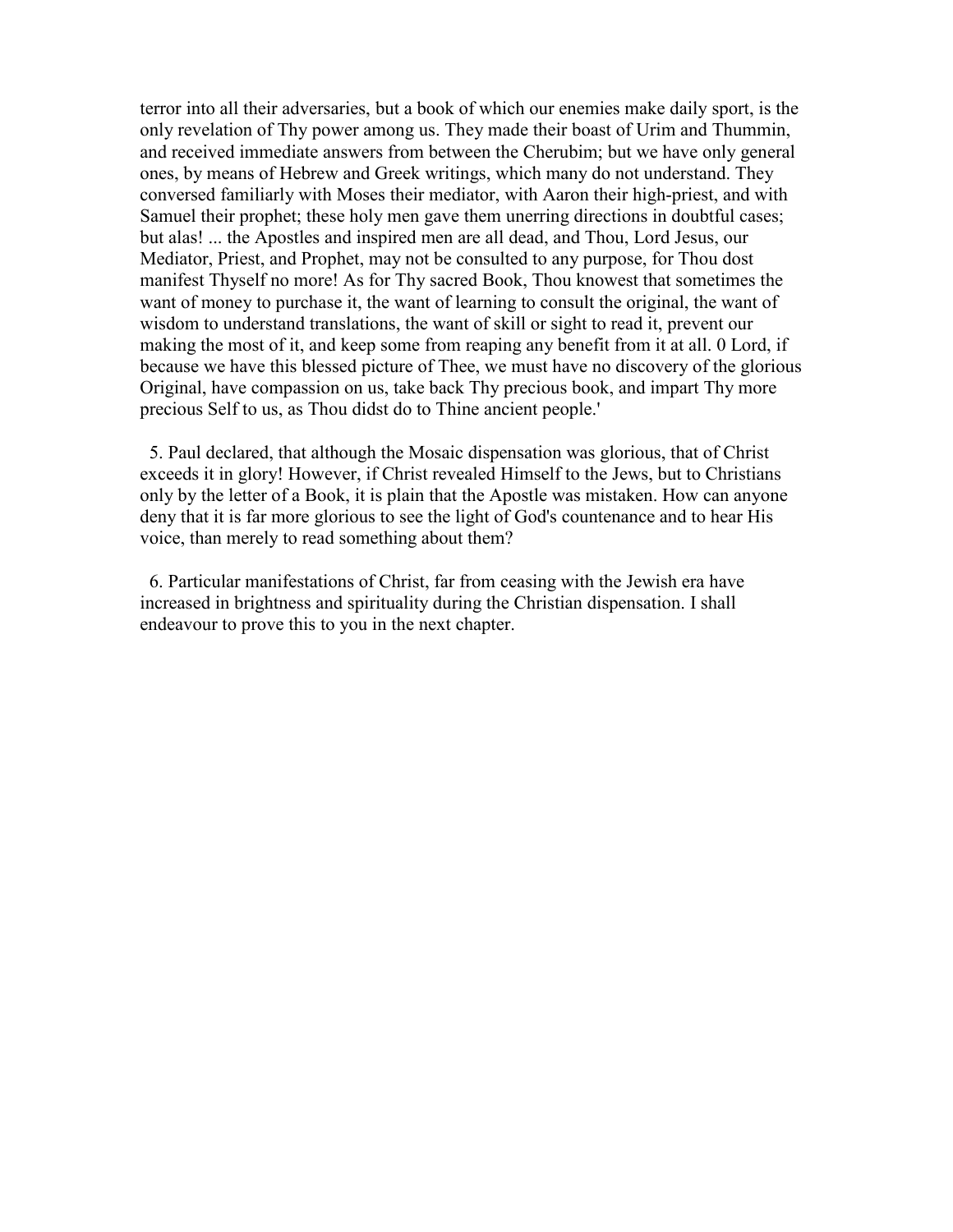## **New Testament Manifestations**

## Chapter 6

As promised, I now hope to prove that the New Testament also abounds with accounts of special revelations of the Son of God.

Before His birth, Jesus manifested Himself to the Virgin Mary by the overshadowing power of the Holy Spirit. She rejoiced in God her Saviour and was more thankful that He had revealed Himself as God in her soul, than she was to find Him conceived as Man in her womb. Soon after, Joseph was assured in a heavenly dream, that the child Mary had conceived was Emmanuel `God with us'. The Lord revealed Himself next to Elizabeth : when she heard the salutation of Mary, she was filled with the Holy Ghost, and made aware of the fact that Mary, though a virgin, was the mother of her Lord. So powerful was this manifestation that her own unborn son John was affected by it `The babe leaped in her womb'... and was filled with the Holy Ghost even from his mother's womb !

So important is a personal knowledge of Jesus that an angel directed the shepherds, and a miraculous star the wise men, to the place where He was born and was living. And the Holy Ghost did so reveal Him to their hearts that they did not hesitate to worship the apparently insignificant infant, as the majestic God of heaven and earth!

## AFTER HIS BIRTH

Simeon, who waited `for the consolation of Israel', had it `revealed unto him, by the Holy Ghost', that he should not see death, before he had seen the Lord's Christ. The promise was fulfilled; whilst his bodily eyes saw nothing but a poor infant, presented without pomp in the temple, Simeon's spiritual eyes perceived Him to be the Light of Israel, and the Salvation of God. Nor was this extraordinary favour granted only to Simeon, for it is written that `all flesh shall see the salvation of God' and it is Luke who informs us that Anna shared this sight with the old Israelite, giving thanks to her newborn Lord, speaking of him `to all that looked for redemption' in Jerusalem.

When Jesus entered upon His ministry, He first manifested Himself to his forerunner, John the Baptist. `I knew Him not' said John `but He that sent me to baptize with water, the same said unto me "Upon whom thou shalt see the Spirit descending, and remaining on Him, the same is He who baptizes with the Holy Ghost". And I saw, and bear record that this is the Son of God.'

Jesus manifested Himself, in a spiritual way, to Nathaniel under a fig tree, and the honest Israelite-being reminded of that divine favour-confessed the author of it : `Rabbi' he said `thou art the Son of God, thou art the King of Israel.' Our Lord, pleased with this ready confession, promised that He should see greater things and enjoy brighter manifestations than this; that he should even `see the heavens open, and the angels of God ascending and descending upon the Son of man.'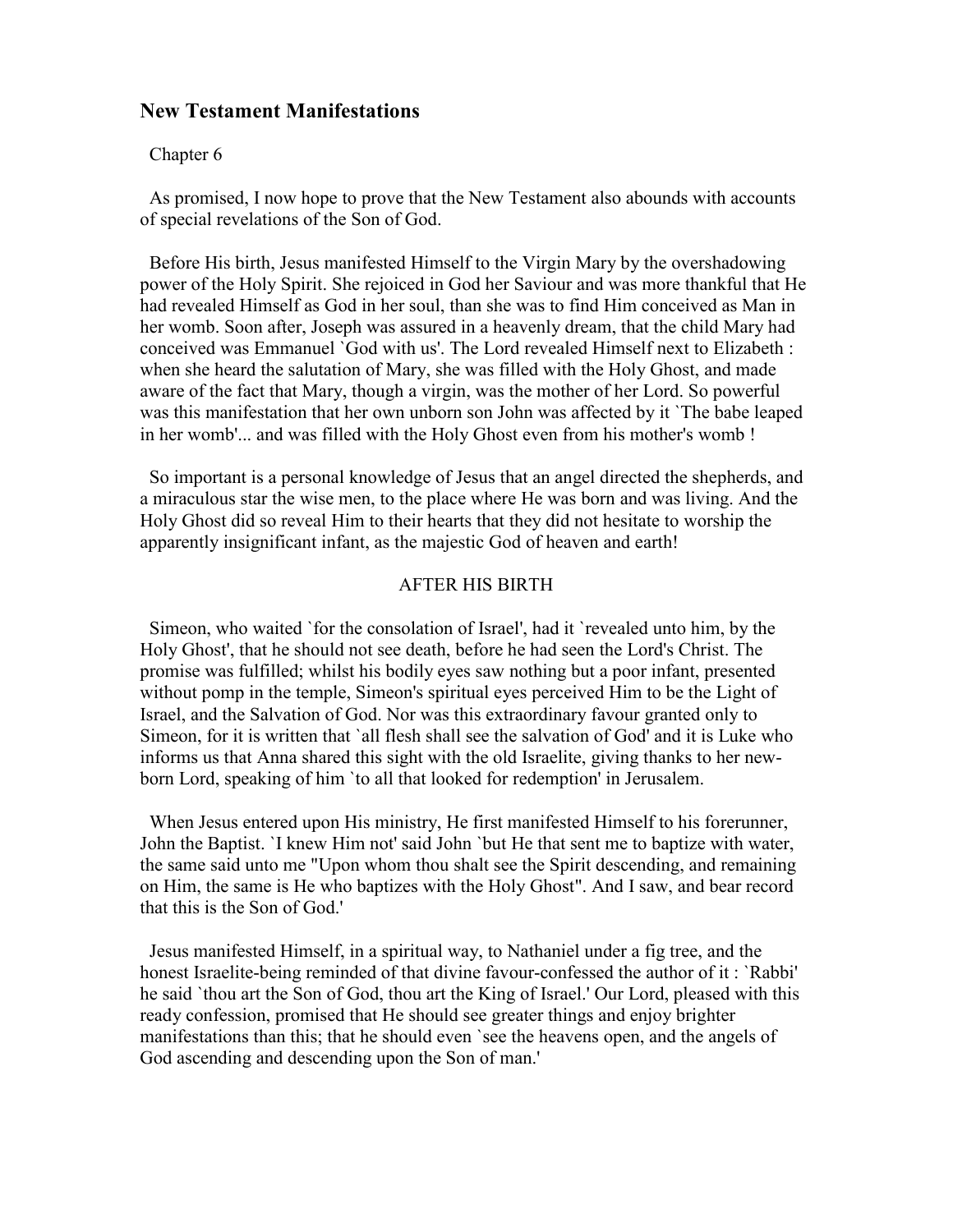The plain outward appearance of our Saviour, together with His miracles, tended rather to confound (instead of convert) the beholders. What glorious beams of His Godhead must have pierced through the veil of His mean appearance, when - with supreme authority - He turned the money changers out of the temple; when He entered Jerusalem in triumph, and all the city was moved; and when He said to those who apprehended him in Gethsemane `I am He' and they fell on the ground ! Nevertheless, we do not learn of anyone being blessed with a saving knowledge of Him on any of these wonderful occasions. The people of Galilee saw most of Him and yet believed least in Him. `Whence hath this man wisdom, and these mighty works' they said, being astonished. In fact, `they were offended at him'. Some went so far as to ascribe His miracles to a diabolical power, affirming that He cast out devils by Beelzebub, the prince of devils. So, it appears that if He had not-in some degree-revealed Himself inwardly to the hearts of the disciples, they would not have been ready to forsake all and follow Him immediately. He `manifested forth his glory' writes John, concerning the Cana miracle `and His disciples believed on Him', and yet when the manifestation was purely external, how weak was the effect it produced even upon them? Was not our Lord, after all, obliged to upbraid them with their unbelief, their little faith, and on one particular occasion, with their having no faith ! If we know, in a saving way, that Jesus is `God with us', flesh and blood, mere man-with all his best powers-has not revealed this to us; it has come from our Father who is in heaven. Even as `no man knoweth the Father save the Son, and He to whom the Son will reveal Him', so no man knoweth the Son but the Father, and those to whom the Spirit (proceeding from the Father) does reveal Him. `For no man can (in a saving way) say, that Jesus is the Lord, but by the Holy Ghost.' Also, 'He that hath seen me' (by this divine revelation) said Jesus `hath seen the Father also; for I and the Father are one.'

If our Lord had not revealed Himself in a special manner to sinners, no one would have suspected Him to be `God manifest in the flesh'. Until he shows Himself to us, in a way that He does not do to the unbelieving world, `He hath no form nor comeliness; and when we see Him there is no beauty that we should desire Him; we hide as it were our faces from Him; He is despised, and we esteem Him not.' Our Lord was obliged to say to the woman of Samaria `I that speak unto thee am He' and to say it with power so that it penetrated her heart, before she could believe with her heart unto righteousness. Only then, having been divinely wrought upon, did she run to inform her neighbours, so that they might draw living water out of the well of salvation which she had so happily found.

If our Lord had not called Zaccheus inwardly, as well as outwardly; if He had not made him come down from the pinnacle of proud nature, as well as from the sycamore tree; if He had not honoured the man's heart with His spiritual presence, just as He did his house with His bodily presence, would the rich publican have received Him gladly? And if not, would the Lord have said `This day is salvation come to this house, forasmuch as Zaccheus is also a son of Abraham'?

Salvation did not enter into the heart of Simon the Pharisee, who admitted our Lord to his house and table, in the way that He came to Zaccheus. The penitent woman, who kissed His feet and washed them with her tears, obtained a blessing which the self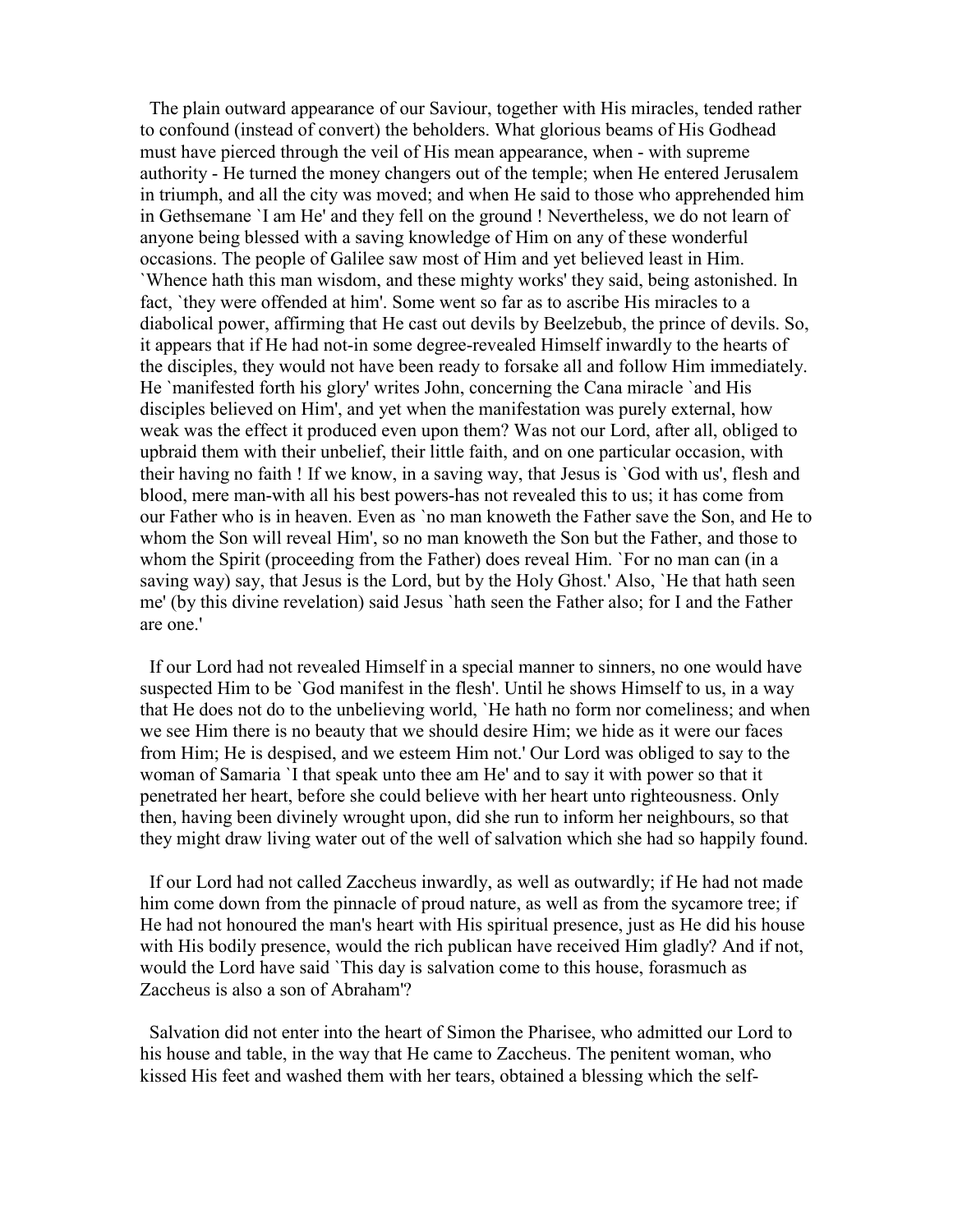righteous Pharisee despised. It was to her contrite spirit, and not to his callous heart, that the Lord revealed Himself, as a pardoning God.

The blind man, restored to his bodily sight, did not know his heavenly Benefactor, until a second (and greater) miracle was wrought upon the eyes of his blind understanding. You will recall that Jesus found him, some time after he was cured, and said to him 'Dost thou believe on the Son of God?' The healed man answered `Who is he, Lord, that I might believe on him?' And Jesus, opening the eyes of his mind, and manifesting Himself to this person, as He does not do to everyone, said `Thou hast both seen Him, and it is He that talketh with thee'. Then, but not until then, could he say from his heart `Lord I believe'.

Both of the thieves, who were crucified with Jesus, heard His prayers and strong cries; both saw His patience and His meekness, His wounds and His blood; one of them made sport of His sufferings, as though he had been the worst malefactor of the three; the other thief, blessed with an internal revelation of Christ's Person, implored His mercy, trusted Him with his soul, and confessed Him to be the King of glory, at the very moment when Jesus was dying like a base slave.

Peter wrote so highly of the manifestation with which he and two other disciples were favoured on the mount of transfiguration, that we ought not to omit a reference to it here. They saw the kingdom of God coming with power; they beheld the King in His beauty; `we were eyewitnesses of His majesty, for He received from God the Father honour and glory, when there came such a voice to Him from the excellent glory "This is my beloved Son, in whom I am well pleased". And this voice which came from heaven, we heard.'

## AFTER THE RESURRECTION

Nor did our Lord reveal Himself less, after His resurrection. You will remember that Mary sought Him at the grave with tears, and, as she turned around, she saw Him standing there, but did not know that it was Jesus. He said to her `Why weepest thou? Whom seekest thou?' She, supposing him to be the gardener, inquired after the Object of her love. It was not until Jesus, after calling her by her name, manifested Himself to her as alive from the dead, that she realised that here was her Master. Then, in rapture, she sought to take her old place at His feet, but was restrained.

With equal condescension Jesus appeared to Simon Peter, so that he might not be swallowed up by too much sorrow. True mourners of the Christian faith weep, some for an absent God-as Mary, others for their sins-as Peter, but they cannot be comforted-even by angels; they can only find true joy in Him who is nigh to all that call upon Him, and is health to those who are broken in heart. That One who appeared first to weeping Mary, and next to sorrowing Peter, will shortly visit spiritual mourners with His salvation. He is already with them, as he was with Mary, even though they do not realise it; He will soon be in them, the sure and comfortable hope of glory.

This observation is further confirmed by the experience of those two disciples who walked to Emmaus, immediately after the Resurrection, and were sad. Jesus drew near,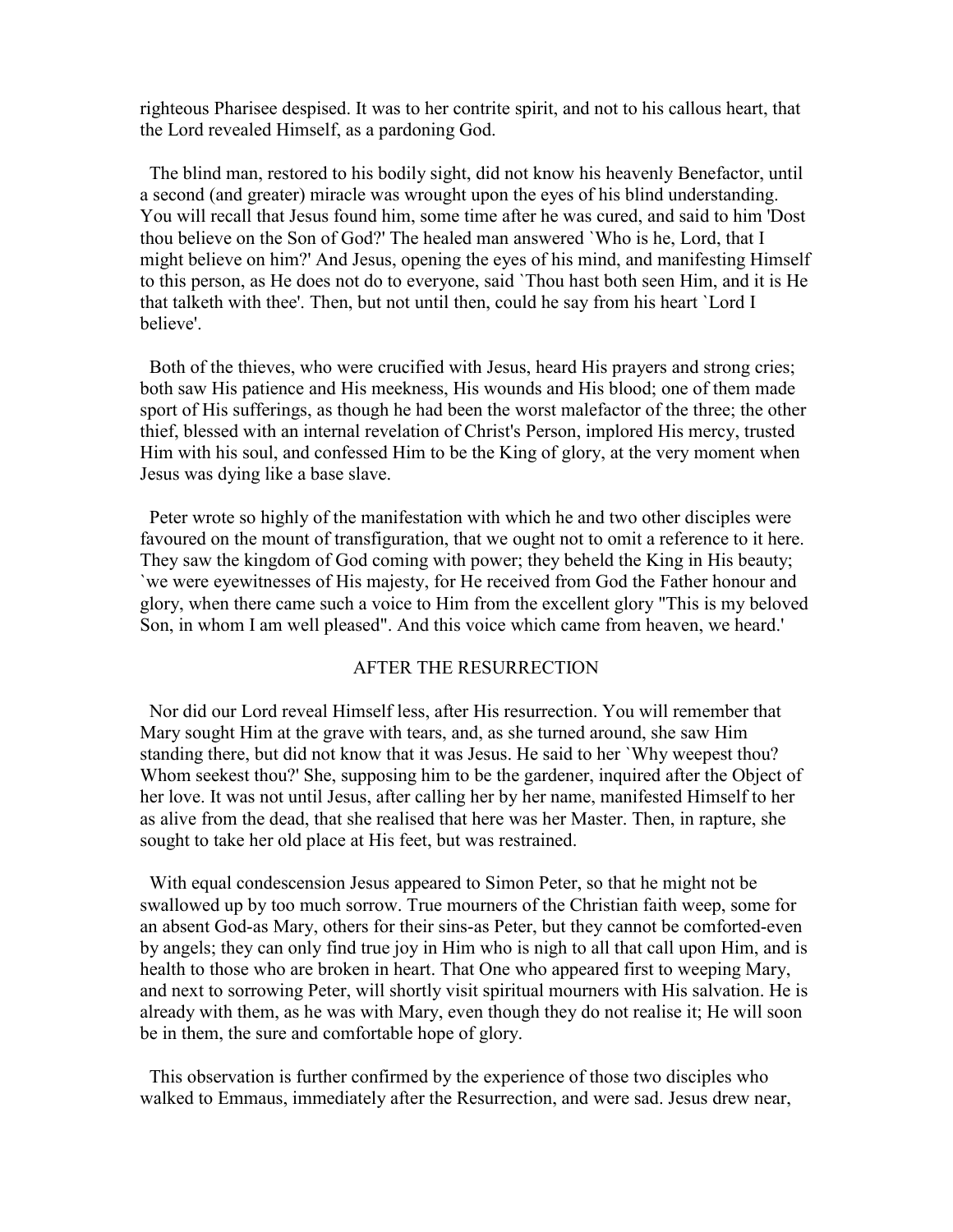joined, and comforted them; He made their hearts to burn within them as He talked with them along the road, and opened to them the Scriptures. But even so, their eyes were not opened so that they recognised Him; indeed, it was not until He sat down to eat with them `that their eyes were opened and they knew him' in the breaking of bread. Unfortunately, many professors of religion in these days are satisfied with what did not satisfy the two disciples. They understood the Scriptures, their hearts burned with love and joy, Jesus was with them; but they knew Him not, until the happy moment when He fully opened the eye of their faith, and poured the light of His countenance on their ravished spirits. Happy are those who, like them, constrain an unknown Jesus-by mighty prayers-to tarry with them, until the veil is taken away from their hearts, and until they `know in whom they have believed'.

The manifestations of Jesus to his disciples, as you will know, were frequent between His Resurrection and His Ascension. An angel appeared to two of the holy mourners and said to them `Fear not; for I know that ye seek Jesus, who was crucified. He is not here; for He is risen.' As they ran with fear and great joy to tell the rest of the disciples, Jesus met them and they held Him by His feet, and worshipped Him. The same day in the evening, when the doors were bolted for fear of the Jews, Jesus came and stood in the midst; they were terrified; He said `Peace be unto you'. Then He shewed them His hands and His feet, ate with them as He had done of old with Abraham, and -to testify an inward manifestation of the Holy GhostHe breathed upon them (as the Holy Spirit might breathe upon their minds) and thus He enabled them to understand the Scriptures. Out of condescension to Thomas, He shewed Himself to them a second time in a similar way; a third time at the sea of Tiberias-, and `after that He was seen of above five hundred brethren at once.'

## AFTER THE ASCENSION

You may have held the opinion that these manifestations ceased when Christ had ascended up to heaven. I consider that this is true as far as manifestations of flesh and blood (or those that may be touched with material hands) are concerned. In other words, believers `know Christ after the flesh no more'. Our Lord, by his gentle reproof to Thomas, discountenanced our looking for carnal manifestations of His person, and I have declared repeatedly that they are not what I contend for.

However, I must deny that spiritual manifestations of Christ ceased at His Ascension, if I am to continue to believe the Scriptures. Rather than ceasing, they became more frequent ! For example, three thousand were `pricked to the heart' on the day of Pentecost, and felt the need of a visit from the heavenly Physician. He then came to them, revealed in the power of his Spirit, with whom He is one. They received the gift of the Holy Ghost, whose office it is to manifest the Son. For `the promise' was unto them `and to your children, and to all that are afar off, even as many as the Lord our God shall call.' It was already true, as it has continued to be, that `I am with you always, even unto the end of the world.'

Time would fail me to recount the stories of the five thousand who were converted some days later, of Cornelius and his household, and of Lydia and her household; in a word, of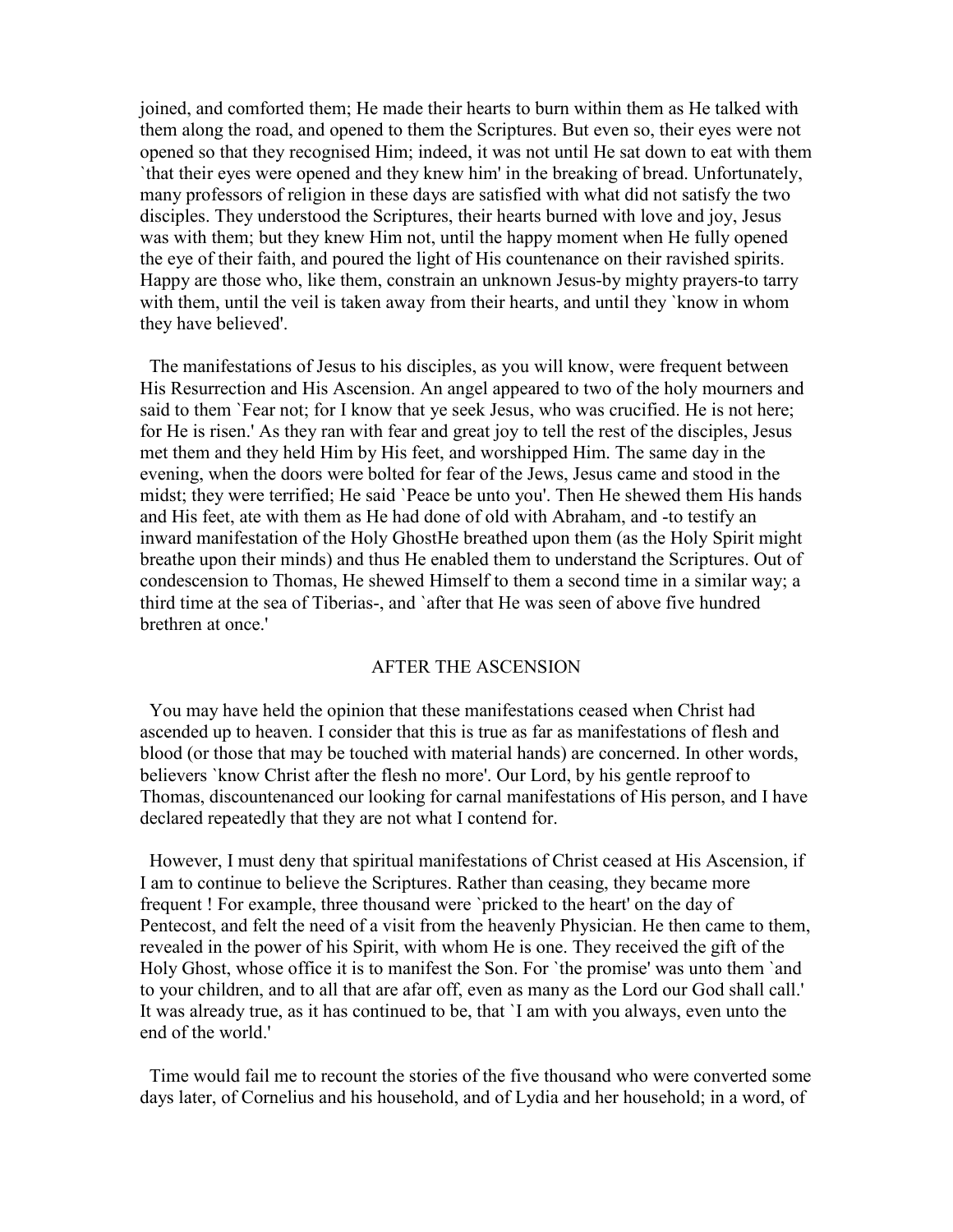all who were truly brought to Christ in the early days of Christianity. The Lord `opened their hearts; the Holy Ghost fell upon them; and they walked in His comforts.' Christ was evidently set forth crucified before their spiritual eyes; He dwelt in their hearts by faith; it was not they who lived, but Christ lived in them. They agreed with Paul that `If any man have not the Spirit of Christ' (by whom He is savingly known) 'he is none of His.'

Stephen's experience is surely sufficient to decide the point. When brought before the council, they all saw his face, looking as if it was the face of an angel. Though full of the Holy Ghost, he wrought no miracle, he spoke no new tongue, but `looked up steadfastly into heaven, and saw the glory of God, and Jesus standing on the right hand of God.' This manifestation was intended only for the private encouragement and comfort of the saintly deacon. However, his response to this revelation enraged the Jews more, and made them consider him to be a greater blasphemer, and a wilder enthusiast, than they had done before. So, stopping their ears, they ran upon him, cast him out of the city, and stoned him. Stephen, under the powerful influence of the private manifestation, kneeled down, called upon God in prayer, and said `Lord Jesus receive my spirit. Lay not this sin to their charge.' It is obvious, therefore, that nothing appears to be so absurd, to pharisees and formalists, as the doctrine which I here maintain. They lose all patience, when they are told that Christ has manifested Himself to one of His servants. No blasphemy can be compared with this, in the opinion of those who consider themselves to be wise, learned, and prudent. Also, it is obvious that the most exalted saints need fresh manifestations of the glory, love, and presence of Christ, if they are to depart this life with triumphant faith.

## FOR ALL BELIEVERS

If you object that Stephen was specially favoured with this revelation because he was about to suffer for Christ, and that it would be a great presumption to expect similar support for all Christians, I reply with the five following observations:

1. We are called to suffer for Christ, as well as Stephen, although perhaps not in the same manner, or to the same degree.

2. We often need as much support from Christ as Stephen received, to stand against those children of men who are set on fire, whose teeth are spears and arrows, and whose tongues are a sharp sword; we need to quench the fiery darts of the devil, just as much as the martyr needed strength to stand against a shower of stones.

3. It is surely as hard to be racked with pain for years, or to burn several days in a fever, as you or I may be forced to do, as to be in a burning furnace for a few minutes, or to feel for a fleeting moment the anguish of a fractured skull, with our triumphant martyr.\* No one knows what pangs of body and agonies of soul may accompany the believer through the valley of the shadow of death. If our Lord Himself was not above being strengthened by an angel which came to Him from heaven, surely it is not fanatical to say that feeble creatures like ourselves may stand in need of a divine manifestation, in order to enable us to fight our last battle triumphantly.(\*Mr. Fletcher is not saying here that there is any genuine comparison between illness and martyrdom, but that believers havean intimate need of Christ when any form of suffering is inflicted upon them)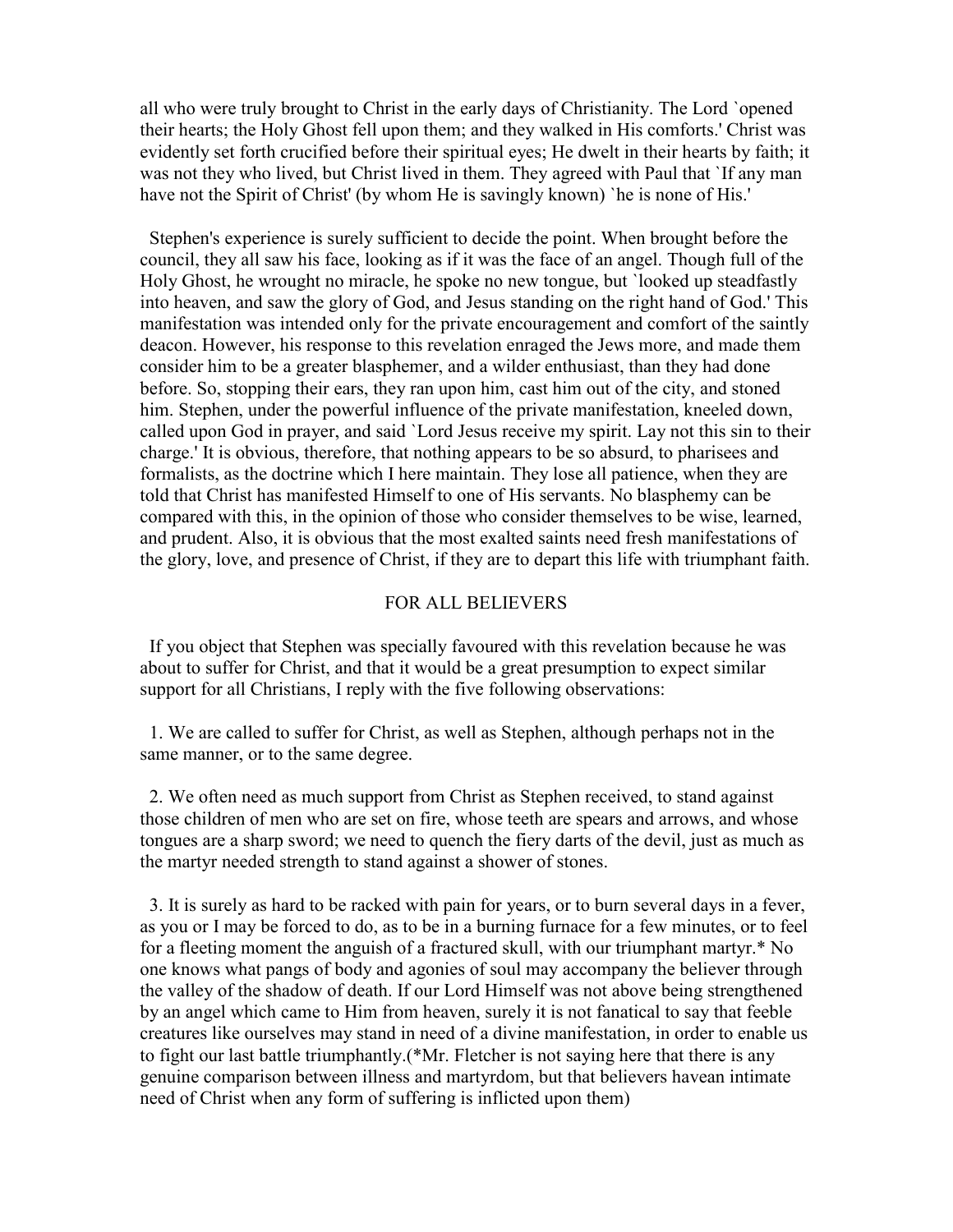4. We betray unbelief, if we suppose that Christ cannot do for us what He did for Stephen; and we betray our presumption if we say that we do not want any assistance.

5. The language of the Church of England makes her position clear : `Grant' (says the Collect for St. Stephen's day) `0 Lord, that in all our sufferings here upon earth, for the testimony of thy truth, we may steadfastly look up to heaven, and-by faith-behold the glory that shall be revealed; and, being filled with the Holy Ghost, may learn to love and bless our persecutors, by the example of thy first martyr Saint Stephen, who prayed for his murderers to thee, 0 blessed Jesus, who standest at the right hand of God to succour all those who suffer for thee, our only Mediator and Advocate.'

You see, I have the suffrage of the Church! And, I believe that I have yours too, if you do not renounce all that Christendom stands for! Can you not see that if I am to be called an enthusiast for expecting myself to be filled with the Holy Spirit, and (by faith) to behold the glory that shall be revealed, just like Stephen, I am (at least) countenanced by a multitude of the finest men who have ever lived !

But, even if you reject the testimony of Stephen, and of all the clergy who testify to the reality and to the necessity of manifestations of our Lord, after His Ascension into heaven, I think that you, at least, accept that of Luke and Paul. They both inform us that whilst Saul of Tarsus was on his way to Damascus, the Lord - even Jesus - appeared to him : Suddenly, there shone round about him a light from heaven (above the brightness of the sun) and he fell to the earth, and heard a voice saying unto him 'Saul, Saul, why persecutest thou Me? And he said `Who art Thou, Lord?' And the Lord said `I am Jesus, whom thou persecutest'. So powerful was the effect of this manifestation of Christ, that the infuriated sinner was converted immediately, and a fierce, blaspheming persecutor became a weeping, praying Apostle.

Do I hear you say `True! Paul became an Apostle; but are all called to be Apostles?' No, we are not, but Christians are called to be converted from sin to holiness, and from the kingdom of darkness to the kingdom of God's dear Son ! Paul's call to the Apostleship cannot be compared to his being made a child of God. Is it not true that Judas was a Christian by profession, an Apostle by his calling, and a devil by nature? And what is Judas compared to the meanest of God's children, or to poor Lazarus in Abraham's bosom? All who go to heaven are first `turned from darkness to light, and from the power of Satan unto God'; this turning begins sometimes by a manifestation of Christ. In fact, I dare advance (upon the authority of one greater than Luke) that no conversion ever was completed without the revelation of the Son of God to the heart. `I am the Way' said Jesus `no man cometh to the Father, but by Me.' So, whilst it is true that we must `look unto Christ' in order to be saved, our looking to Him for salvation will be to little purpose if Christ does not manifest Himself to us; it would be just as hopeless as our looking towards the East for rays of light, if it were true that the sun does not rise\*.(\*Some readers will not grasp this point easily, and some may be confused by the illustration. The author had met countless `converts' who claimed that they had passed through an experience of `looking to Christ' but who knew that they were no different. Mr. Fletcher was unhappy about preaching which left people thinking that they need only `look to Christ' and which did not encourage experimental religion)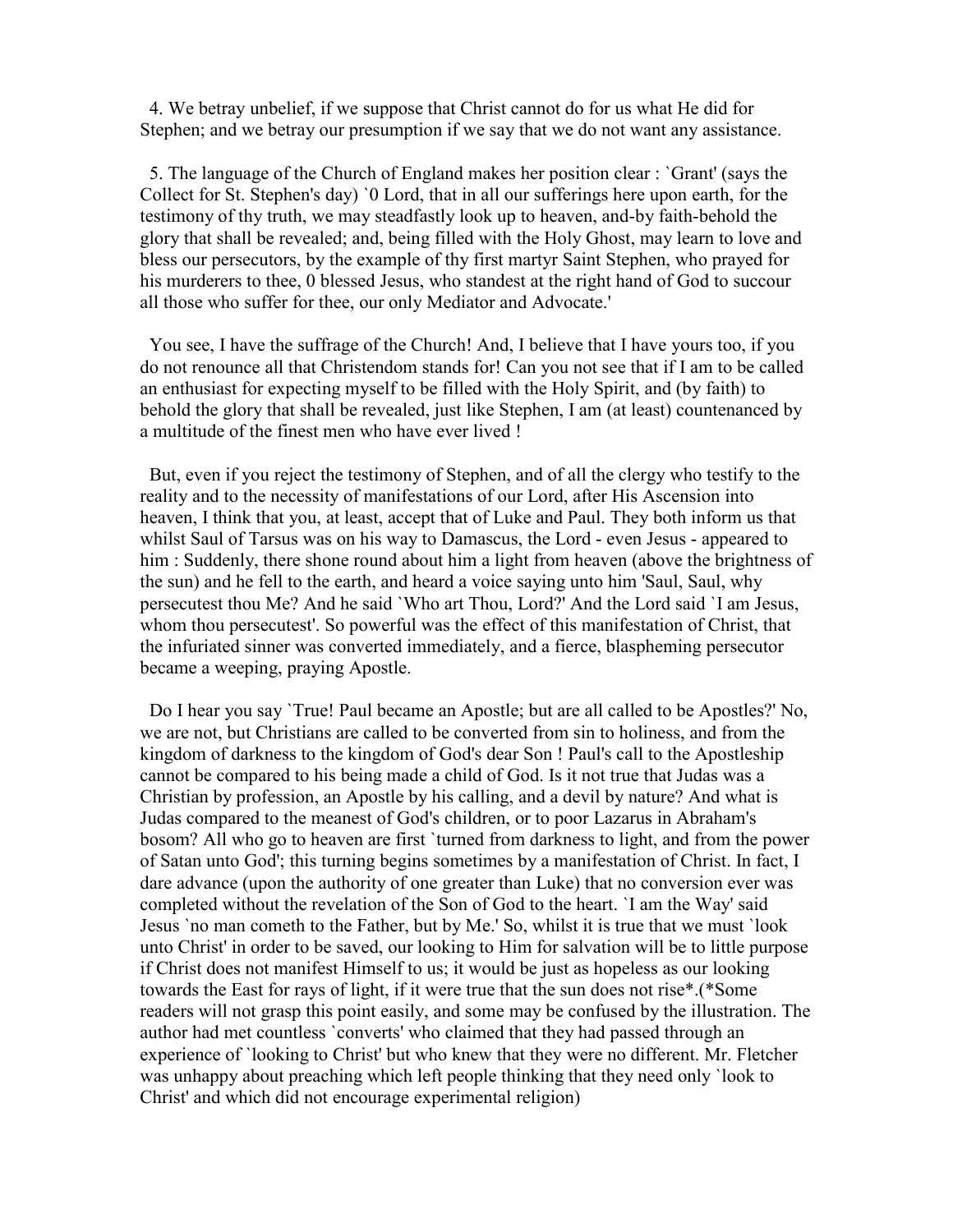The revelation of Christ which resulted in Saul's conversion was not the only one with which the Apostle was favoured. At Corinth, the Lord spoke to him by a vision, in the night : `Be not afraid, but speak and hold not thy peace, for I am with thee, and no man shall set on thee to hurt thee.' On another occasion, apparently in order to wean him more from earth, Christ favoured him with intimate views of heaven. `I knew a man in Christ' he wrote `whether in the body I cannot tell, who was caught up to the third heaven, and heard unspeakable words, which it is not lawful for a man to utter.' Then, he informs us that `lest I should be exalted above measure through the abundance of the revelations, there was given to me a thorn in the flesh, the messenger of Satan to buffet me.' After he had been brought before the Sanhedrin for preaching the Gospel, we are informed that the following night the Lord stood by him, and said 'Be of good cheer, Paul, for as thou hast testified of Me in Jerusalem, so must thou bear witness also at Rome.' Then, the ship in which he sailed was endangered by a storm, and 'the angel of God' stood by him and declared `Fear not Paul'.

However, Paul was not the only one to whom Christ manifested Himself in this manner. Ananias of Damascus was not an Apostle (or even a deacon!) and yet the Lord spoke to him in a vision. After Ananias had replied, like Samuel, `Behold, I am here, Lord' our Saviour said `Arise, and go into the street which is called Straight, and enquire in the house of Judas for one called Saul of Tarsus; for behold he prayeth.' In a similar way, Philip was directed to go near, and join himself, to the Eunuch's chariot; and Peter being informed that three men were looking for him, heard the Holy Spirit say `Arise, therefore, and get thee down, and go with them, doubting nothing, for I have sent them.'

Whether we place these manifestations in the class of the extraordinary ones or of the mixed ones, we can learn these things from them : First, that the Lord Jesus Christ revealed Himself as much after His Ascension, as He did before. Secondly, that if He does this in order to send His servants with a gospel message to particular persons, He will do it much more in order to make that message effectual, and to bring salvation to those who wait for Him.

#### REVELATIONS IN REVELATION

As for the revelations which Christ made of Himself to John, there were so many that the last book of the New Testament is called Revelation and chiefly contains an account of them. `I was in the Spirit on the Lord's day' we read of this Apostle, and he heard behind him a great voice, as of a trumpet, saying `I am Alpha and Omega, the first and the last'. He turned to see who had spoken to him; and, having turned, he saw One like the Son of Man. `When I saw Him, I fell at His feet as though dead'. Then the Lord laid His right hand upon John and said `Fear not, I am the first and the last ... write the things which thou hast seen and the things which are, and the things which shall be hereafter.'

One of the things which our Lord commanded John to write gives a most glorious promise, and informs us that He stands at the door of the human heart, ready to manifest Himself even to lukewarm Laodiceans; and that, if any man hears His voice and opens the door (that is, if people are made conscious of their need of Him, so as to open their hearts by the prayer of faith) He will come in, feast that one with His gracious presence,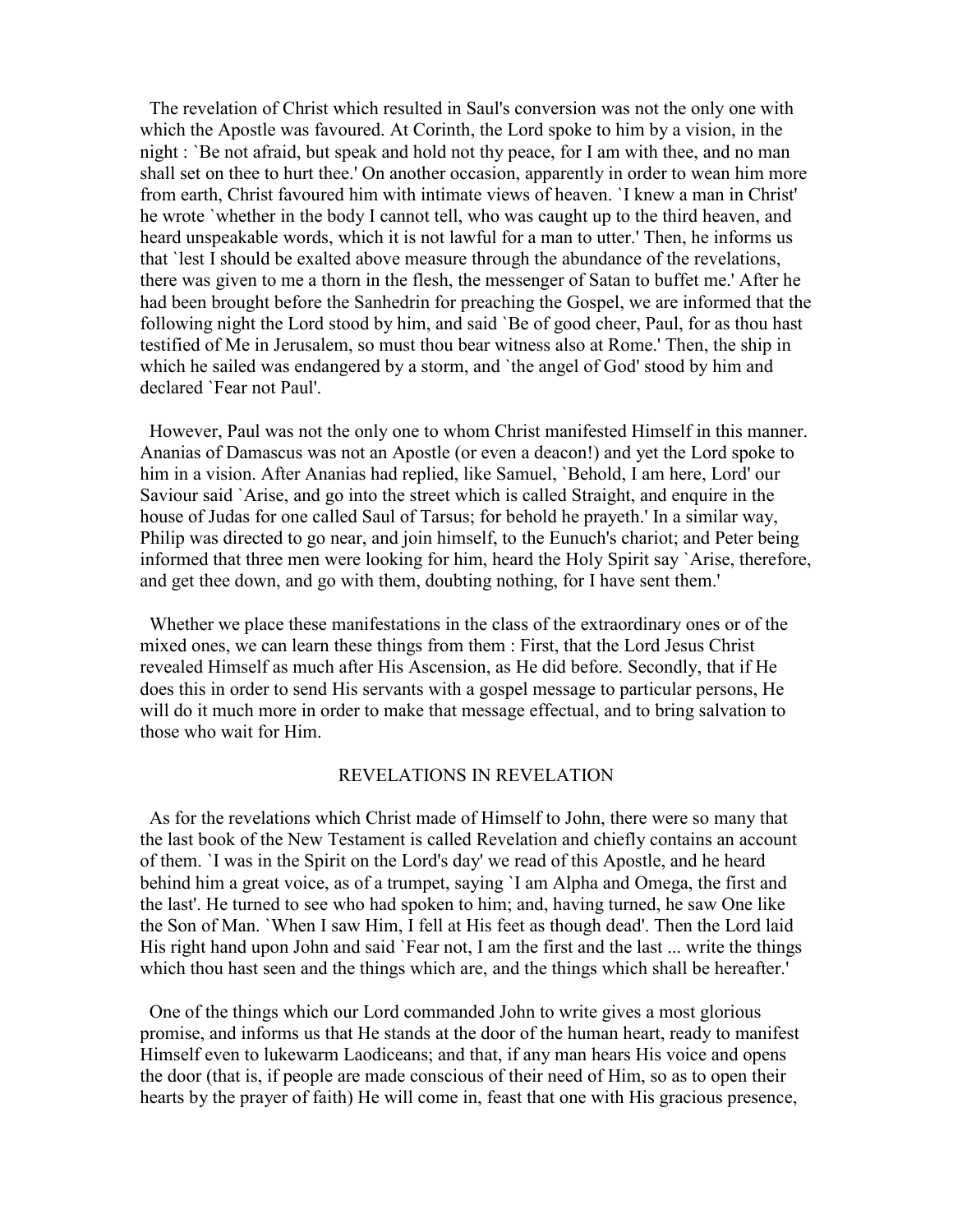and give the delicious fruits of His blessed Spirit. Therefore, the most extraordinary of all of the revelations of Christ (which is that of John in Patmos) shows not only that manifestations run parallel to the canon of Scripture, but also it provides a confirmation of the ordinary revelations of Christ, for which I contend.

Having thus led you from Genesis to Revelation, I conclude by two inferences, which appear to me to be undeniable. The first is that it is evident that our Lord, before His Incarnation, during His stay on earth, and after His Ascension into heaven, has been pleased (in a variety of ways) to manifest Himself to the children of men, both for the benefit of the church in general, for the conversion of sinners, and for the establishment of particular saints.

The second inference is that the doctrine I maintain is as old as Adam, as modern as John (the last of the inspired writers) and as scriptural as the Old and New Testaments, which is what I wanted to demonstrate !

I am convinced that the Lord Jesus Christ, for purposes which are worthy of His wisdom, manifests Himself in this life, to all of His sincere followers, sooner or later.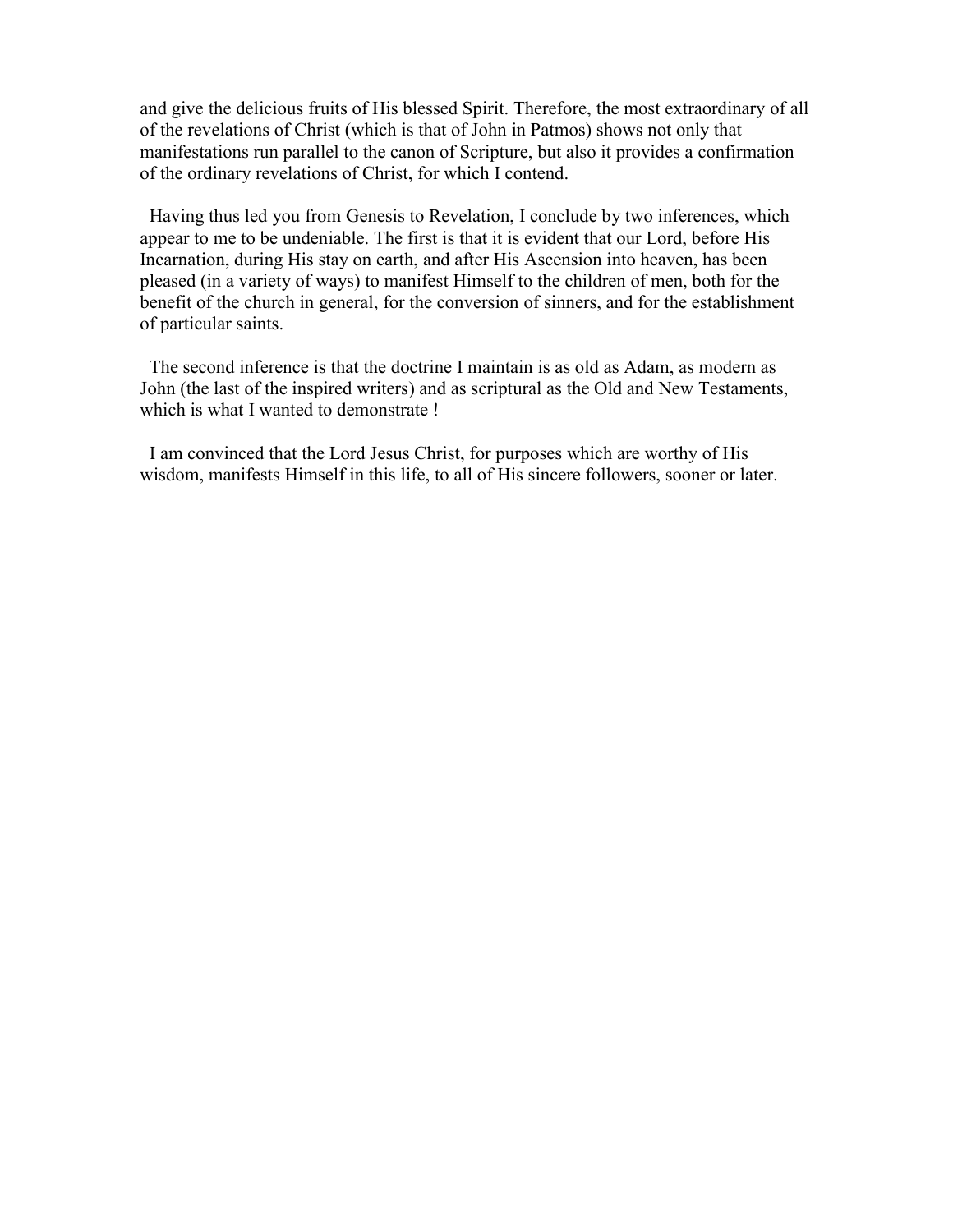# **An Appreciation of John Fletcher**

### *by David R. Smith*

*I believe that it was in the providence of God that my early years in the Christian life were spent amongst the Methodists. For, although I now consider that some of their doctrines are not altogether biblical, my soul derived vast benefit from the things I*  learned in their midst. Upon reflection, I think it likely that I gained more insight from *those Methodists who departed this life many decades previously than from those still alive; it is also true that it took me many months to shake off the liberal theology with which modern Methodism impregnated me; nevertheless, my present attitude towards prayer and evangelism owes much to the things which the Methodists taught me.*

*It was whilst I read John Wesley's Journal in 1949 that I first began to be attracted to Fletcher of Madeley. I was brought face-to-face repeatedly with comments upon the manner of life of this remarkable person, and enheartened by delightful stories concerning his unique ministry. In fact, John Wesley made me feel that the eighteenth century owed more to John Fletcher than many people realised. Here was a man who had been forgotten by modern christendom, and deprived of mention by the historians, but who appears to have changed the course of national events through his prayers and*  zeal. It struck me as being strange that such a saint, although reserved (and thus elusive), *should be neglected by us if he had been such a source of inspiration and godliness then. The fortunes of history are beyond human explanation, and sometimes the very ones who ought to be long-remembered are pushed out of the limelight by those who have more voluble supporters.*

*John Fletcher, therefore, began to make a deep impression upon this young lad, although at no small distance, and became the subject of several illustrations in the first sermon that I preached in public, in a little chapel at Seacroft in Yorkshire, on the subject of personal prayer. Stories from his life have cropped up regularly in my sermons from that day to this.*

*The century into which Fletcher was born, was far from calm; it could be better described as turbulent. This resulted in him being forced to endure much persecution at the hand of heathen forces then reigning in England. However, despite the opposition which he met-and this was considerable-he maintained a Christlike devotion to truth and a calm compassion for others. These noble virtues enabled him both to endure hardship and to win the battle for the Christian faith in the township of Madeley in Shropshire-the only parish in which he served as the appointed minister.*

*Born in Switzerland in 1729, and educated in that country, Monsieur de la Flechere for this was his original name-showed a zeal for the things of God from his earliest years. He was one of those young men who have no fear of being thought religious. Upon his arrival in England in 1750, contact was quickly made with those of like mind. Soon, in St. Albans-as though by chance-he met a born-again lady who so encouraged him to seek a*  lasting experience of Christ that he made it a matter of the utmost importance to join the *misunderstood Methodists. There is little doubt that the doctrinal beliefs of the Christians*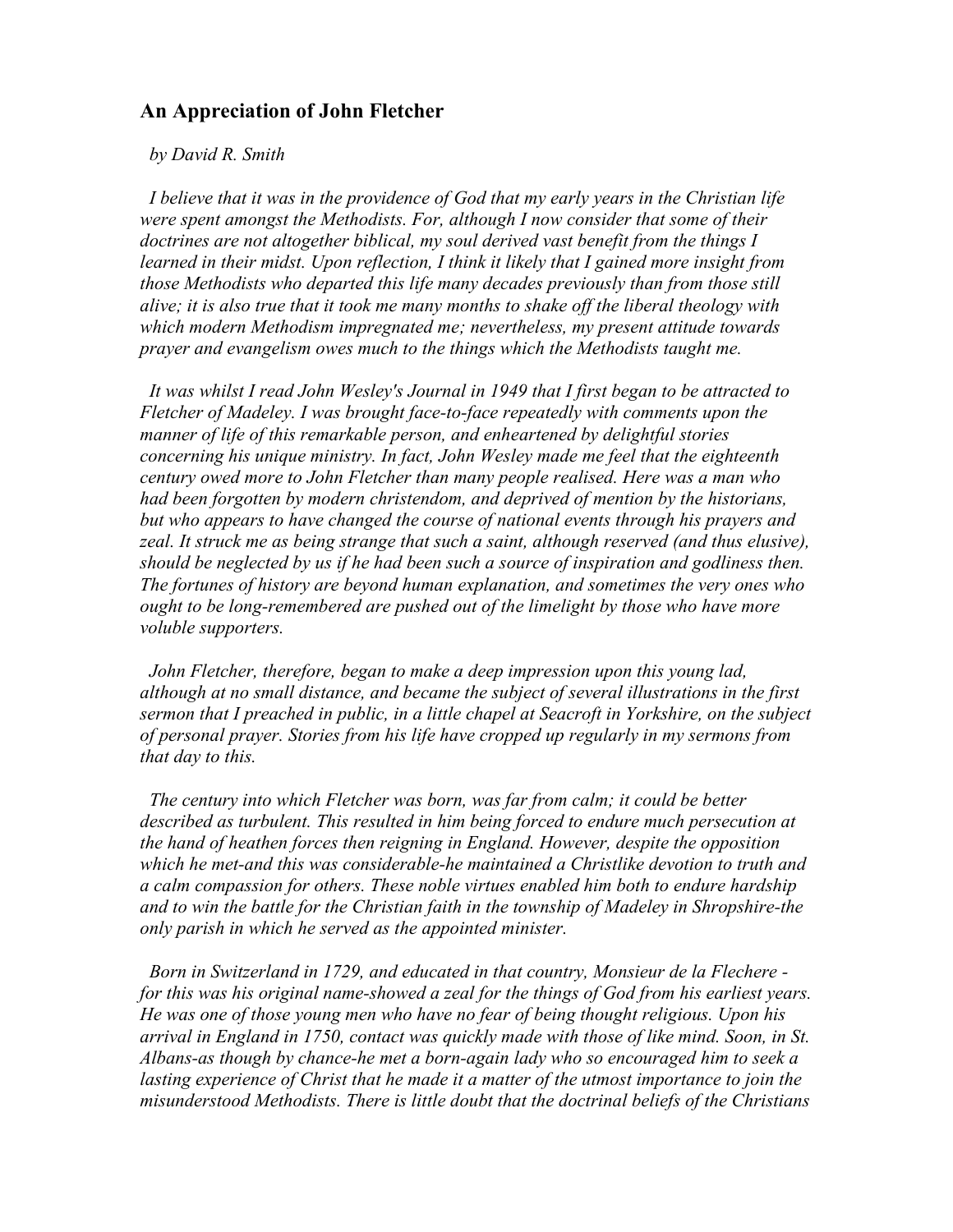*in his homeland fashioned his views of human life and death. Nevertheless, the company of the two Wesley brothers and George Whitefield, provided the basis for the kind of longing which he had always had afterwards, for an increasingly deep knowledge of the Saviour. His view of salvation was almost calvinistic (if judged by today's standards), but he resolved to have fellowship with the arminian group, although he knew that these people had their failings. Perhaps he had met too much dead orthodoxy to permit him to move freely amongst those who were loud in their claim to eternal life but showed little of it in their homes; there is no doubt that he took every opportunity to denounce unethical behaviour in Christians.*

*Straight after his ordination in March 1757, this likeable young man-not yet thirty years of age-offered himself to John Wesley as an itinerant colleague. This came in direct answer to prayer and caused the Wesleys ever to have a large place in their hearts for him; his energy, charm, forthrightness, and clarity of thought, were a source of encouragement for three busy years.*

*Then, deciding that the time had come for him to minister from the base of a settled pastorate, he selected little Madeley as his future home. This was not the only church which was open to him (although it had become obvious that the Bishop of London did not want him in that diocese!), but it was the one which looked as if it would make the most demands of a vicar, and yet offer the least financial reward. For twenty-five years, from 1760, Fletcher laboured here; hated, loved, cursed, adored, persecuted, and misunderstood, he shared the plight of the common people with remarkable patience. Although there were large, well-attended churches in those days, which offered fine stipends, he sought a community which needed him. The love of material things, which looms so large in the twentieth century, was not unknown to this well-broughtup cleric, but the call to deny one's self daily was more real to him. Such single-mindedness in derelict congregations (for this is an apt description of the situation at Madeley when he arrived on the scene) can only bring about either utter failure or complete victory; it pleased God to revive His work in that pathetic comer of His vineyard.*

*During the first year there, this new bachelor vicar knew abject loneliness, and saw very few folk attend the services. However, believing that the Lord would have him to be faithful, even if only one parishioner turned up, he pressed on. These were days of depression; for weeks on end he would wrestle with the question `Am I in God's will?' Knowing how illogical it was for him to pay heed to the doubts which crowded in upon him, he could only persevere in the face of heavy odds. Finally, after months of serious prayer and the smallest sign of blessing, he came to see that this was the place where God would have him be, despite the lack of response.*

*Madeley was full of profane and ignorant people; this was an all-too-obvious fact when Fletcher visited the place prior to his accepting the parish. Any minister, with lower principles than this zealot, would be careful how he mentioned such matters from the pulpit. John Fletcher did not cease to preach against the very things that were daily joys for the parishioners : drunkenness, orgies, bull-baiting, and general immorality! We cannot be surprised, therefore, when we read that he suffered many attacks of all kinds. That his approach was not wrong, however, can be gained from the fact that-within two*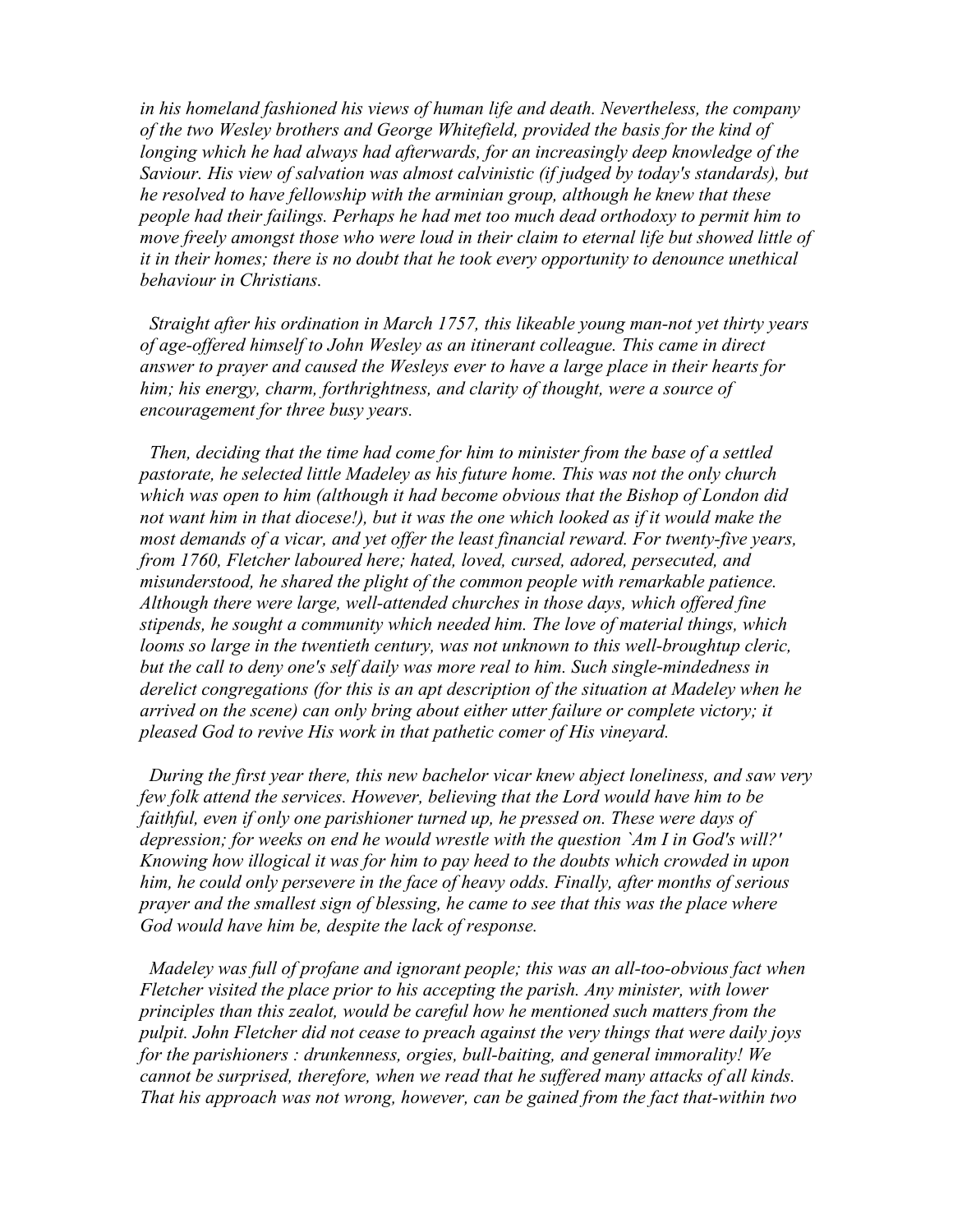*years-Madeley had changed perceptively. What had been a small country town in which no inhabitant desired decency, and where all forms of religion were derided, became a holy place; the church was packed for worship every Sunday, both morning and evening. We can only presume that his preaching did not amount to mere denunciations, and that much prayer attended the ministry of the Word. Like Richard Baxter of Kidderminster, and others, John Fletcher found the secret of success in pastoral work.*

*His prescription for this success appears to have been a mixture of prevailing prayer, personal devotion to the Person of Christ, intensive study of the Scriptures, social concern for the flock, and a willing readiness to visit anyone who was in any form of trouble. He had a special corner in his study which he favoured as a place to pray; there he knelt for hours every day-the wall opposite bearing the mark of his agonised petitions. For two evenings a week he sat up reading, in order to obtain a better understanding of the Christian faith, until-just before dawn and overcome with sleep-he retired for a few hours. He organised, and himself played a large part in, care for the aged, the poor, the dying, widows and orphans. He showed a typical evangelical compassion for the social needs of those around him, and gave sacrificially in order that his vision might become reality. His giving was so extensive that little was left of his stipend for the maintenance of his house and for meals.*

*I recall one little story which illustrates the power of the divine blessing abounding at Madeley during his ministry: a lady who had been converted, and who wished to be at most of the meetings, suffered from an antagonistic husband. This man was a thorough heathen and did everything that he could in order to keep his wife at home; he went out of his way to make her life a misery. One day, as she put on her coat to go to church, he told her-with obvious sincerity-that he could stand no more of this religion of hers and that unless she stayed at home with him this evening, he would strangle her that night; notwithstanding this threat, the lady set off and joined the congregation. As the time passed, she became fearful, thinking of the reception she would have upon her return home. Mr. Fletcher, who knew nothing of this incident, was finding the service heavy going. He did not preach from notes usually, relying upon his memory and the Holy Spirit to bring his thorough preparation to mind, as he spoke. This particular evening, he could not remember his points or even the general outline of the message. Feeling downcast about this unusual situation, and unwilling to speak without inward assurance, he determined to make do with Bible readings only. However, suddenly, he found that his mind was filling with thoughts upon quite a different subject. Deciding that the Lord was working things together for the good of someone, he shared his anxiety with the gathered flock, then plunged into this new sermon. He did not realise what he was doing until the next day, but for half-an-hour he encouraged this worried woman from the story of the fiery furnace in Daniel ! Now unafraid, the wife hurried back to the waiting husband, assured that no harm would come to her. What met her eyes, however, was beyond her wildest dreams; her heathen man was down on the floor, face to the boards, in an agony of religious conviction, crying out to God for mercy !*

*Eight years after his induction at Madeley, the Countess of Huntingdon asked Mr. Fletcher to become the president of her newly founded college for student ministers. This was no small honour since there were other clergymen who were better known to this*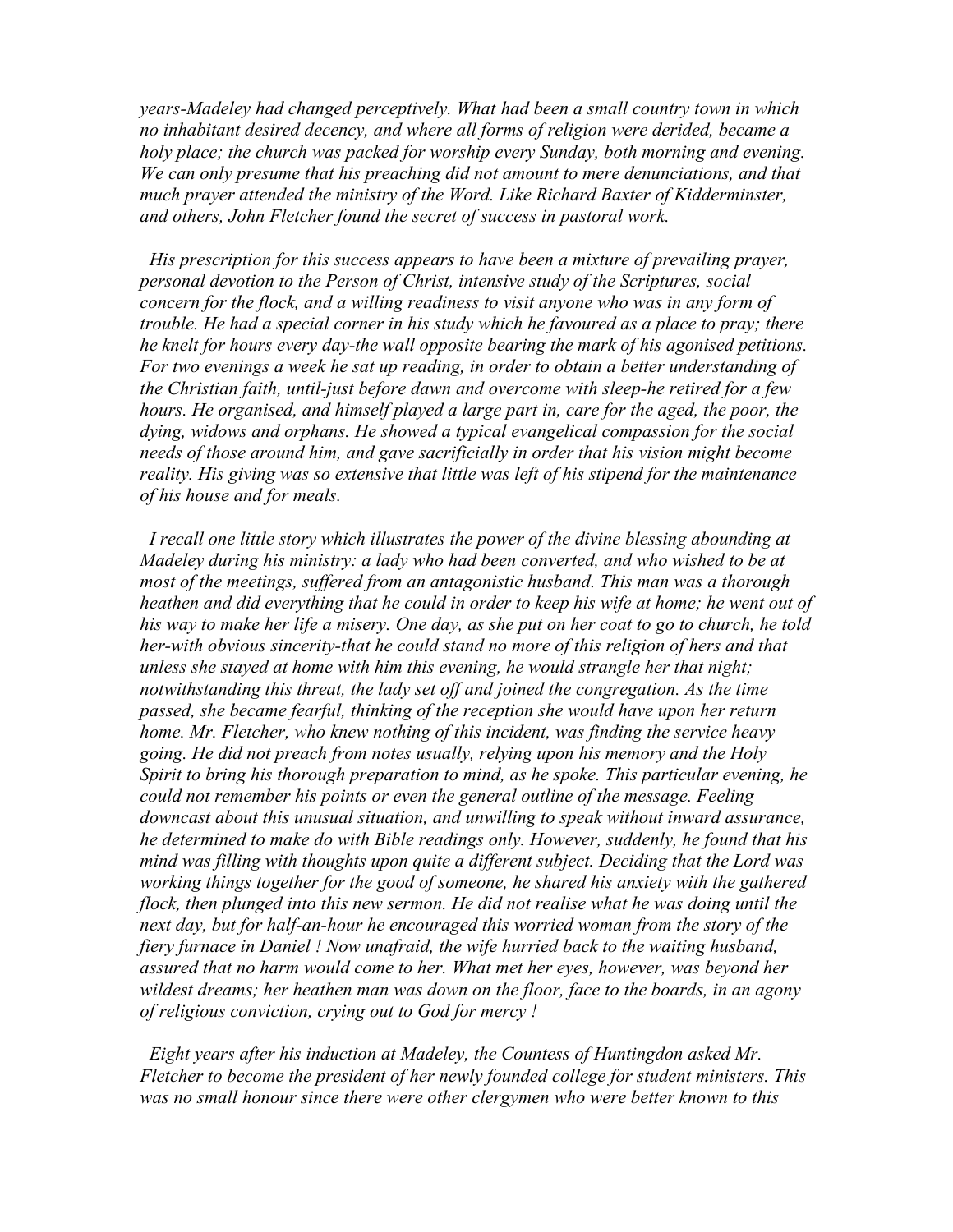*titled lady, and who more fully shared her theological point of view. However, all forms of earthly honour seem to have been of little value to this exceptional man; he did not consider anything from merely a human standpoint. He refused to accept this office, unless it could be a part-time appointment; he wished to remain the vicar of Madeley and continue in the pastoral office. Knowing how easy it is for any minister to run away from the problems of church life by escaping into the quieter confines of a teaching career, I admire this particular stand of Fletcher. It would have been understandable if he had accepted this post and put his church in the care of another. Eight years of hard work are a good reason for some years of lighter duties. This kind of logic made no sense to this high-minded man of God; promotion and easy living had no attraction at all; he knew that he must be down amongst the people. In fact, later on, when the king pressed him to accept a high clerical office in London, he replied-somewhat succinctly - that he wished for nothing but more grace!*

*The countess, faced with a choice between either Fletcher's terms of acceptance or not having him as the college president, surrendered to his precise offer. She could not have known what a season of blessing there was to follow this appointment. The students confessed that they did not know, at times, if they were in this world or the next. For days at a time, they spent long hours doing nothing other than seeking the face of the Saviour. On occasions, they would not refer to their study books at all for a whole week. The visits of the college president were times of pentecostal visitation; voluntary confession, heartsearching, and delightful prayer meetings, were the natural order of the day. This behaviour might seem strange to those who know that John Fletcher was such an opponent of extremism and so voluble a contender for the need of each minister to be*  both a student and a man acquainted with contemporary events. Considering that the *college was well furnished with competent teachers, Fletcher took the line that he was a sort of visiting pastor who ought to stir up the ordinands in their faith. Knowing the practical problems which they would meet in parish life, he considered that they had need of the most intimate knowledge of the Son of God. He urged them all to seek God in order that they might become partakers of the divine promises, and living emblems of the power of the Almighty.*

*During this period in his life, he would sometimes be away from his own pulpit on Sundays. Arrangements were made for some of Wesley's itinerant preachers to take his place. Although they were not so eloquent, or as well bred as himself, and despite the fact that his people now wished for none but their own minister to lead the worship, he told his congregation that they would do well to hear more acceptable preachers than himself, when occasion permitted ! Unlike so many who refuse to vacate their pulpits, for fear that a better man might occupy the same during their absence, Fletcher considered every other preacher-however unlearned-to be better than himself.*

*The spiritual refreshment which shook Trevecca College continuously during this presidency would doubtless have remained if there had not been a bitter controversy within the ranks of the Methodist societies. Although this theological division had been boiling up for several years, it was not until 1770 that open ferment was seen. It is easy for us now to see that lack of wisdom, ungracious spirits, ready tempers, and unfortunate grammar, were the real culprits behind the whole affair. In the heat of the differences,*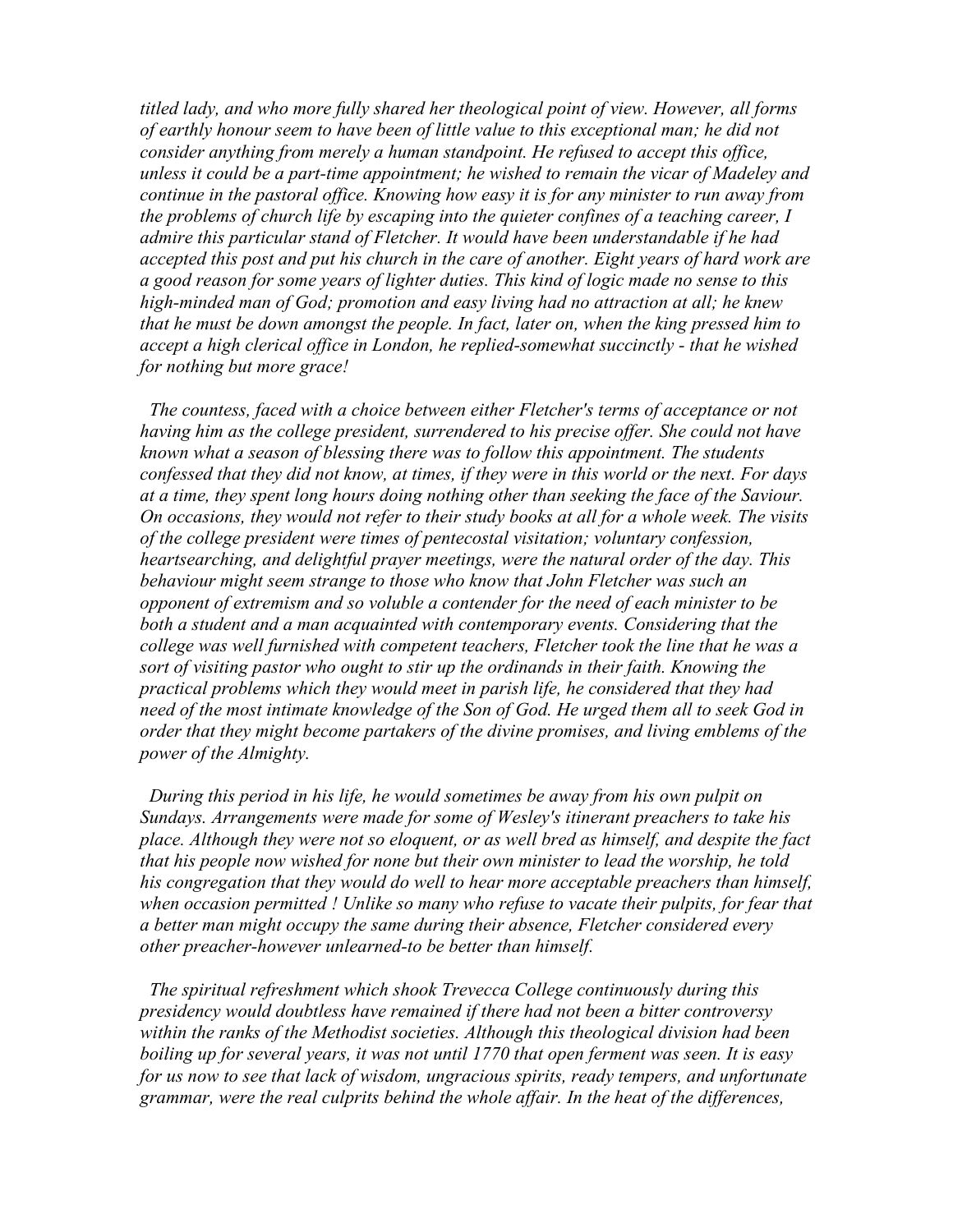*such calm diagnosis was almost impossible. John Fletcher did his best to repair the breach and heal the wounds; his labours, though praised by all concerned, were of no avail; minds had been made up and there was an unattractive, unrelenting spirit abroad. Fletcher found himself on the other side of the controversy from the Countess of Huntingdon and felt obliged to resign. This was a sad moment for him, and a shock from which the college hardly recovered; however, it was a matter of principle, and the resignation could not be avoided. His flock at Madeley received the news with as much joy as the students at Trevecca greeted it with tears.*

*John Fletcher was unwilling to pronounce upon a matter until he was sure of the facts. When he had fully assured himself as to the truth concerning something, he could be relied upon to blazon it abroad. Such zeal, added to his natural abilities, caused him to become a prolific writer. As a result of this, we are still able to see how graciously a man can speak of his opponents and of heretics. All of his pamphlets, booklets, sermons, and theses, are written with invincible charity and the noblest courtesy; his outspoken attacks upon the main heresies of his day (including unitarianism) were masterpieces of clarity, truth and uncommon affection for the souls of those enmeshed in lies. Instead of making his theological enemies feel small (which is the trait of this century), he made them feel wanted by his Saviour. This approach made more than a few stalwarts of untruth seek to understand the Scriptures better. I consider it most unfortunate that his work is not better read than it is. Modem controversies might die quicker if the Christian personalities involved had Fletcher's example to lean on.*

*His unchanging attitude towards money and every form of worldly wealth, must have appeared incomprehensible to his contemporaries; he was quite unmoved by offers of comfort and luxuries. In fact, purely on the grounds of the fact that a `certain young lady' had wealth, he spurned the love of the one woman he felt he could marry. Only after Miss Bosanquet had been disowned by her family for her evangelical views, which was twentyfive years after they first met, did Fletcher break his silence and make the long-awaited proposal. Even then, he made it quite clear that, although he loved her, it was her penury which made it possible for him to approach her in this way!*

*They were married in 1781, when the groom was fiftytwo years old. It was a blissful enterprise and accepted gloriously in Madeley, even though the bride was a native of Leytonstone and not a local girl. It seems sad that such a happy partnership was broken forcibly by death only three years and nine months later.*

*Throughout the whole of the ministerial life of John Fletcher, he knew remarkable spiritual power in preaching; there is little doubt that he was anointed with divine unction and spoke in the demonstration of the Holy Spirit. His regular congregation grew by leaps and bounds, the young and the old being greatly affected at every service; tears were commonplace. It did not matter where he went in the British Isles, nor the language spoken by the people, the result was the same; on the continent, as in his parish, whole audiences were reduced to a state of deep conviction. Sometimes the congregations could not disperse for hours after his preaching was finished, because of the mutual longing for divine grace to follow repentance.*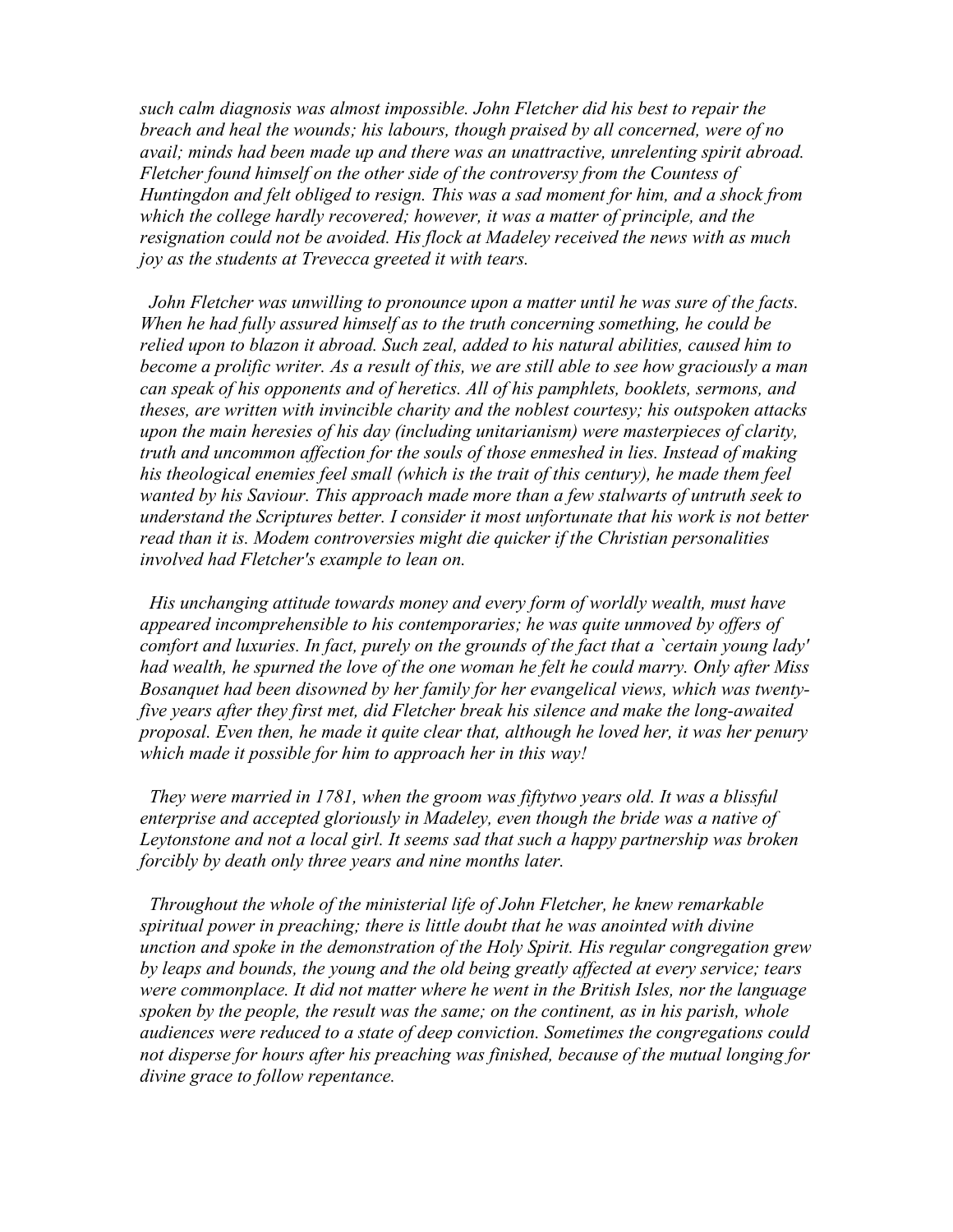*So powerful, and so eloquent a preacher was Fletcher that John Wesley affirmed*  repeatedly that it was he, and not George Whitefield, who should have such national *fame. Wesley did not say this spitefully, for he had the highest regard for his ardent colleague Whitefield; he was looking at the facts in a logical way, and gave his own opinion. In fact, Wesley went further and placed upon record his constant wish that Fletcher be made the leader of the Methodist movement, after his death. Little did he know then, that he would outlive his colleague by six years, despite the difference in their ages.*

*Fletcher's ministry, with its powerful effect upon the populace, caused jealousy to rise in his relationships with neighbouring clergy. Their reaction to the divine blessing at Madeley was not to praise God for the change, nor to thank Fletcher for bringing a new spirit into the area; they criticised the unwanted minister. They got together and made an official complaint about him on the grounds of schism. Their argument was that his regular recommendation for good living so upset some of the communicants at Madeley that they could not bear to attend the communion services. Since these folk were, by virtue of their baptism, members of the local church, and since the vicar had caused them to stop making their communion by his preaching, therefore he was dividing the Body of Christ !*

*Fletcher found that it was pointless trying to argue with people about spiritual matters if they were not born-again; he did not try to convince them that he was right, therefore, by tirades and letters of self-justification, he meekly bore the persecution. What letters he wrote, by way of reply to the offensive missives he received, were the warmest of communications. In due course, his enemies learned to respect his godly attitude towards all things.*

*Sometimes his preaching would contain prophetic utterances of apostolic quality. On one occasion he turned aside from his message to foretell-with great accuracythe French Revolution; this long-drawn-out terror did not begin to take place until four years after his death. On other occasions, he would-without warning-begin to lay hold of God for the healing of a parishioner. Although he appears to have done this only when led of God to do so, and although he was careful not to pray for the healing of others until he had first made them aware of the whole content of the Gospel, there are many cases of remarkable healing on record. However, despite these results, it could not be said that he was some kind of healing evangelist; he did not offer healing, or salvation, as though he were the purveyor of such blessing.*

*When it was discovered that he was suffering from tuberculosis, he remained as calm as ever, asserting-with child-like simplicity-that he was in need of divine chastisement.*  Instead of resting or playing the role of patient, he went on a preaching tour to *Switzerland in order to share with his fellow countrymen the things which God had shown him in recent years. He bore suffering in the same way that he endured misunderstanding; despite his sensitive nature, he was able-by God's help-to remain calm in every crisis.*